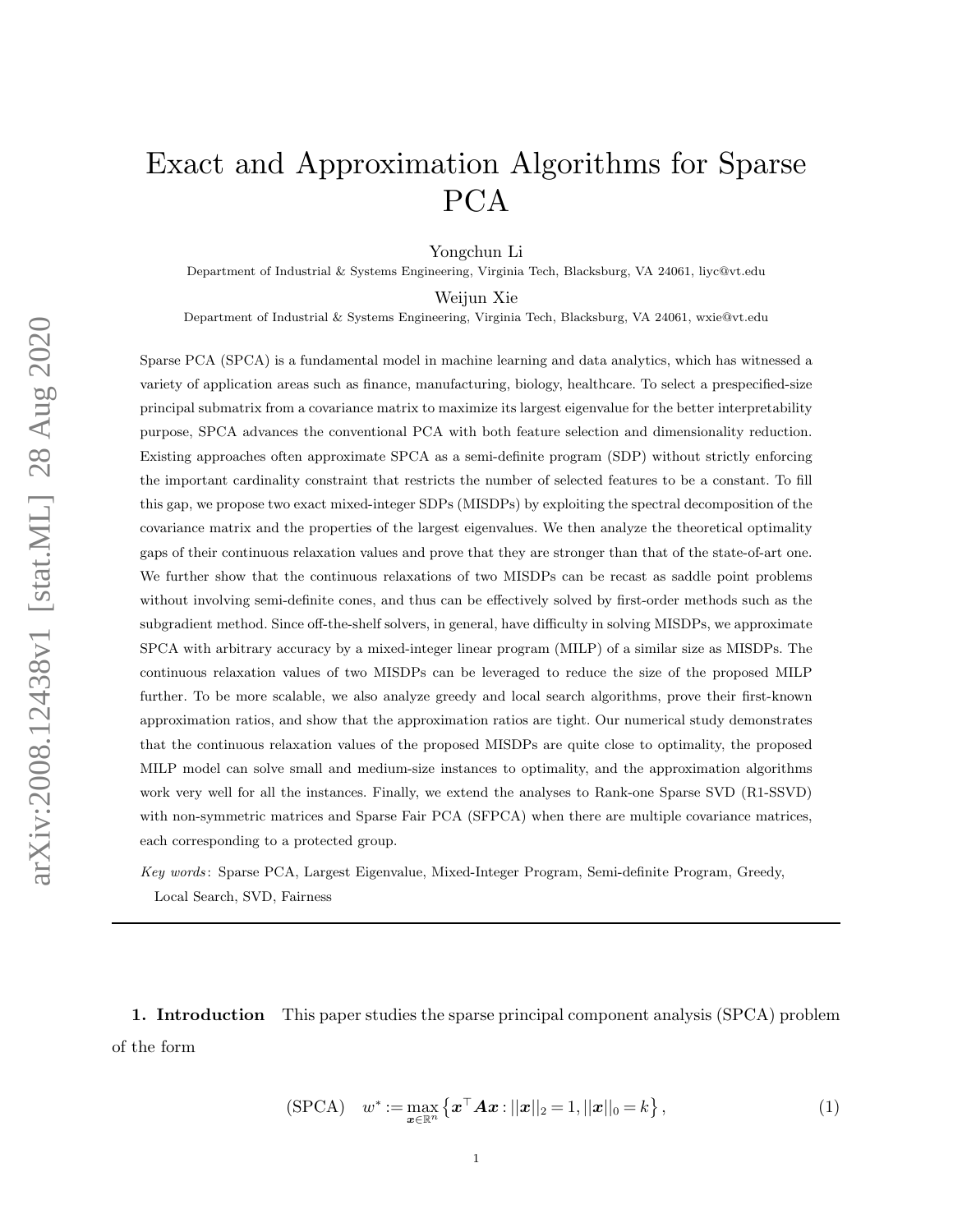where the symmetric positive semi-definite matrix  $A \in \mathbb{R}^{n \times n}$  denotes the sample covariance out of a dataset with n features and the integer  $k \in [n]$  denotes the sparsity of its first principal component  $(PC)$ . In SPCA  $(1)$ , the objective is to select the best size-k principal submatrix from a covariance matrix  $\boldsymbol{A}$  with the maximum largest eigenvalue. Compared to the conventional PCA, the extra zero-norm constraint  $||x||_0 = k$  in SPCA [\(1\)](#page-0-0) restricts the number of features of the first PC x to be k most important ones. In this way, SPCA improves the interpretability of the obtained PC, which has been shown as early as Jeffers [\[20\]](#page-34-0) in 1967. It is also recognized that SPCA can be more reliable for large-scale datasets than PCA, where the number of features is far more than that of observations [\[41\]](#page-35-0). These advantages of SPCA have benefited many application fields such as biology, finance, cloud computing, and healthcare, which frequently deal with datasets with a massive number of features (see, e.g.,  $[8, 21, 25, 30]$  $[8, 21, 25, 30]$  $[8, 21, 25, 30]$  $[8, 21, 25, 30]$ ).

**1.1. Relevant Literature** Our paper contributes to relevant literature on SPCA from three aspects: exact mixed-integer programs, convex relaxations, and approximation algorithms.

Exact Mixed-Integer Programs: As shown in formulation [\(1\)](#page-0-0), SPCA is highly non-convexmaximizing a convex function subject to two nonconvex constraints (i.e., an  $L_2$  equality constraint and an  $L_0$  equality constraint). Albeit superior to traditional PCA, SPCA [\(1\)](#page-0-0) is notoriously known to be computationally expensive; see, e.g., the complexity analysis and inapproximability results in Magdon-Ismail [\[27\]](#page-34-4). As a result, the equivalent formulations and algorithms for exactly solving SPCA are quite limited in the literature (see, e.g., [\[5,](#page-33-1) [17,](#page-34-5) [29\]](#page-34-6)). Moghaddam et al. [\[29\]](#page-34-6) introduced a branch and bound method to solve SPCA, and they pruned redundant nodes using the eigenvalue of principal submatrices and a greedy algorithm. Recently, Berk and Bertsimas [\[5\]](#page-33-1) embedded various upper and lower bounds into this branch and bound framework, which could efficiently prune nodes and quickly certificate the optimality for quite a few instances. It is worthy of mentioning that Gally and Pfetsch [\[17\]](#page-34-5) proposed a MISDP (MISDP) formulation for SPCA. Our second MISDP formulation differs from Gally and Pfetsch [\[17\]](#page-34-5) by deriving two strong conic valid inequalities. Another interesting work can be found in Dey et al. [\[15\]](#page-33-2), where the authors developed approximate convex integer programs for SPCA with an optimality gap of  $(1+\sqrt{k/(k+1)})^2$ . Quite differently, we propose two exact MISDP formulations and one approximate mixed-integer linear program (MILP) for SPCA from novel perspectives of analyzing the largest eigenvalue. Specifically, the proposed MILP formulation can be arbitrarily close to the optimal value of SPCA, and it can be directly solved by off-the-shelf solvers such as Gurobi.

Convex Relaxations: Besides solving exact SPCA, researchers have also actively sought to explore effective convex relaxations. A common approach in literature is to develop SDP relaxations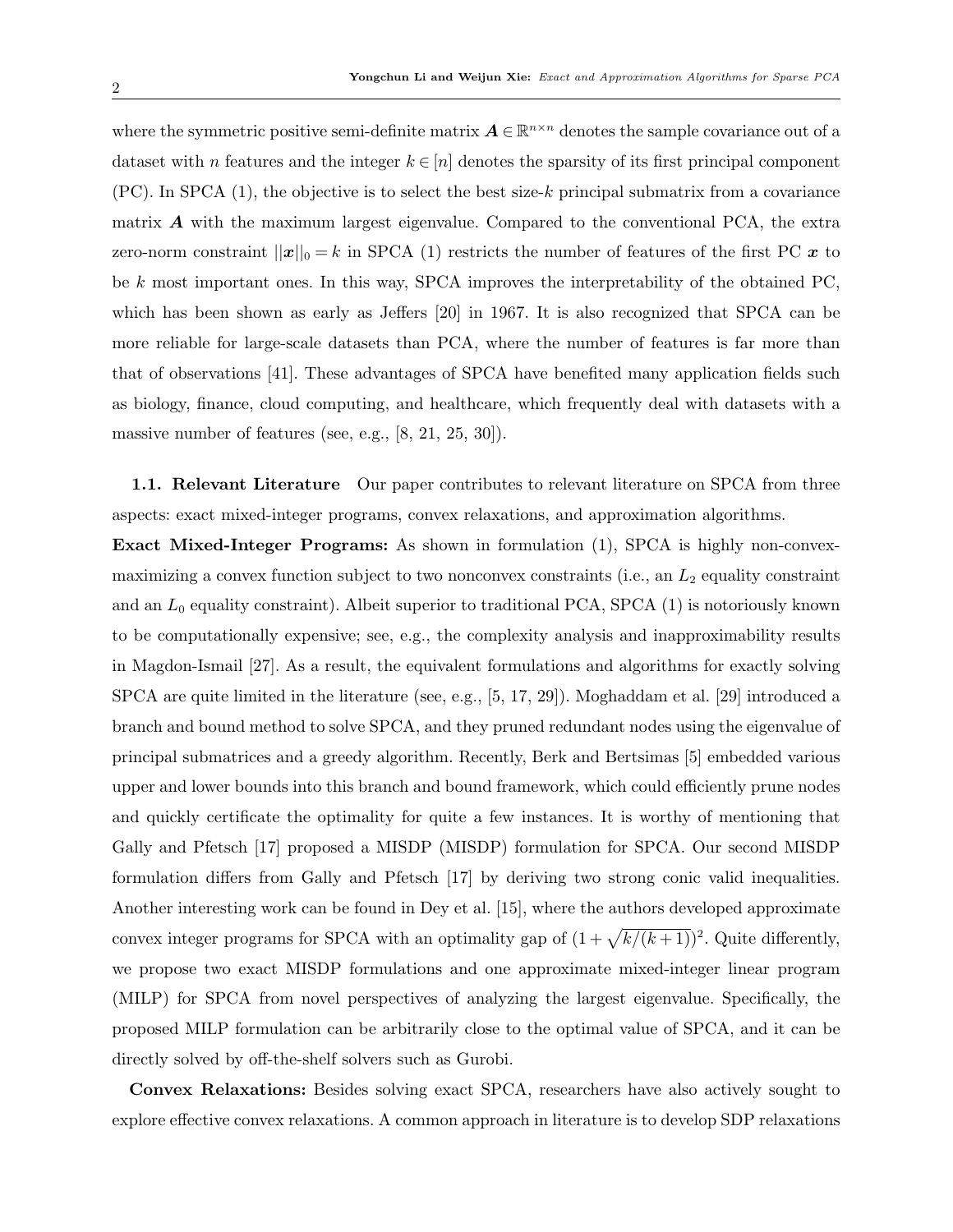for SPCA (see e.g., [\[1,](#page-33-3) [13,](#page-33-4) [16,](#page-33-5) [12,](#page-33-6) [40\]](#page-35-1)). Albeit convex, solvers often have difficulty in solving largescale instances of SDP formulations (e.g.,  $n = \Omega(100)$ ). The computational challenge of these SDP problems urgently calls for more effective methods to compute the relaxation values for SPCA. From a different angle, this paper solves the continuous relaxations of the proposed MISDP formulations as the maximin saddle point problem, where the subgradient method enjoys a  $O(1/T)$  rate of convergence [\[31\]](#page-34-7) based on Euclidean projections. Surprisingly, we further show that the projection oracle of the subgradient method is a second-order conic program rather than an SDP and thus can be easily dealt with.

Approximation Algorithm: Another early thread of research on SPCA is the development of high-quality heuristics for solving SPCA to near optimality such as greedy algorithm [\[16,](#page-33-5) [19\]](#page-34-8), truncation algorithm [\[9\]](#page-33-7), power method [\[22\]](#page-34-9), and variable neighborhood search method [\[7\]](#page-33-8). In particular, the truncation algorithm in [\[9\]](#page-33-7) so far provides the best-known approximation ratio  $O(n^{-1/3})$ , which can be easily implemented to generate a feasible solution for SPCA. This paper investigates the greedy and local search algorithms and proves their first-known approximation ratios  $O(1/k)$  for SPCA.

**1.2. Summary of Contributions** We observe that when the support of  $x$  has been successfully identified, SPCA [\(1\)](#page-0-0) reduces to the conventional PCA finding the largest eigenvalue and eigenvector of a size-k principal submatrix of  $\boldsymbol{A}$ . This fact motivates us to derive two equivalent MISDP formulations and an approximate MILP of SPCA. Below is a summary of the main contributions in this paper.

- (i) For each formulation, we derive the theoretical optimality gap between its continuous relaxation value and the optimal value of SPCA.
- (ii) Our first MISDP formulation inspires us to derive closed-form expressions of the coefficients of valid inequalities, which can be efficiently embedded into the branch and cut algorithms;
- (iii) We show that the subgradient method can be adapted to ease the computational burden of obtaining MISDP continuous relaxation values with  $O(1/T)$  rate of convergence. These continuous relaxations values can further help reduce the size of MILP;
- (iv) The continuous relaxation of our second MISDP formulation is proven to be stronger than the one proposed in d'Aspremont et al. [\[13\]](#page-33-4);
- (v) The proposed MILP formulation has a similar size as two MISDPs and can be directly solved using many existing solvers;
- (vi) We prove and demonstrate the tightness of the first-known approximation ratios for the greedy and local search algorithms;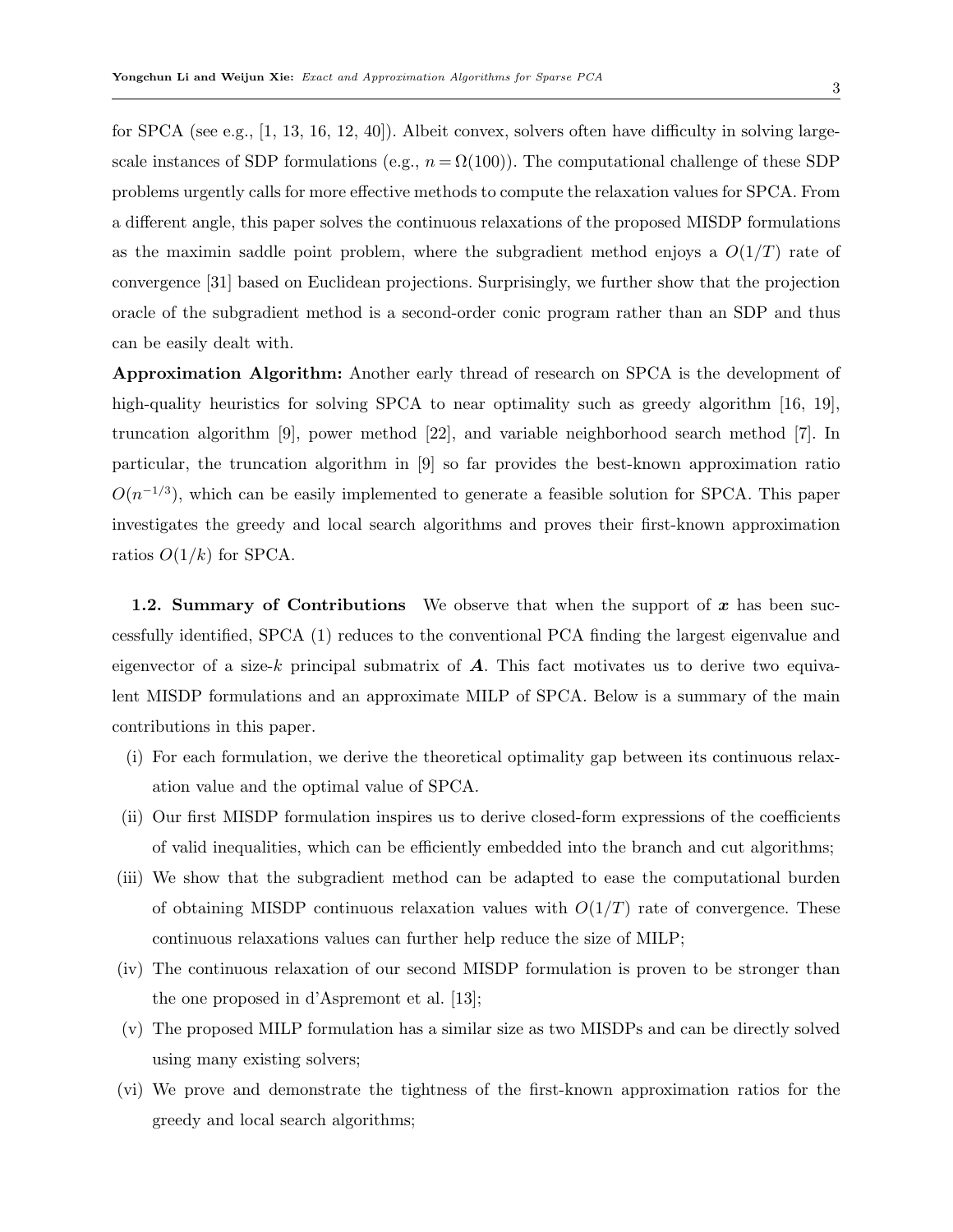- (vii) Our analyses can be extended to the Rank-one Sparse SVD (R1-SSVD), which aims to compute the largest singular value of the possibly non-symmetric matrix  $\boldsymbol{A}$  with the sparsity constraints on its left-singular and right-singular vectors separately; and
- (viii) We extend the second MISDP formulation to Sparse Fair PCA (SFPCA), where the covariance matrices are observed from multiple protected groups.

Our contributions have both theoretical and practical relevance. Theoretically, we contribute three exact mixed-integer convex programs to SPCA. Practically, our MILP formulation can either attain optimal solutions for SPCA, improve the continuous relaxations, or find better-quality feasible solutions for small and medium-size instances. We apply the computationally efficient subgradient method to solving the continuous relaxations of the proposed MISDPs, as well as deriving their theoretical optimality gaps. We also develop two scalable approximation algorithms to solve SPCA to near optimality and prove their approximation ratios. Our proposed algorithms have been demonstrated to be successfully applied to large-scale data analytics problems, such as identifying key features for the drug abuse problem. We further extend the analyses to R1-SSVD and SFPCA. All the theoretical contributions are summarized in Table [1.](#page-3-0)

|                                  | Problem Exact Mixed Integer Program | Optimality Gap <sup>2</sup>                                           |  |  |  |
|----------------------------------|-------------------------------------|-----------------------------------------------------------------------|--|--|--|
| <b>SPCA</b>                      | MISDP(6)                            | $\min\{k,nk^{-1}\}\$                                                  |  |  |  |
|                                  | MISDP(15)                           | $k, nk^{-1}$                                                          |  |  |  |
|                                  | MILP $(22)$                         | $\min\{k(\sqrt{d}/2+1/2), nk^{-1}\sqrt{d}+(n-k)(\sqrt{d}/2+1/2)\}\$   |  |  |  |
| R <sub>1</sub> -SSV <sub>D</sub> | MISDP(34)                           | $\sqrt{mnk_1^{-1}k_2^{-1}}$                                           |  |  |  |
|                                  | MISDP(35)                           | $\min\{\sqrt{k_1k_2}, \sqrt{mnk_1^{-1}k_2^{-1}}\}$                    |  |  |  |
|                                  | MILP $(36)$                         | $\sqrt{mnk_1^{-1}k_2^{-1}}$ [min $\{(k_1+k_2)(\sqrt{d}/2+1/2),$       |  |  |  |
|                                  |                                     | $mnk_1^{-1}k_2^{-1}\sqrt{d}+(m+n-k_1-k_2)(\sqrt{d}/2+1/2)\}-1$        |  |  |  |
| SFPCA <sup>2</sup>               | MISDP(40)                           |                                                                       |  |  |  |
| Problem                          | <b>Approximation Algorithm</b>      | <b>Approximation Ratio<sup>3</sup></b>                                |  |  |  |
| SPCA                             | Greedy Algorithm 1                  | $k^{-1}$                                                              |  |  |  |
|                                  | Local Search Algorithm 2            | $k^{-1}$                                                              |  |  |  |
| R <sub>1</sub> -SSV <sub>D</sub> | Truncation algorithm                | $\max\{\sqrt{k_1^{-1}}, \sqrt{k_2^{-1}}, \sqrt{k_1k_2m^{-1}n^{-1}}\}$ |  |  |  |
|                                  | Greedy Algorithm 3                  | $\sqrt{k_1^{-1}k_2^{-1}}$                                             |  |  |  |
|                                  | Local Search Algorithm 4            | $\sqrt{k_1^{-1}k_2^{-1}}$                                             |  |  |  |

<span id="page-3-0"></span>Table 1. Summary of Theoretical Contributions

<sup>1</sup> Optimality Gap is the ratio between the continuous relaxation value and the optimal one;

<sup>&</sup>lt;sup>2</sup> The formulation [\(40\)](#page-32-0) provides an upper bound for general SFPCA and becomes exact when there are only two groups;

<sup>&</sup>lt;sup>3</sup> Approximation Ratio denotes the ratio between the objective value of an approximation algorithm and the optimal one.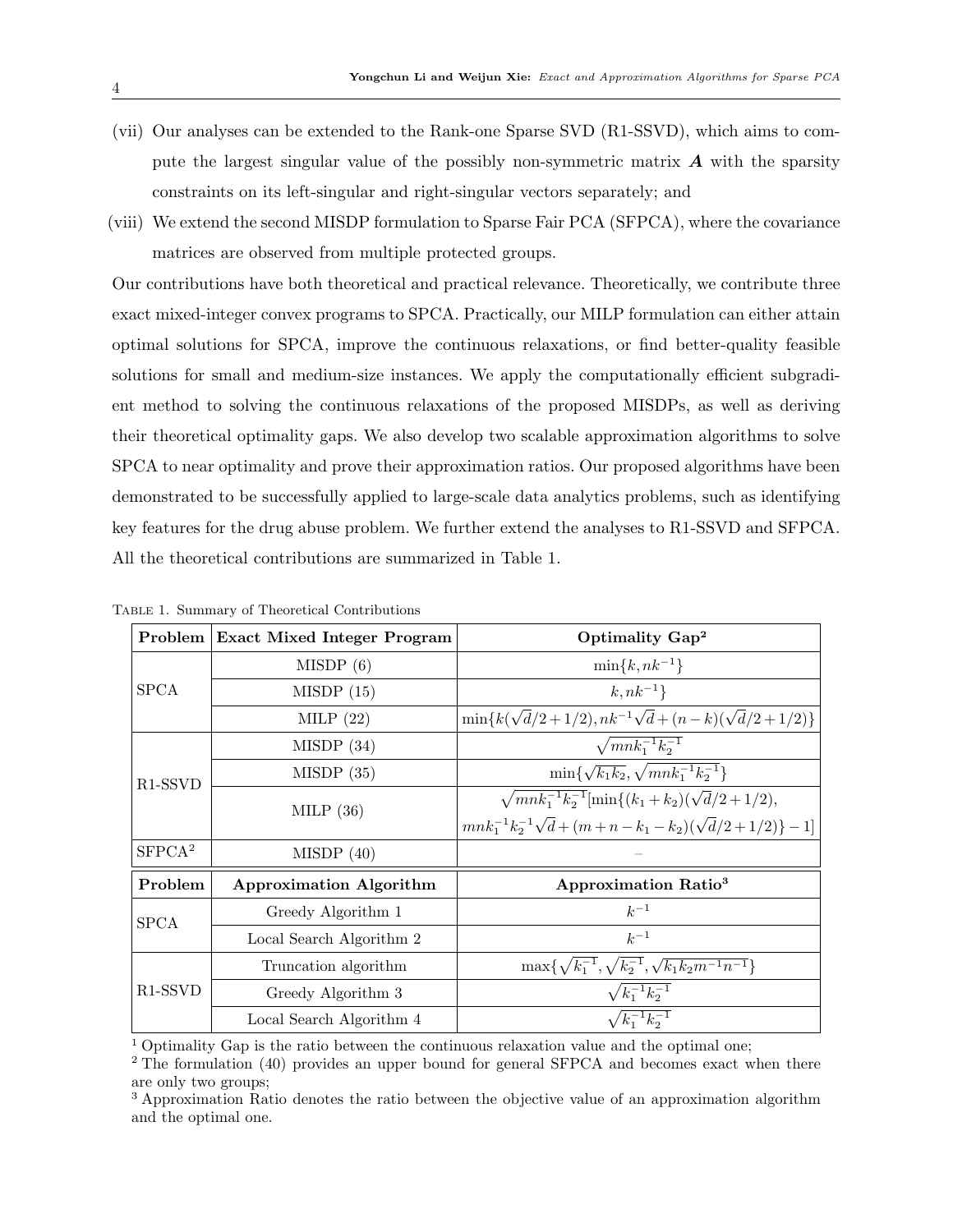Organization: The remainder of this paper is organized as follows. Sections [2](#page-4-0) and [3](#page-10-0) develop two MISDP formulations for SPCA and prove the optimality gaps of their continuous relaxation values. Section [4](#page-14-0) investigates an approximate MILP, which can be arbitrarily close to the optimal value of SPCA, and proves the optimality gap of its continuous relaxation value. Section [5](#page-16-0) introduces and analyzes two approximation algorithms. Section [6](#page-21-0) conducts a numerical study to demonstrate the efficiency and the solution quality of our proposed formulations and algorithms. Sections [7](#page-25-0) and [8](#page-31-1) separately extend the analyses to the rank-one sparse SVD (R1-SSVD) and the sparse fair PCA (SFPCA). Finally, conclusion and future directions are exhibited in Section [9.](#page-32-1)

*Notation:* The following notation is used throughout the paper. We let  $S^n, S^n_+, S^n_{++}$  denote set of all the  $n \times n$  symmetric real matrices, set of all the  $n \times n$  symmetric positive semi-definite matrices, and set of all the  $n \times n$  symmetric positive definite matrices, respectively. We use bold lower-case letters  $(e.g., x)$  and bold upper-case letters  $(e.g., X)$  to denote vectors and matrices, respectively, and use corresponding non-bold letters (e.g.,  $x_i, X_{ij}$ ) to denote their components. We use 0 to denote the zero vector and 1 to denote the all-ones vector. We use  $\lceil \cdot \rceil$  as a ceil function. We let  $\mathbb{R}^n_+$  denote the set of all the n dimensional nonnegative vectors and let  $\mathbb{R}_{++}^n$  denote the set of all the n dimensional positive vectors. Given a positive integer n and an integer  $s \leq n$ , we let  $[n] := \{1, 2, \dots, n\}$  and let  $[s, n] := \{s, s+1, \dots, n\}$ . We let  $\mathbf{I}_n$  denote the  $n \times n$  identity matrix and let  $e_i$  denote its *i*-th column vector. Given a set S and an integer k, we let |S| denote its cardinality and  $\binom{S}{k}$  $\binom{S}{k}$  denote the collection of all the size-k subsets out of S. Given an  $m \times n$  matrix **A** and two sets  $S \in [m], T \in [n]$ , we let  $\mathbf{A}_{S,T}$  denote a submatrix of  $\mathbf{A}$  with rows and columns indexed by sets  $S, T$ , respectively and let  $\mathbf{A}_S$  denote a submatrix of  $\mathbf{A}$  with columns from the set S. Given a vector  $\mathbf{x} \in \mathbb{R}^n$ , we let  $\text{Diag}(\mathbf{x})$ denote the diagonal matrix with diagonal elements  $x_1, \dots, x_n$ , and let supp $(x)$  denote the support of x. Given a square symmetric matrix  $A$ , let diag( $A$ ) denote the vector of diagonal entries of  $A$ , and let  $\lambda_{\min}(A), \lambda_{\max}(A)$  denote the smallest and largest eigenvalues of A, respectively. Given a non-square matrix A, let  $\sigma_{\text{max}}(A)$  denote the largest singular value. Additional notation will be introduced later as needed.

<span id="page-4-0"></span>2. Exact MISDP Formulation (I) In this section, we derive an equivalent mixed-integer semi-definite programming (MISDP) formulation for SPCA based on the spectral decomposition and disjunctive programming techniques.

To begin with, for each  $i \in [n]$ , we let the binary variable  $z_i = 1$  if the *i*-th feature is selected, and 0, otherwise. Linearizing the zero-norm constraint using binary vector  $z$ , then SPCA [\(1\)](#page-0-0) can be equivalently formulated as a following nonconvex mixed-integer quadratic program:

<span id="page-4-1"></span>
$$
(\text{SPCA}) \quad w^* := \max_{\boldsymbol{x} \in \mathbb{R}^n, \boldsymbol{z} \in Z} \left\{ \boldsymbol{x}^\top \boldsymbol{A} \boldsymbol{x} : ||\boldsymbol{x}||_2 = 1, |x_i| \le z_i, \forall i \in [n] \right\},\tag{2}
$$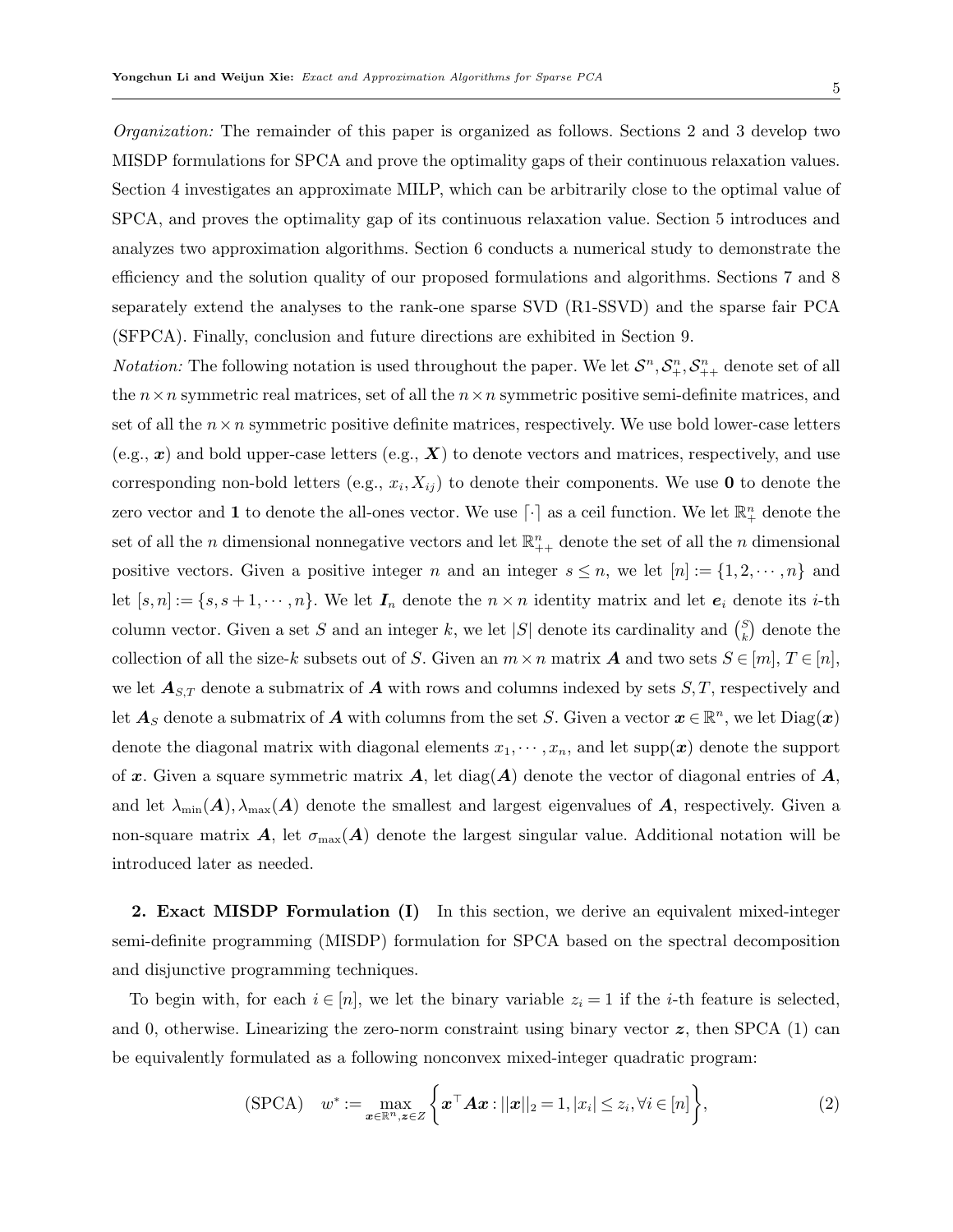where we let cardinality set  $Z$  denote the feasible region of  $z$ , i.e.,

$$
Z = \bigg\{ \boldsymbol{z} \in \{0,1\}^n : \sum_{i \in [n]} z_i = k \bigg\}.
$$

For SPCA  $(2)$ , we note that  $(i)$  the binary vector  $z$  is of vital importance and its associated feasible region Z will be used throughout this paper for two MISDPs and one MILP, and (ii) the derivations of all the three mixed-integer formulations originate from the naive SPCA [\(2\)](#page-4-1).

**2.1. Spectral Reformulation** We observe that given a size-k subset of features (i.e., the support of the binary vector  $\boldsymbol{z}$  in formulation [\(2\)](#page-4-1) is specified), the SPCA (2) is equivalent to finding the largest eigenvalue of the corresponding principal submatrix of  $\bm{A}$ . This fact inspires us to propose three equivalent mixed-integer convex programs for SPCA [\(2\)](#page-4-1) . This observation is summarized below.

- <span id="page-5-0"></span>**Lemma 1** For a symmetric matrix  $A \in S^n$  and a size-k set  $S \subseteq [n]$ , the followings must hold:
- (i)  $\max_{\boldsymbol{x} \in \mathbb{R}^n} {\{\boldsymbol{x}^\top A \boldsymbol{x} : ||\boldsymbol{x}||_2 = 1, x_i = 0, \forall i \notin S\}} = \lambda_{\max}(\boldsymbol{A}_{S,S}),$
- (ii)  $\max_{\mathbf{X} \in \mathcal{S}_+^k} \{ \text{tr}(\mathbf{A}_{S,S} \mathbf{X}) : \text{tr}(\mathbf{X}) = 1 \} = \lambda_{\max}(\mathbf{A}_{S,S})$ , and
- (iii) If matrix **A** is positive semi-definite, then  $\lambda_{\max}(\mathbf{A}_{S,S}) = \lambda_{\max}(\sum_{i \in S} c_i c_i^{\top})$ , where  $\mathbf{A} = \mathbf{C}^{\top} \mathbf{C}$ ,  $\mathbf{C} \in \mathbb{R}^{d \times n}$  denotes the Cholesky factorization matrix of  $\mathbf{A}$ , d is the rank of  $\mathbf{A}$ , and  $\mathbf{c}_i \in \mathbb{R}^{d}$ denotes *i*-th column vector of **C** for each  $i \in [n]$ .

*Proof.* See Appendix [A.1.](#page-36-0)  $\Box$ 

The results in Lemma [1](#page-5-0) are crucial to this paper and allow us to derive the exact mixed-integer convex programs of SPCA. Specifically, we remark that: Part (i) of Lemma [1](#page-5-0) reduces SPCA to selecting the best size-k principal submatrix of  $\boldsymbol{A}$  to achieve the maximum largest eigenvalue, which establishes a combinatorial formulation of SPCA; Part (ii) of Lemma [1](#page-5-0) shows that SDP relaxation of the largest eigenvalue problem by dropping the rank-one constraint is exact and inspires us to develop two MISDP formulations for SPCA; and since the covariance matrix used in SPCA is always positive semi-definite, the identity in Part (iii) of Lemma [1](#page-5-0) suggests an alternative way of formulating SPCA using Cholesky decomposition, which motivates us to derive an exact MISDP formulation in this section and an MILP in a later section.

According to Part  $(i)$  in Lemma [1,](#page-5-0) introducing a subset  $S$ , a natural combinatorial reformulation of SPCA [\(1\)](#page-0-0) is defined as:

<span id="page-5-1"></span>
$$
w^* := \max_{S} \{ \lambda_{\max}(\mathbf{A}_{S,S}) : |S| = k, S \subseteq [n] \}.
$$
 (3)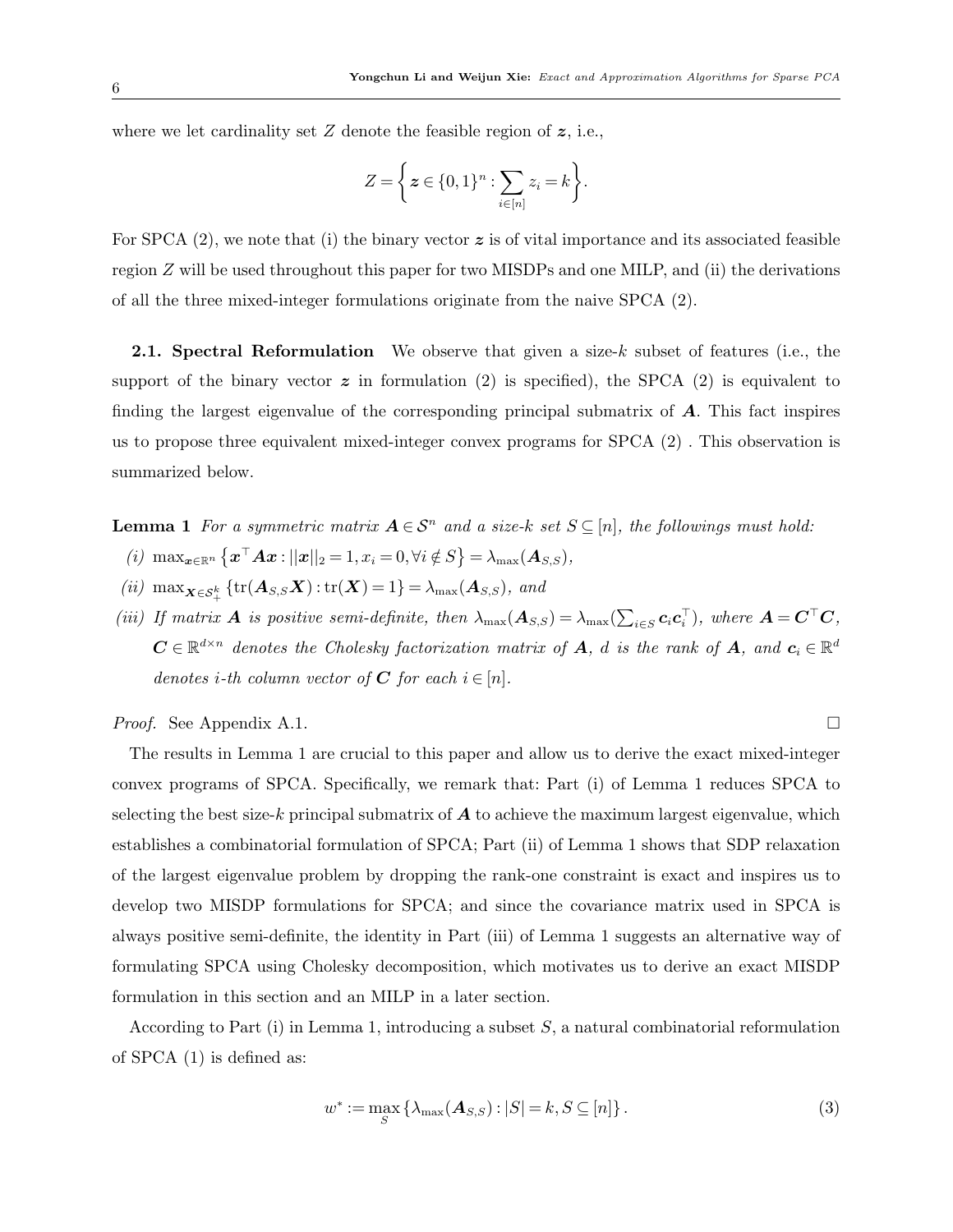By computing the Cholesky factorization of  $A = C^{\top}C$  with  $C \in \mathbb{R}^{d \times n}$  and d denoting the rank of A, then the identity in Part (iii) in Lemma [1](#page-5-0) recasts the objective function of SPCA [\(3\)](#page-5-1) as below:

$$
w^* := \max_{S} \left\{ \lambda_{\max} \left( \sum_{i \in S} \mathbf{c}_i \mathbf{c}_i^\top \right) : |S| = k, S \subseteq [n] \right\}.
$$
 (4)

Recall that for each  $i \in [n]$ , binary variable  $z_i = 1$  if ith feature (i.e., column  $c_i$ ) is selected, and 0, otherwise. Therefore, SPCA [\(4\)](#page-6-1) can be further reformulated as

<span id="page-6-4"></span><span id="page-6-2"></span><span id="page-6-1"></span><span id="page-6-0"></span>
$$
w^* := \max_{\mathbf{z} \in Z} \left\{ \lambda_{\max} \left( \sum_{i \in [n]} z_i \mathbf{c}_i \mathbf{c}_i^\top \right) \right\}.
$$
 (5)

The above formulation involves with concave objective function but it is a maximization problem, which will cause much trouble. Fortunately, the result in Part (ii) of Lemma [1](#page-5-0) and the reformulation technique from disjunctive programming [\[2\]](#page-33-9) motivate us to convert SPCA [\(5\)](#page-6-2) to an equivalent MISDP, which is shown as below.

Theorem 1 The SPCA [\(2\)](#page-4-1) admits an equivalent MISDP formulation

$$
\text{(SPCA)} \quad w^* := \max_{\substack{z \in Z, \\ \mathbf{X}, \mathbf{W}_1, \cdots, \mathbf{W}_n \in \mathcal{S}_+^d}} \left\{ \sum_{i \in [n]} \mathbf{c}_i^\top \mathbf{W}_i \mathbf{c}_i : \text{tr}(\mathbf{X}) = 1, \mathbf{X} \succeq \mathbf{W}_i, \text{tr}(\mathbf{W}_i) = z_i, \forall i \in [n] \right\}.
$$
 (6)

Proof. According to Part (ii) in Lemma [1,](#page-5-0) the largest eigenvalue of a symmetric matrix can be equivalently reformulated as an SDP, thus by introducing a positive semi-definite matrix variable  $\mathbf{X} \in \mathcal{S}_{+}^{d}$ , SPCA [\(5\)](#page-6-2) can be represented as

<span id="page-6-3"></span>
$$
w^* := \max_{\mathbf{z} \in Z, \mathbf{X} \in \mathcal{S}_+^d} \left\{ \sum_{i \in [n]} z_i \mathbf{c}_i^\top \mathbf{X} \mathbf{c}_i : \text{tr}(\mathbf{X}) = 1 \right\},\tag{7}
$$

where the objective function comes from the identity  $tr(c_i c_i^{\top} X) = c_i^{\top} X c_i$  for each  $i \in [n]$ .

In SPCA [\(7\)](#page-6-3), the objective function contains bilinear terms  $\{z_i \mathbf{X}\}_{i \in [n]}$ . To further convexify them, we create two copies of the matrix variable X, denoting by  $W_{i1}, W_{i2}$  for each  $i \in [n]$  and one of them will be equal to  $X$  depending on the value of binary variable  $z_i$ . Specifically, SPCA [\(7\)](#page-6-3) now becomes

$$
w^* := \max_{\boldsymbol{z} \in Z, \boldsymbol{X}, \boldsymbol{W}_{i1}, \boldsymbol{W}_{i2} \in \mathcal{S}_+^d} \left\{ \sum_{i \in [n]} \boldsymbol{c}_i^\top \boldsymbol{W}_{i1} \boldsymbol{c}_i : \boldsymbol{X} = \boldsymbol{W}_{i1} + \boldsymbol{W}_{i2}, \forall i \in [n], \text{tr}(\boldsymbol{X}) = 1, \\ \text{tr}(\boldsymbol{W}_{i1}) = z_i, \text{tr}(\boldsymbol{W}_{i2}) = 1 - z_i, \forall i \in [n] \right\}.
$$

Above, the matrix variables  $\{W_{i2}\}_{i\in[n]}$  are redundant and can be replaced by inequality  $X \succeq W_i$ for each  $i \in [n]$ . Thus, we arrive at the equivalent reformulation [\(4\)](#page-6-1) for SPCA.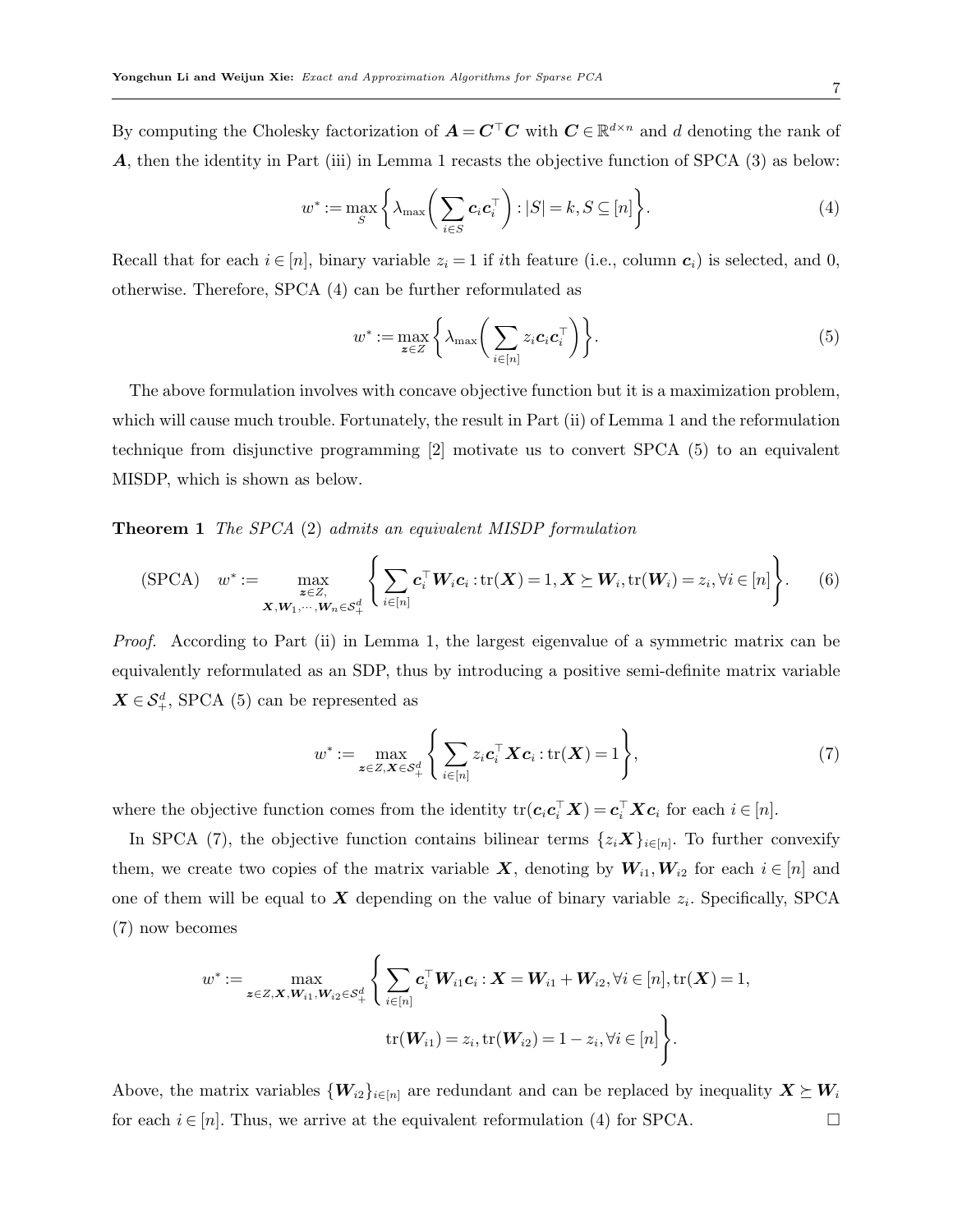Theorem [1](#page-6-4) presents the first equivalent MISDP formulation [\(6\)](#page-6-0) to SPCA. The resulting formulation [\(6\)](#page-6-0) has several interesting properties: (i) it can be directly solved via exact MISDP solvers such as YALMIP; (ii) matrix variables X and  $\{W_i\}_{i\in[n]}$  have dimension of  $d \times d$ , where d is the rank of matrix  $\bf{A}$ . Thus, the size of SPCA  $(6)$  can be further reduced if the covariance matrix **A** is low-rank; and (iii) the binary variables  $z$  can be separated from the other variables, so one can apply the Benders decomposition to solving the SPCA [\(6\)](#page-6-0). This result will be elaborated with more details in the next subsection.

For large-scale instances, computing the continuous relaxation values of the SPCA [\(6\)](#page-6-0) provides us an upper bound to the optimal value or can be useful to check the quality of different heuristics. In the following, we show that the continuous relaxation value of SPCA [\(6\)](#page-6-0) is not too far away from the optimal value  $w^*$ . First, let  $\overline{w}_1$  denote the continuous relaxation value, i.e.,

$$
\overline{w}_1 := \max_{\substack{\mathbf{z} \in \overline{Z}, \\ \mathbf{X}, \mathbf{W}_1, \cdots, \mathbf{W}_n \in \mathcal{S}_+^d}} \left\{ \sum_{i \in [n]} \mathbf{c}_i^\top \mathbf{W}_i \mathbf{c}_i : \text{tr}(\mathbf{X}) = 1, \mathbf{X} \succeq \mathbf{W}_i, \text{tr}(\mathbf{W}_i) = z_i, \forall i \in [n] \right\},\tag{8}
$$

where we let  $\overline{Z}$  denote the continuous relaxation of set  $Z$ , i.e.,

<span id="page-7-0"></span>
$$
\overline{Z} = \left\{ \boldsymbol{z} \in [0,1]^n : \sum_{i \in [n]} z_i = k \right\}.
$$

<span id="page-7-1"></span>**Theorem 2** The continuous relaxation value  $\overline{w}_1$  of formulation [\(6\)](#page-6-0) achieves a min $\{k, n/k\}$  optimality gap of SPCA, i.e.,

$$
w^* \le \overline{w}_1 \le \min\{k, n/k\}w^*.
$$

*Proof.* It is obvious that  $w^* \leq \overline{w}_1$  since the feasible region of continuous relaxation [\(8\)](#page-7-0) includes the original decision space. Thus, it remains to show that (i)  $\overline{w}_1 \leq kw^*$  and (ii)  $\overline{w}_1 \leq n/kw^*$ .

Part (i)  $\overline{w}_1 \leq kw^*$ . For any feasible solution  $(z, X, \{W_i\}_{i \in [n]})$  to problem [\(8\)](#page-7-0), we must have

$$
\sum_{i\in[n]} \boldsymbol{c}_i^\top \boldsymbol{W}_i \boldsymbol{c}_i \leq \sum_{i\in[n]} \boldsymbol{c}_i^\top \boldsymbol{c}_i \operatorname{tr}(\boldsymbol{W}_i) = \sum_{i\in[n]} z_i \boldsymbol{c}_i^\top \boldsymbol{c}_i \leq \sum_{i\in[n]} z_i w^* = k w^*,
$$

where the first inequality is due to the fact that the trace of the product of two symmetric positive semi-definite matrices is no larger than the product of the traces of these two matrices [\[10\]](#page-33-10), the first equality is from  $tr(\mathbf{W}_i) = z_i$  for each  $i \in [n]$ , the second inequality is because

$$
\boldsymbol{c}_i^\top \boldsymbol{c}_i = \lambda_{\text{max}} \left( \boldsymbol{c}_i \boldsymbol{c}_i^\top \right) \leq \max_{S \subseteq [n]: |S| = k} \lambda_{\text{max}} \bigg( \sum_{j \in S} \boldsymbol{c}_j \boldsymbol{c}_j^\top \bigg) := w^*,
$$

and the second equality is due to  $\sum_{i \in [n]} z_i = k$ .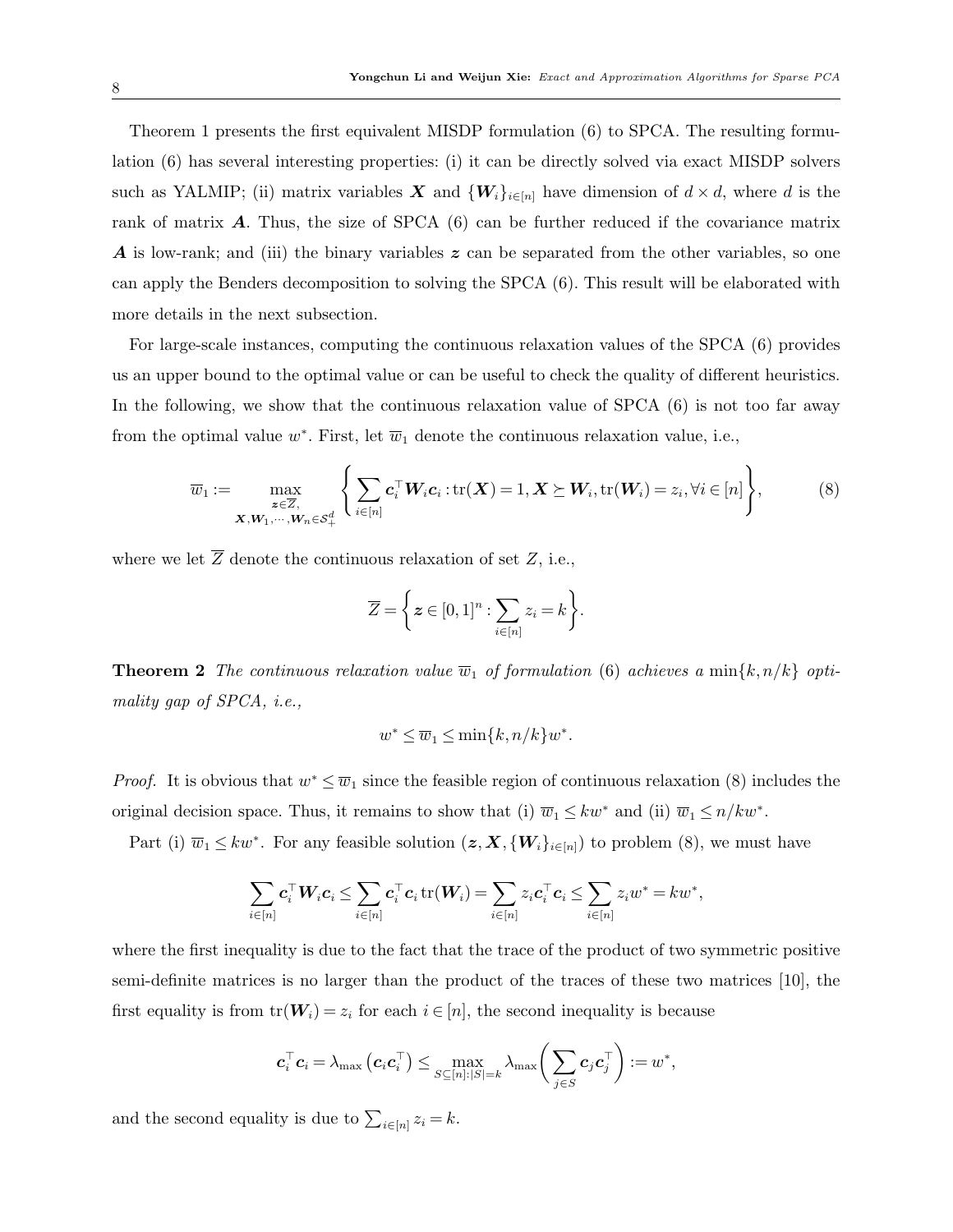Part (ii)  $\overline{w}_1 \le n/kw^*$ . Similarly, given any feasible solution  $(z, X, \{W_i\}_{i \in [n]})$  of continuous relaxation [\(8\)](#page-7-0), we must have

$$
\sum_{i\in[n]} \boldsymbol{c}_i^\top \boldsymbol{W}_i \boldsymbol{c}_i \leq \sum_{i\in[n]} \boldsymbol{c}_i^\top \boldsymbol{X} \boldsymbol{c}_i = \frac{1}{{n-1 \choose k-1}} \sum_{S\in {[n] \choose k}} \sum_{i\in S} \boldsymbol{c}_i^\top \boldsymbol{X} \boldsymbol{c}_i \leq \frac{{n \choose k}}{{n-1 \choose k-1}} w^* = \frac{n}{k} w^*,
$$

where the first inequality is because  $W_i \succeq X$  and the second one is from Part (ii) in Lemma [1.](#page-5-0)  $\Box$ 

Theorem [2](#page-7-1) shows that the continuous relaxation value of formulation [\(8\)](#page-7-0) is at most  $\min\{k, n/k\}$ away from the true optimal value of SPCA [\(6\)](#page-6-0), implying that if  $k \to 1$  or  $k \to n$ , then the continuous relaxation value  $\overline{w}_1$  is very close to the true optimal value  $w^*$ , which is consistent with the numerical study in Section [6.](#page-21-0)

<span id="page-8-3"></span>2.2. Solving SPCA [\(6\)](#page-6-0) and SDP Relaxation [\(8\)](#page-7-0): Benders Decomposition It has been recognized that large-scale SDPs are challenging to solve, so is the MISDP [\(6\)](#page-6-0). In this subsection, we apply the Benders decomposition [\[4,](#page-33-11) [18\]](#page-34-10) to the proposed MISDP [\(6\)](#page-6-0), which can be further integrated into the branch and cut framework. By relaxing the binary vector  $z$  to be continuous. the Benders Decomposition recasts the continuous SDP relaxation [\(8\)](#page-7-0) as a maximin saddle point problem, which enables the adoption of the efficient subgradient method.

The main idea of Benders decomposition is to decompose SPCA [\(6\)](#page-6-0) into two stages: first, the master problem is a pure integer maximization problem over  $\boldsymbol{z}$ , and second, given a feasible  $\boldsymbol{z} \in Z$ , the subproblem is to maximize over the remaining variables  $(X, \{W_i\}_{i\in[n]})$ . Thus, by separating the binary variables, we rewrite the SPCA [\(6\)](#page-6-0) as

<span id="page-8-0"></span>
$$
w^* := \max_{\mathbf{z} \in Z} H_1(\mathbf{z}) := \max_{\mathbf{X}, \mathbf{W}_1, \cdots, \mathbf{W}_d \in \mathcal{S}_+^d} \left\{ \sum_{i \in [n]} \mathbf{c}_i^\top \mathbf{W}_i \mathbf{c}_i : \text{tr}(\mathbf{X}) = 1, \mathbf{X} \succeq \mathbf{W}_i, \text{tr}(\mathbf{W}_i) = z_i, \forall i \in [n] \right\}.
$$
 (9)

Benders decomposition is of particular interest when the subproblem  $H_1(z)$  for any  $z \in Z$  is easy to compute, which is, unfortunately, not the case. Therefore, it is desirable if we can specify the function  $H_1(z)$  for any given  $z \in Z$  in an efficient way. Surprisingly, invoking Part(ii) in Lemma [1,](#page-5-0) the strong duality of inner SDP maximization problem in [\(9\)](#page-8-0) holds and the obtained dual problem admits a closed-form solution for any binary variables  $z \in Z$ , which enables the subproblem to generate valid inequalities to the master problem efficiently. The results are shown below.

<span id="page-8-2"></span>**Proposition 1** For the function  $H_1(z)$  defined in [\(9\)](#page-8-0), we have

(i) For any  $\boldsymbol{z} \in \overline{Z}$ , function  $H_1(\boldsymbol{z})$  is equivalent to

<span id="page-8-1"></span>
$$
H_1(\boldsymbol{z}) = \min_{\boldsymbol{\mu}, \boldsymbol{Q}_1, \cdots, \boldsymbol{Q}_n \in \mathcal{S}_+^d} \left\{ \lambda_{\max} \bigg( \sum_{i \in [n]} \boldsymbol{Q}_i \bigg) + \sum_{i \in [n]} \mu_i z_i : \boldsymbol{c}_i \boldsymbol{c}_i^{\top} \preceq \boldsymbol{Q}_i + \mu_i \boldsymbol{I}_d, 0 \leq \mu_i \leq ||\boldsymbol{c}_i||_2^2, \forall i \in [n] \right\},\tag{10}
$$

which is concave in  $z$ .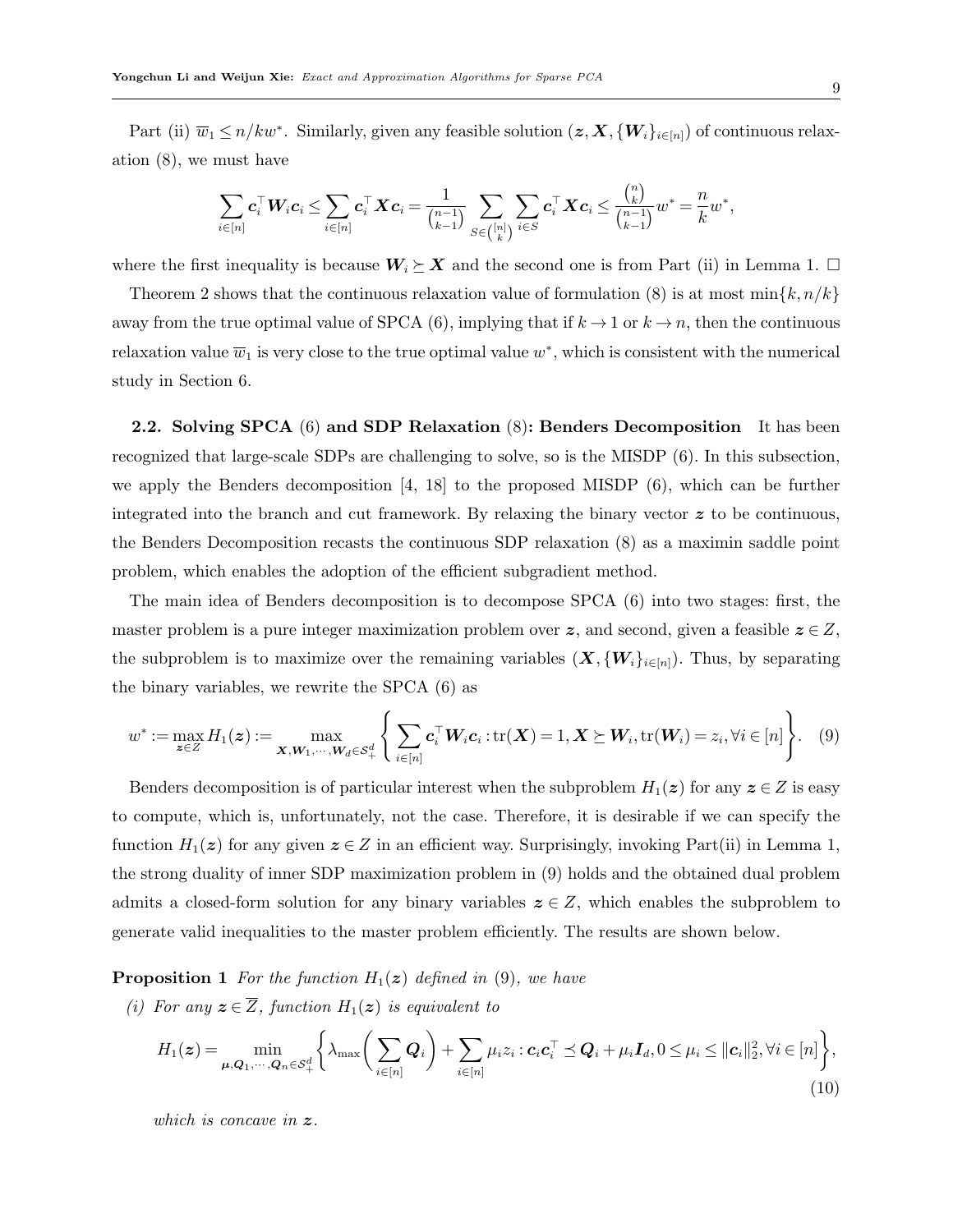(ii) For any binary  $z \in Z$ , an optimal solution to problem [\(10\)](#page-8-1) is  $\mu_i^* = 0$  if  $z_i = 1$  and  $||c_i||_2^2$ , otherwise, and  $\mathbf{Q}_i^* := (1 - \mu_i^* / ||\mathbf{c}_i||_2^2)\mathbf{c}_i \mathbf{c}_i^\top$  for each  $i \in [n]$ .

*Proof.* See Appendix [A.2.](#page-37-0)

The Part (ii) of Proposition [1](#page-8-2) shows that given a solution  $z \in Z$  with its support S, the optimal value to [\(10\)](#page-8-1) is equal to

$$
H_1(\boldsymbol{z}) = \lambda_{\max} \bigg( \sum_{i \in S} \boldsymbol{c}_i \boldsymbol{c}_i^\top \bigg) + \sum_{i \in [n] \setminus S} ||\boldsymbol{c}_i||_2^2,
$$

which leads to an equivalent reformulation of SPCA [\(9\)](#page-8-0) as

<span id="page-9-0"></span>
$$
w^* = \max_{\mathbf{z}\in\mathbb{Z}} \left\{ w : w \leq \lambda_{\max}(\mathbf{A}_{SS}) + \sum_{i\in[n]\setminus S} ||\mathbf{c}_i||_2^2 z_i, \forall S \subseteq [n] : |S| = k \right\}.
$$
 (11)

Above, for any mixed binary solution  $(\hat{\boldsymbol{z}},\hat{w}) \in Z \times \mathbb{R}$ , the most violated constraint is

$$
w \leq \lambda_{\max}(\boldsymbol{A}_{\widehat{S}\widehat{S}}) + \sum_{i \in [n] \setminus \widehat{S}} ||\boldsymbol{c}_i||_2^2 z_i,
$$

where set  $\hat{S} := \{i \in [n] : \hat{z}_i = 1\}$  denotes the support of  $\hat{z}$ . We remark that the exact branch and cut approach to solve SPCA [\(11\)](#page-9-0) using callback functions will benefit from these closed-form valid inequalities.

Note that by relaxing the binary variables to be continuous, the relaxed problem [\(9\)](#page-8-0) is equivalent to the SDP relaxation [\(8\)](#page-7-0). However, given  $z \in \overline{Z}$ , the dual representation of function  $H_1(z)$  in [\(10\)](#page-8-1) is still a difficult SDP. Motivated by Part (ii) in Proposition [1,](#page-8-2) we propose a more efficient upper bound  $\overline{H}_1(z)$  than  $H_1(z)$  by letting  $\mathbf{Q}_i := (1 - \mu_i / ||\mathbf{c}_i||_2^2)\mathbf{c}_i \mathbf{c}_i^{\top}$  for each  $i \in [n]$  to problem [\(10\)](#page-8-1). In the next theorem, we show that the relaxed  $\overline{H}_1(z)$  becomes exact for any binary vector  $z \in Z$  and the resulting upper bound of SPCA also achieves a  $\min\{k, n/k\}$  optimality gap.

**Theorem 3** The following results hold for the relaxed function  $\overline{H}_1(z)$ :

(i) For any  $z \in \overline{Z}$ , function  $H_1(z)$  is upper bounded by

$$
\overline{H}_1(\boldsymbol{z}) = \min_{\boldsymbol{\mu}} \left\{ \lambda_{\max} \bigg( \sum_{i \in [n]} (1 - \mu_i / \| \boldsymbol{c}_i \|_2^2) \boldsymbol{c}_i \boldsymbol{c}_i^\top \bigg) + \sum_{i \in [n]} \mu_i z_i : 0 \le \mu_i \le \| \boldsymbol{c}_i \|_2^2, \forall i \in [n] \right\};\qquad(12)
$$

(ii) If  $z \in Z$ , then  $H_1(z) = \overline{H}_1(z) = \lambda_{\max}(\sum_{i \in [n]} z_i c_i c_i^{\top})$ ; and

(iii) The continuous relaxation value of SPCA

<span id="page-9-2"></span><span id="page-9-1"></span>
$$
\overline{w}_2 = \max_{\boldsymbol{z} \in \overline{Z}} \overline{H}_1(\boldsymbol{z}) \tag{13}
$$

achieves a min $\{k, n/k\}$  optimality gap of SPCA, i.e.,  $w^* \leq \overline{w}_1 \leq \overline{w}_2 \leq \min\{k, n/k\}w^*$ , where  $\overline{w}_1$  is defined in [\(8\)](#page-7-0).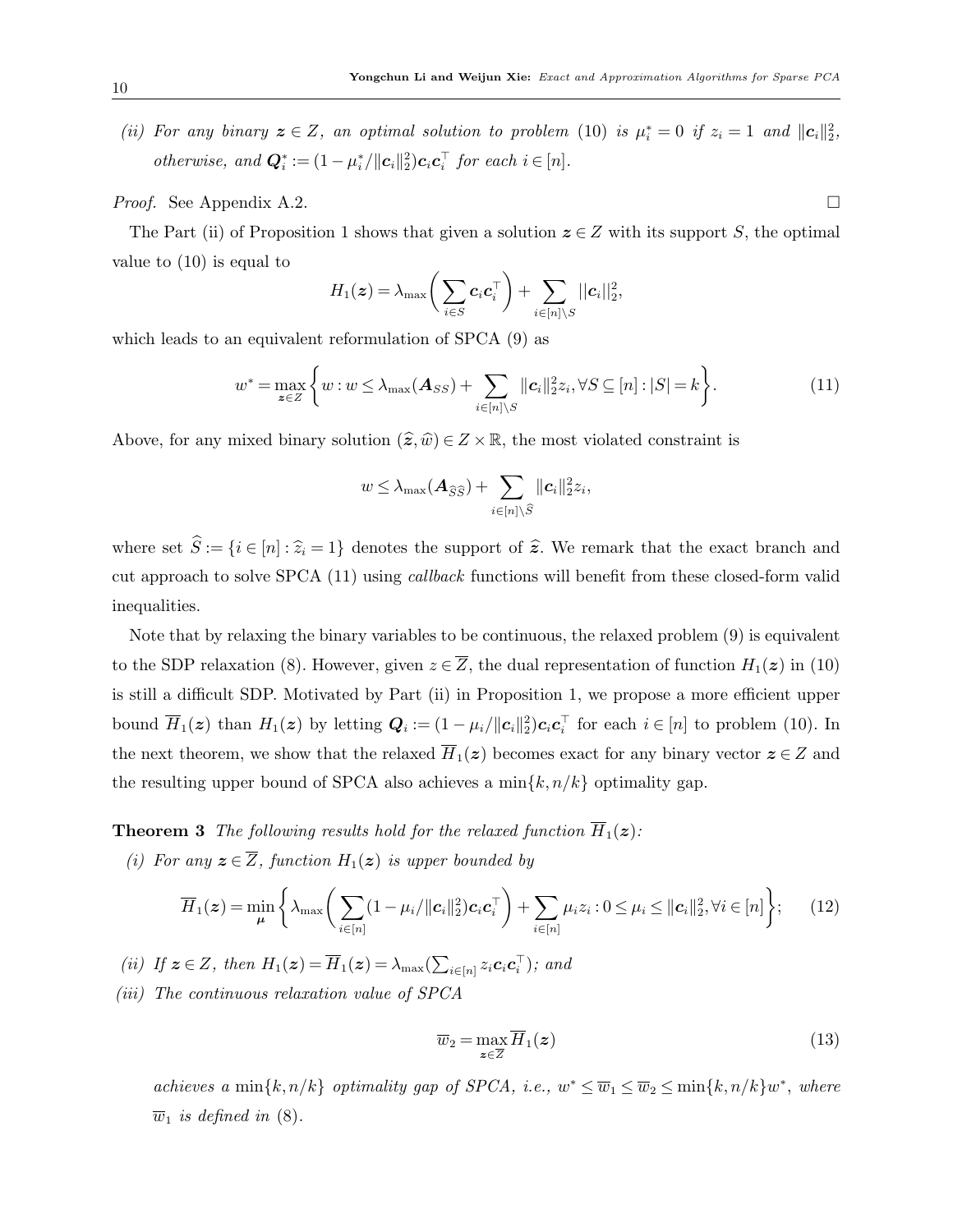Proof.

- (i) The conclusion follows by choosing a feasible  $Q_i := (1 \mu_i / ||c_i||_2^2) c_i c_i^{\top}$  for each  $i \in [n]$  in the representation [\(10\)](#page-8-1).
- (ii) For any  $z \in Z$ , we derive from Part (ii) in Proposition [1](#page-8-2) that  $\overline{H}_1(z) \geq \lambda_{\max}(\sum_{i \in [n]} z_i \mathbf{c}_i \mathbf{c}_i^\top)$ . Thus, it is sufficient to show that  $\overline{H}_1(z) \leq \lambda_{\max}(\sum_{i \in [n]} z_i c_i c_i^{\top})$ . Indeed, this can be done simply by letting  $\mu_i = 0$  if  $z_i = 0$ , and  $||c_i||_2^2$ , otherwise in [\(12\)](#page-9-1).
- (iii) By the proof of Theorem [2,](#page-7-1) to obtain the same optimality gap for [\(13\)](#page-9-2) as SDP [\(8\)](#page-7-0), we need to show that  $\overline{H}_1(z) \leq \sum_{i \in [n]} z_i \mathbf{c}_i^{\top} \mathbf{c}_i$  and  $\overline{H}_1(z) \leq \lambda_{\max}(\mathbf{A}) = \lambda_{\max}(\sum_{i \in [n]} \mathbf{c}_i \mathbf{c}_i^{\top})$  for any  $z \in \overline{Z}$ . We must have  $\overline{H}_1(z) \leq \sum_{i \in [n]} z_i \mathbf{c}_i^{\top} \mathbf{c}_i$  by by letting  $\mu_i = \mathbf{c}_i^{\top} \mathbf{c}_i$  for all  $i \in [n]$  in [\(12\)](#page-9-1). We also have  $\overline{H}_1(z) \leq \lambda_{\max}(A) = \lambda_{\max}(\sum_{i \in [n]} c_i c_i^{\top})$  by letting  $\mu_i = 0$  for all  $i \in [n]$  in [\(12\)](#page-9-1). Then the rest of the proof follows directly from that of Theorem [2](#page-7-1) and is thus omitted.

We remark that: (i) Compared to  $H_1(z)$ , function  $\overline{H}_1(z)$  in [\(12\)](#page-9-1) only involves an *n*-dimensional variable  $\mu$ . The resulting relaxation [\(13\)](#page-9-2) of SPCA can be viewed as a conventional saddle problem so we apply the subgradient method with convergence rate of  $O(1/T)$  to the search for optimal solutions (see, e.g., [\[31\]](#page-34-7)), which offers an efficient way to generate an upper bound of SPCA in Section [6;](#page-21-0) (ii) On the other hand, the continuous relaxation value  $\overline{w}_1 = \max_{z \in \overline{Z}} H_1(z)$  tends to be stronger than  $\overline{w}_2$  in [\(13\)](#page-9-2). Thus, it is a tradeoff between computational effort and a better upper bound; (iii) Surprisingly, both bounds  $\overline{w}_1,\overline{w}_2$  achieve the same optimality gap of SPCA. This implies that there might be room to improve the analysis of optimality gap in Theorem [2.](#page-7-1) We leave this to interested readers; and (iv) more importantly, when  $z \in Z$  is binary, both problems [\(10\)](#page-8-1) and [\(12\)](#page-9-1) have closed-form results, which are very helpful for using the branch and cut method.

<span id="page-10-0"></span>3. Exact MISDP Formulation (II) The MISDP formulation [\(6\)](#page-6-0) developed for SPCA in the previous section mainly are inspired from Part(ii) and Part(iii) in Lemma [1.](#page-5-0) In this section, we will propose another exact MISDP reformulation of SPCA using Part(i) and Part(ii) in Lemma [1.](#page-5-0) Similarly, we will present the optimality gap of the corresponding SDP relaxation to demonstrate the strength of the second formulation. It is worthy of noting that the proposed MISDP [\(6\)](#page-6-0) requires the positive semi-definiteness of matrix  $\bm{A}$  as it is built on Cholesky decomposition of  $\bm{A}$ , but the result in this section is more general and holds even matrix  $\boldsymbol{A}$  is not positive semi-definite.

<span id="page-10-1"></span>**3.1.** A Naive Exact MISDP Formulation We first establish a naive exact MISDP formulation of SPCA [\(2\)](#page-4-1) based on Part (ii) in Lemma [1,](#page-5-0) and the resulting continuous relaxation value is equal to  $\lambda_{\max}(\boldsymbol{A})$ .

 $\Box$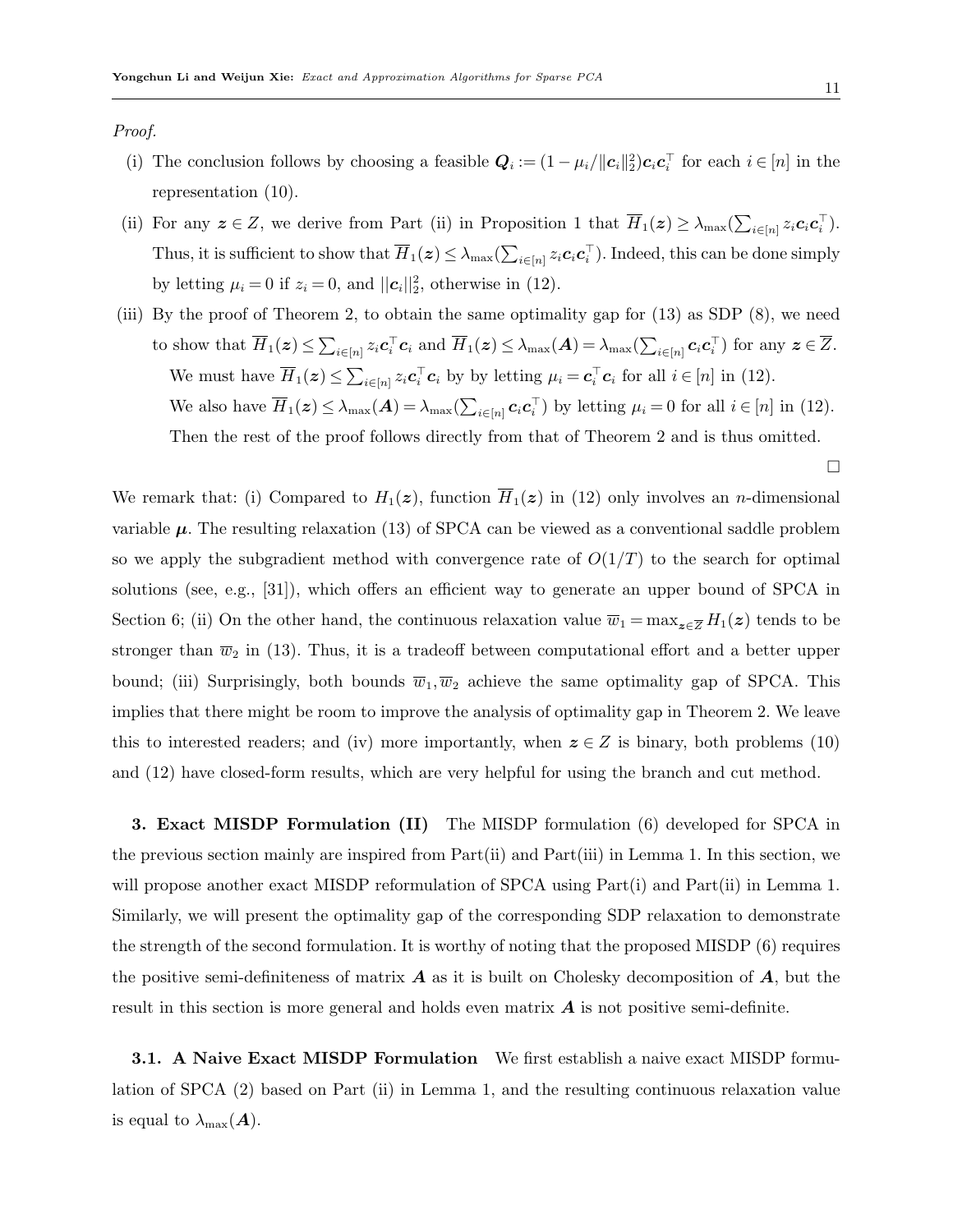Proposition 2 The SPCA [\(2\)](#page-4-1) admits the following MISDP formulation:

$$
(\text{SPCA}) \quad w^* := \max_{\mathbf{z} \in Z, \mathbf{X} \in \mathcal{S}_+^n} \left\{ \text{tr}(\mathbf{A}\mathbf{X}) : \text{tr}(\mathbf{X}) = 1, X_{ii} \le z_i, \forall i \in [n] \right\}.
$$
 (14)

and its continuous relaxation value is equal to  $\lambda_{\text{max}}(A)$ .

*Proof.* See Appendix [A.3.](#page-39-0)

The SPCA formulation [\(14\)](#page-11-1) can be also found in [\[17\]](#page-34-5). However, our proof is quite different and shorter, since it does not involve sophisticated extreme point characterization of SDPs. Although the MISDP [\(14\)](#page-11-1) is equivalent to SPCA [\(2\)](#page-4-1), the fact that its continuous relaxation value is equal to  $\lambda_{\text{max}}(A)$  demonstrates that it might be a weak formulation. This motivates us to further strengthen the formulation [\(14\)](#page-11-1) by adding valid inequalities in the next subsection.

3.2. A Stronger Reformulation with Two Valid Inequalities In this subsection, we first propose two valid inequalities for SPCA [\(14\)](#page-11-1) and derive the optimality gap of its continuous relaxation value of the improved formulation.

After examining different types of valid inequalities, we propose the following two types of valid inequalities for the SPCA formulation [\(14\)](#page-11-1).

Lemma 2 The following two inequalities are valid to SPCA [\(14\)](#page-11-1)

(i)  $\sum_{j \in [n]} X_{ij}^2 \leq X_{ii} z_i$  for all  $i \in [n]$ ; and (ii)  $\left(\sum_{j\in[n]} |X_{ij}|\right)^2 \leq kX_{ii}z_i$  for all  $i \in [n]$ .

*Proof.* See Appendix [A.4.](#page-40-0)

We make the following remarks about Lemma [2.](#page-11-2)

(i) Many other valid inequalities are dominated by the two types of valid inequalities in Lemma [2](#page-11-2) such as

<span id="page-11-3"></span><span id="page-11-2"></span>
$$
|X_{ij}| \leq z_i, X_{ij}^2 \leq X_{ii}z_j, X_{ij}^2 \leq z_iz_j, \forall i, j \in [n];
$$

- (ii) Note that the two types of valid inequalities are both second order conic (see e.g., [\[3\]](#page-33-12)), and thus can be embedded into SDP solvers such as MOSEK, SDPT3; and
- (iii) We further observe that the inequality  $X_{ii} \leq z_i$  in [\(14\)](#page-11-1) is dominated by the first type of inequalities with the facts that  $X_{ii}^2 + \sum_{j \in [n] \setminus \{i\}} X_{ij}^2 \le X_{ii} z_i$  and  $X_{ii} \ge 0$  for each  $i \in [n]$ .

The results in Lemma [2](#page-11-2) together with Proposition [2](#page-10-1) give rise to a stronger MISDP of SPCA than formulation [\(14\)](#page-11-1), which is summarized below.

**Theorem 4** The SPCA [\(2\)](#page-4-1) can reduce to following stronger MISDP formulation:

$$
\text{(SPCA)}\,\,w^* := \max_{\mathbf{z}\in Z,\mathbf{X}\in\mathcal{S}_+^n} \Bigg\{\text{tr}(\mathbf{A}\mathbf{X}) : \text{tr}(\mathbf{X}) = 1, \sum_{j\in[n]} X_{ij}^2 \le X_{ii} z_i, \bigg(\sum_{j\in[n]} |X_{ij}|\bigg)^2 \le k X_{ii} z_i, \forall i\in[n]\Bigg\}.\tag{15}
$$

<span id="page-11-1"></span>

<span id="page-11-0"></span>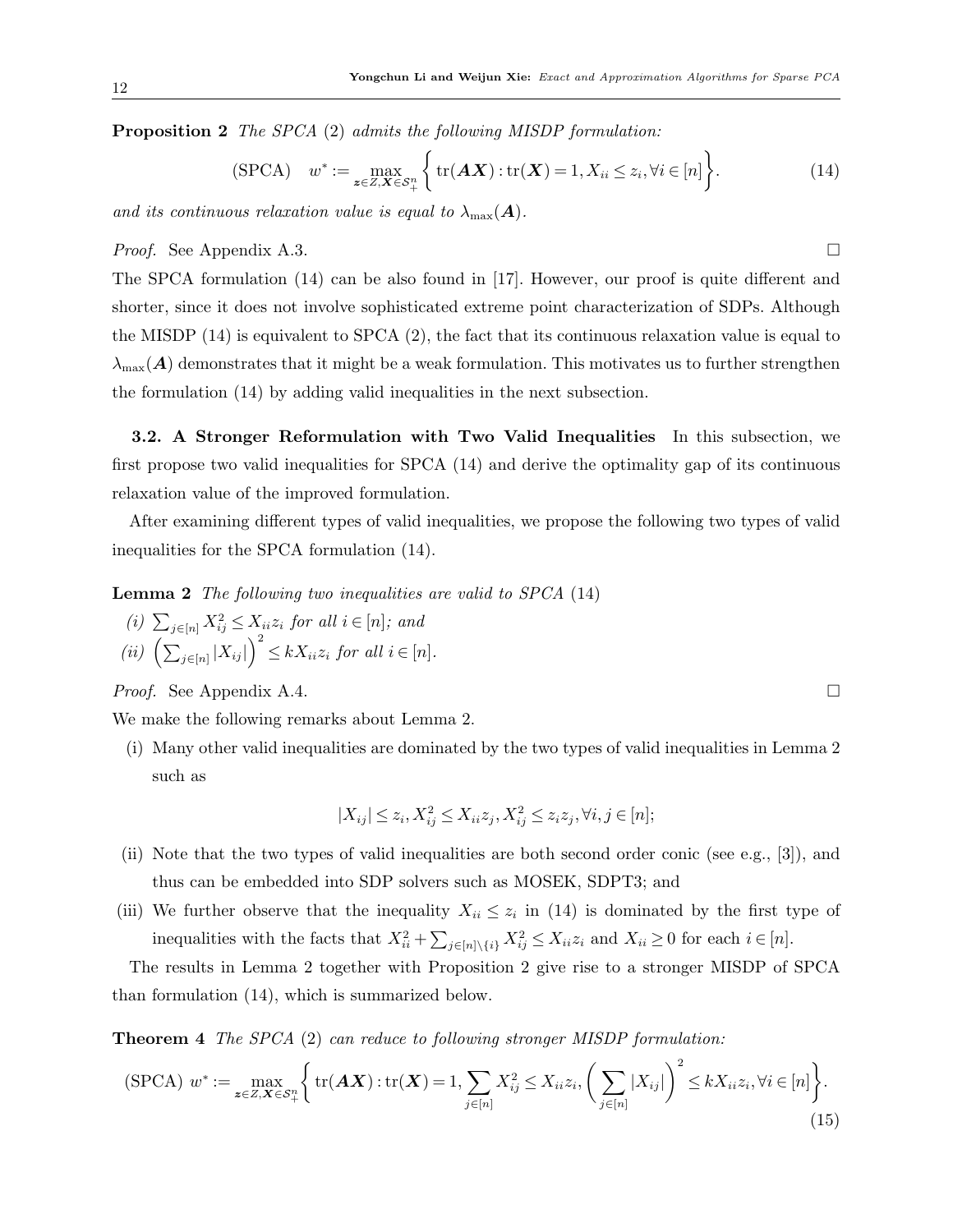Let  $\overline{w}_3$  denote the continuous relaxation value of SPCA formulation [\(15\)](#page-11-0), i.e.,

$$
\overline{w}_3 := \max_{\mathbf{z} \in \overline{Z}, \mathbf{X} \in \mathcal{S}_+^n} \left\{ \text{tr}(\mathbf{A}\mathbf{X}) : \text{tr}(\mathbf{X}) = 1, \sum_{j \in [n]} X_{ij}^2 \le X_{ii} z_i, \left( \sum_{j \in [n]} |X_{ij}| \right)^2 \le k X_{ii} z_i, \forall i \in [n] \right\}.
$$
 (16)

Clearly, we have  $\lambda_{\max}(A) \geq \overline{w}_3$ . We are going to prove that the continuous relaxation value can be even stronger than a well-known SDP upper bound for SPCA [\(2\)](#page-4-1) introduced by d'Aspremont et al. [\[13\]](#page-33-4), denoted by  $\overline{w}_4$ , that has been widely used for solving SPCA in literature. The upper bound from [\[13\]](#page-33-4) comes to the following formulation

<span id="page-12-1"></span><span id="page-12-0"></span>
$$
\overline{w}_4 := \max_{\mathbf{X} \in \mathcal{S}_+^n} \left\{ \text{tr}(\mathbf{A}\mathbf{X}) : \text{tr}(\mathbf{X}) = 1, \sum_{i \in [n]} \sum_{j \in [n]} |X_{ij}| \le k \right\}.
$$
 (17)

<span id="page-12-2"></span>The formal comparison result is shown below.

**Proposition 3** The upper bounds  $\overline{w}_3$ ,  $\overline{w}_4$  of SPCA defined in [\(16\)](#page-12-0) and[\(17\)](#page-12-1), respectively, satisfy  $\overline{w}_4 \ge \overline{w}_3$ , i.e., the continuous relaxations value of the stronger MISDP [\(15\)](#page-11-0) is stronger than the optimal value of the SDP formulation [\(17\)](#page-12-1) from [\[13\]](#page-33-4).

*Proof.* To show that  $\overline{w}_4 \ge \overline{w}_3$ , it is sufficient to prove that any feasible solution  $(z, X)$  of the continuous relaxation problem [\(16\)](#page-12-0), will satisfy the constraints in the SDP formulation [\(17\)](#page-12-1).

Clearly, we have  $\mathbf{X} \in \mathcal{S}_{+}^{n}$  and  $\text{tr}(\mathbf{X}) = 1$ . It remains that  $\sum_{i \in [n]} \sum_{j \in [n]} |X_{ij}| \leq k$ . Indeed, we have

$$
\sum_{i\in[n]} \sum_{j\in[n]} |X_{ij}| \leq \sum_{i\in[n]} \sqrt{k} \sqrt{X_{ii} z_i} \leq \sqrt{k} \sqrt{\sum_{i\in[n]} X_{ii}} \sqrt{\sum_{i\in[n]} z_i} = k,
$$

where the first inequality results from type (ii) inequalities in Lemma [2,](#page-11-2) the second one is due to CauchySchwartz inequality, and the equality is due to  $tr(\mathbf{X}) = 1$  and  $\sum_{i \in [n]} z_i = k$ .

Next, we show that the continuous relaxations value of the stronger MISDP [\(15\)](#page-11-0) is also quite close to the true value. This phenomenon is more striking in the numerical study.

Theorem 5 The continuous relaxations value of the stronger MISDP formulation [\(15\)](#page-11-0) yields a  $\min\{k, n/k\}$  optimality gap for SPCA, i.e.

<span id="page-12-3"></span>
$$
w^* \le \overline{w}_3 \le \min\{k, n/k\}w^*.
$$

*Proof.* The proof is separated into two parts: (i)  $\overline{w}_3 \leq kw^*$  and (ii)  $\overline{w}_3 \leq n/kw^*$ .

(i)  $\overline{w}_3 \leq kw^*$ . For any feasible solution **X** to problem [\(16\)](#page-12-0), we have

$$
\mathrm{tr}(\mathbf{A}\mathbf{X}) = \sum_{i \in [n]} \sum_{j \in [n]} A_{ij} X_{ij} \le \sum_{i \in [n]} \sum_{j \in [n]} |A_{ij}| |X_{ij}| \le w^* \sum_{i \in [n]} \sum_{j \in [n]} |X_{ij}| \le kw^*,
$$

where the first inequality is due to taking the absolute values, the second one is based on the fact that  $\max_{i \in [n]} \{A_{i,i}\} \leq w^*$  and  $|A_{i,j}| \leq \sqrt{A_{i,i}A_{j,j}} \leq w^*$  for each pair  $i, j \in [n]$ , and the third one can be obtained from the proof of Proposition [3.](#page-12-2)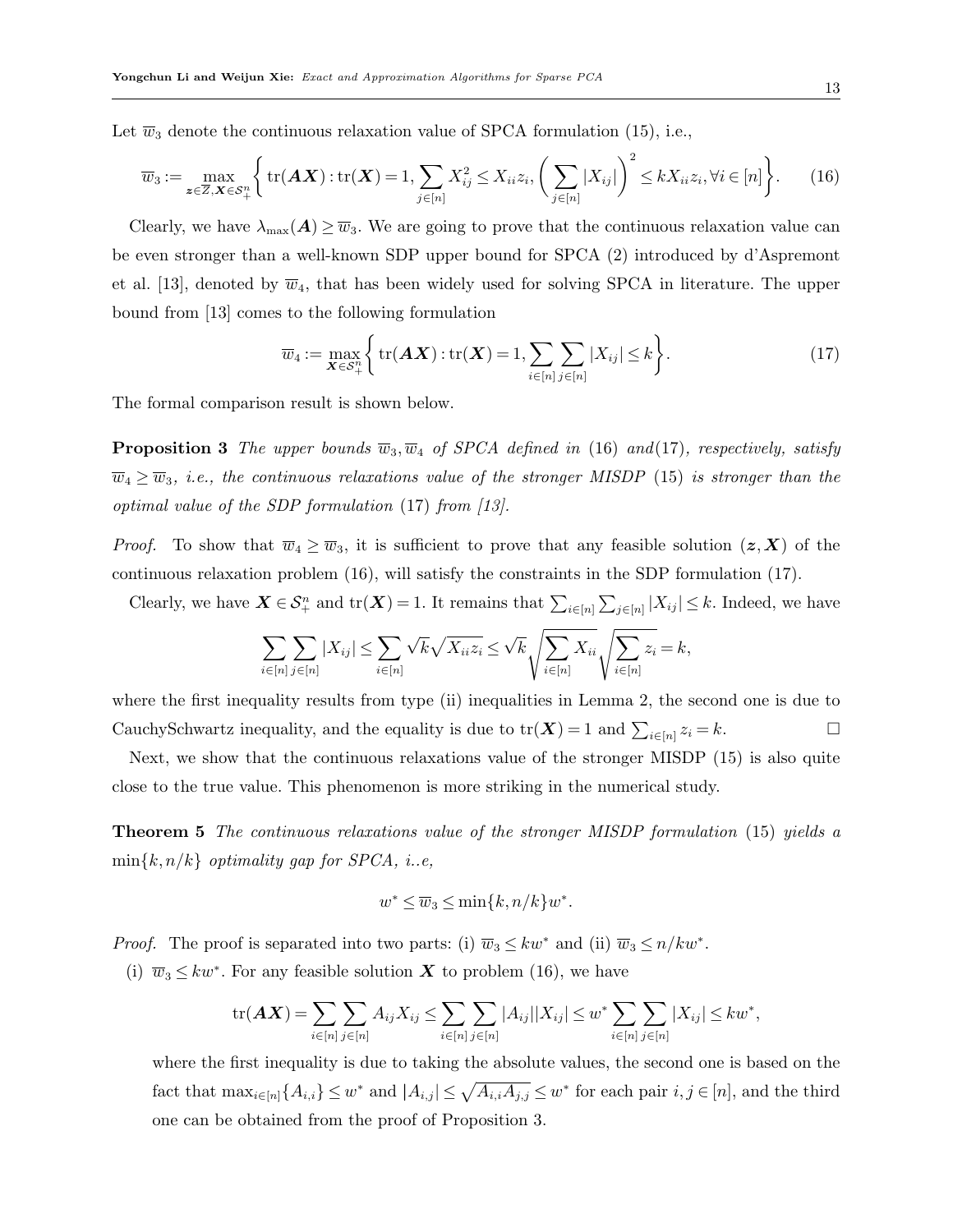(ii)  $\overline{w}_3 \le n/kw^*$ . The proof is similar to the one of Theorem [2](#page-7-1) since  $\overline{w}_3 \le \lambda_{\max}(A) \le n/kw^*$  $\Box$ In general, our two proposed MISDP formulations [\(6\)](#page-6-0) and [\(15\)](#page-11-0) are not comparable although their continuous relaxations have the same theoretical approximation gap, which will be also illustrated in the numerical study section. The continuous relaxation of the MISDP formulation [\(15\)](#page-11-0) might be difficult to solve due to lager size of its matrix variables and higher complexity of its constraints. In the next subsection, we will discuss Benders decomposition for SPCA [\(15\)](#page-11-0), where the subproblem reduces to a second order conic program rather than an SDP.

3.3. Benders Decomposition The decomposition method developed for SPCA [\(15\)](#page-11-0) in this subsection follows from Section [2.2.](#page-8-3) Therefore, many details will be omitted for brevity. Similarly, we decompose the proposed MISDP formulation [\(15\)](#page-11-0) by a master problem over binary variables  $z \in Z$  and a subproblem over the matrix variable  $X \in S_{+}^{n}$ . Also, we reformulate SPCA [\(15\)](#page-11-0) as the following equivalent two-stage optimization problem

$$
w^* = \max_{\mathbf{z} \in Z} H_2(\mathbf{z}) := \max_{\mathbf{X} \in S_+^n} \Big\{ \text{tr}(\mathbf{A}\mathbf{X}) : \text{tr}(\mathbf{X}) = 1, \sum_{j \in [n]} X_{ij}^2 \le X_{ii} z_i, \left(\sum_{j \in [n]} |X_{ij}|\right)^2 \le k X_{ii} z_i, \forall i \in [n] \Big\}.
$$
\n(18)

It is favorable to derive an efficient dual formulation of  $H_2(z)$  for any given  $z \in \overline{Z}$  such that its subgradient can be easily computed. Indeed, invoking Part(ii) in Lemma [1](#page-5-0) and dualizing the second order conic constraints, the strong duality of inner maximization over  $\boldsymbol{X}$  in [\(18\)](#page-13-0) still holds. The proof is similar to Proposition [1](#page-8-2) and is thus omitted.

**Proposition 4** For any  $z \in \overline{Z}$ , function  $H_2(z)$  is equivalent to

<span id="page-13-1"></span><span id="page-13-0"></span>
$$
H_{2}(z) = \min_{\mu,\nu_{1},\nu_{2},\Lambda,W_{1},W_{2},\beta} \lambda_{\max} (A + \Lambda + 1/2 \operatorname{Diag}(\mu_{1} + \mu_{2} + \nu_{1} + \nu_{2}) - W_{1} + W_{2})
$$
  
+ 1/2(-\mu\_{1} + \mu\_{2})^{\top} z + k/2(-\nu\_{1} + \nu\_{2})^{\top} z,  
s.t.  $\beta_{i} + (W_{1})_{ij} + (W_{2})_{ij} \leq 0, \forall i \in [n], j \in [n],$   

$$
\sum_{j \in [n]} \Lambda_{ij}^{2} + (\mu_{i1})^{2} \leq (\mu_{i2})^{2}, \forall i \in [n],
$$
  
 $\beta_{i}^{2} + (\nu_{i1})^{2} \leq (\nu_{i2})^{2}, \forall i \in [n],$   
 $(W_{1})_{ij} \geq 0, (W_{2})_{ij} \geq 0, \forall i \in [n], \forall j \in [n],$   
 $\nu_{1}, \nu_{2} \in \mathbb{R}_{+}^{n}, \Lambda, W_{1}, W_{2} \in S^{n},$  (19)

which is concave in  $z$ .

For the equivalent function  $H_2(z)$  derived in Proposition [4,](#page-13-1) we remark that: (i) Note that for any given  $\boldsymbol{z} \in \overline{Z}$ , function  $H_2(\boldsymbol{z})$  can be solved as an second order conic program and escape from the SDP curse. More effectively, it can be solved via many first-order methods (e.g., the subgradient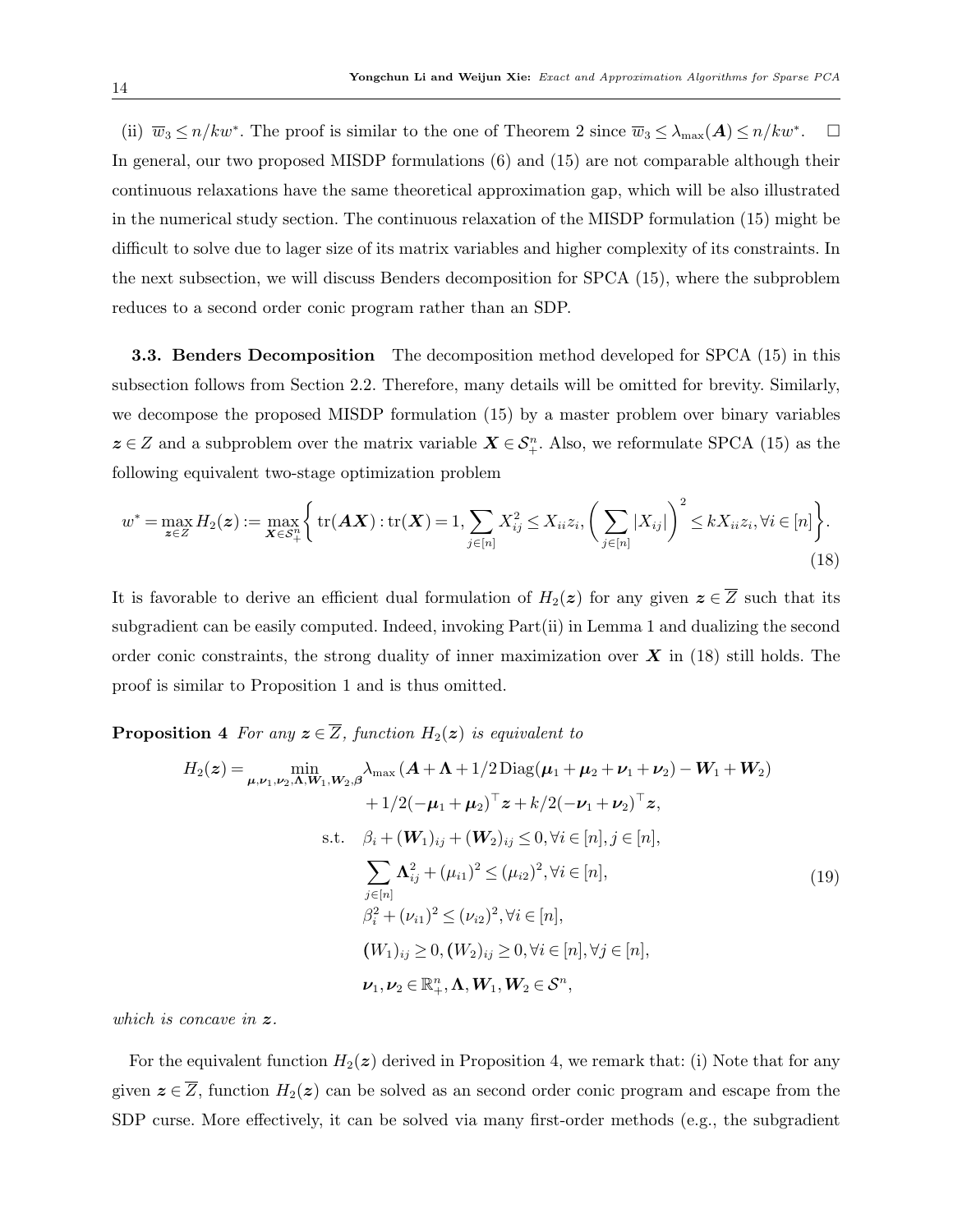method) since the subgradient is easy to obtain and the projection only involves second order conic constraints; (ii) On the other hand, when we solve the continuous relaxation

<span id="page-14-1"></span>
$$
\overline{w}_3 = \max_{\mathbf{z} \in \overline{Z}} H_2(\mathbf{z}),\tag{20}
$$

the subgradient method is also applicable to solve the entire maximin saddle problem with  $O(1/T)$ rate of convergence (see, e.g., [\[31\]](#page-34-7)); (iii) We can warm start the exact branch and cut algorithm by solving the continuous relaxation [\(20\)](#page-14-1), and add all the subgradient inequalities into the root relaxed problem.

<span id="page-14-0"></span>4. A Mixed-Integer Linear Program (MILP) for SPCA with Arbitrary Accuracy The formulations developed in the previous section for solving SPCA either rely on MISDP solvers or customized branch and cut algorithms, which does not leverage existing computational powers of solvers such as CPLEX, Gurobi. In this section, motivated by the SPCA formulation [\(5\)](#page-6-2) and the identity of eigenvalues, we further derive an approximate mixed-integer linear program (MILP) for SPCA with arbitrary accuracy  $\epsilon > 0$  and  $O(n + d + \log(\epsilon^{-1}))$  binary variables. We also prove the optimality gap of its corresponding LP relaxation. The results in this section assume that  $\boldsymbol{A}$ is positive semi-definite.

4.1. An MILP Formulation for SPCA The difficulty of SPCA [\(5\)](#page-6-2) lies in how to convexify the objective function, i.e., the largest eigenvalue of a symmetric matrix  $\bf{A}$ . In particular, our proposed MISDP formulations stem from the fact that the largest eigenvalue can be formulated as an equivalent SDP problem. Through a different lens, we represent the largest eigenvalue function based on the natural definition of eigenvalues of a matrix, i.e.,

<span id="page-14-2"></span>
$$
\lambda_{\max}(\boldsymbol{A}) = \max_{w,\boldsymbol{x}\in\mathbb{R}^n} \bigg\{ w : \boldsymbol{A}\boldsymbol{x} = w\boldsymbol{x}, \boldsymbol{x}\neq 0 \bigg\},
$$

where x denotes an eigenvector and the nonzero constraint rules out the trivial solution  $x = 0$ .

This motivates us to recast SPCA formulation [\(5\)](#page-6-2) as the following nonconvex problem

$$
w^* = \max_{w, \mathbf{x} \in \mathbb{R}^d, \mathbf{z} \in Z} \left\{ w : \sum_{i \in [n]} z_i \mathbf{c}_i \mathbf{c}_i^\top \mathbf{x} = w \mathbf{x}, ||\mathbf{x}||_\infty = 1 \right\},\tag{21}
$$

where  $||x||_{\infty} = 1$  also excludes the trivial solution  $x = 0$ .

For any given  $z \in Z$ , the nonconvexity of SPCA formulation [\(21\)](#page-14-2) lies in three aspects: (i) Bilinear terms  $\{z_i\mathbf{x}\}_{i\in[n]}$ . They can be easily linearized using the disjunctive programming techniques since vector z is binary; (ii) Constraint  $||x||_{\infty} = 1$ . The nonconvex constraint  $||x||_{\infty} = 1$  can be equivalently written as a disjunction with 2d sets below

$$
\cup_{j\in[d]}\left\{\boldsymbol{x}\in\mathbb{R}^d:x_j=1, \|\boldsymbol{x}\|_{\infty}\leq 1\right\}\cup_{j\in[d]}\left\{\boldsymbol{x}\in\mathbb{R}^d:x_j=-1, \|\boldsymbol{x}\|_{\infty}\leq 1\right\}.
$$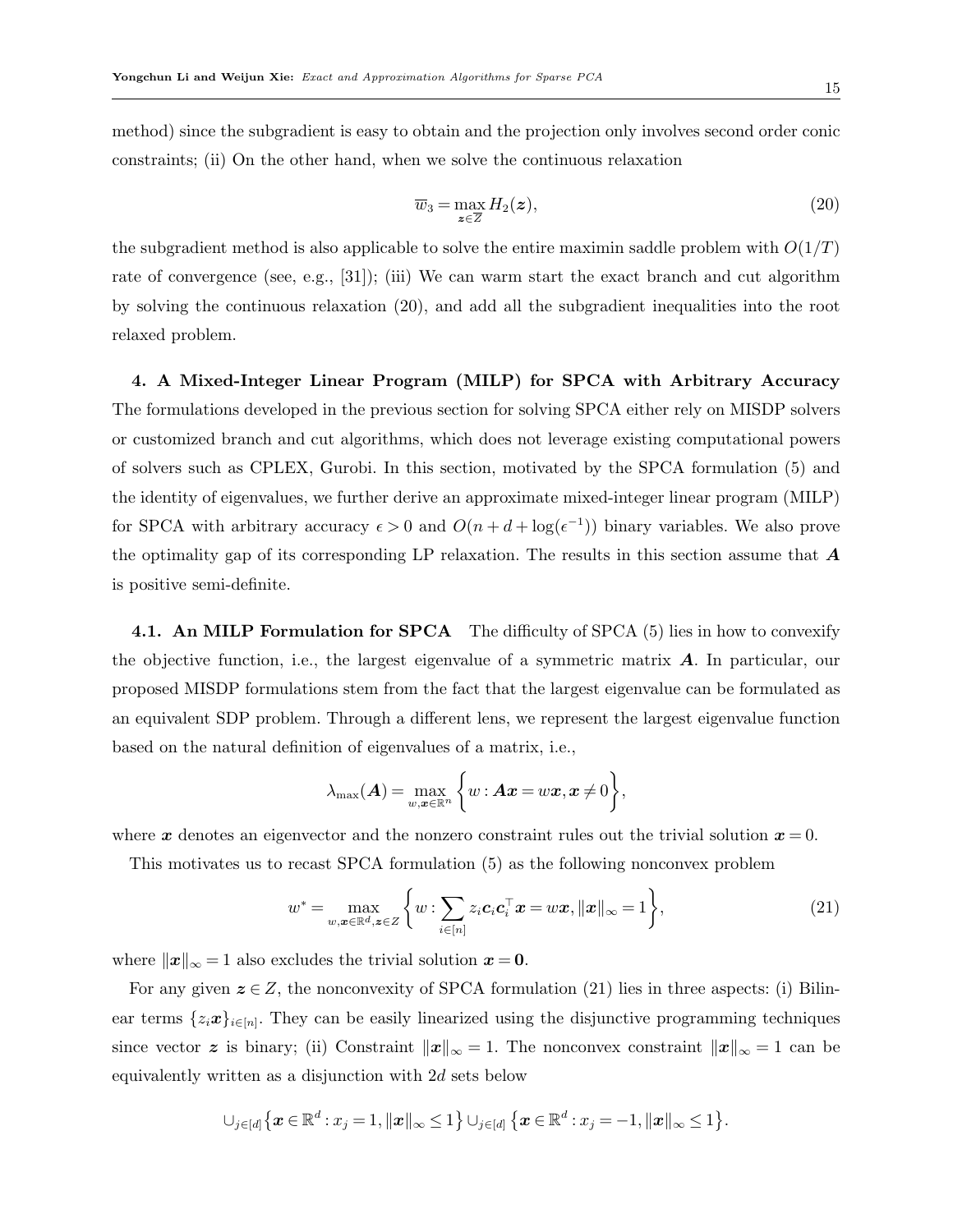Due to the equivalence of x and  $-x$  in SPCA [\(21\)](#page-14-2), it suffices to only keep first d sets, i.e.,  $\bigcup_{j\in[d]}\left\{\boldsymbol{x}\in\mathbb{R}^{d}:x_{j}=1,\|\boldsymbol{x}\|_{\infty}\leq1\right\}$ . This disjunction can be equivalently described as an MILP using the results in [\[2\]](#page-33-9); and (iii) Bilinear term  $w\mathbf{x}$ . We can first approximate variable w using binary expansion and then linearize the obtained bilinear terms by the same disjunctive technique as part (i). The resulting MILP formulation is summarized in the following theorem.

**Theorem 6** Given a threshold  $\epsilon > 0$ , the following MILP is  $O(\epsilon)$ -approximate to SPCA [\(2\)](#page-4-1), i.e.,  $\epsilon \leq \widehat{w}(\epsilon) - w^* \leq \epsilon$ √ d

<span id="page-15-1"></span><span id="page-15-0"></span>
$$
\hat{w}(\epsilon) := \max_{w,z \in Z, y, \alpha, x, \delta, \mu, \sigma} w
$$
\n
$$
\text{s.t.} \quad \mathbf{x} = \delta_{i1} + \delta_{i2}, ||\delta_{i1}||_{\infty} \le z_i, ||\delta_{i2}||_{\infty} \le 1 - z_i, \forall i \in [n],
$$
\n
$$
\mathbf{x} = \sum_{j \in [d]} \sigma_j, ||\sigma_j||_{\infty} \le y_j, \sigma_{jj} = y_j, \forall j \in [d], \sum_{j \in [d]} y_j = 1,
$$
\n
$$
\mathbf{x} = \mu_{\ell 1} + \mu_{\ell 2}, ||\mu_{\ell 1}||_{\infty} \le \alpha_{\ell}, ||\mu_{\ell 2}||_{\infty} \le 1 - \alpha_{\ell}, \forall \ell \in [m],
$$
\n
$$
w = w_U - (w_U - w_L) \left( \sum_{i \in [m]} 2^{-i} \alpha_i \right),
$$
\n
$$
\left\| \sum_{i \in [n]} c_i c_i^\top \delta_{i1} - w_U x + (w_U - w_L) \sum_{\ell \in [m]} 2^{-\ell} \mu_{\ell 1} \right\|_{\infty} \le \epsilon,
$$
\n
$$
\alpha \in \{0, 1\}^m, \mathbf{y} \in \{0, 1\}^d,
$$
\n(22)

where  $w_L, w_U$  separately denote the lower and upper bounds of SPCA,  $m := \lceil \log_2((w_U - w_L)\epsilon^{-1}) \rceil$ and the infinite norm inequality constraints can be easily linearized.

*Proof.* See Appendix [A.5.](#page-40-1)

For the proposed MILP formulation [\(22\)](#page-15-0), we remark that

- (i) This is the first-known MILP representation with arbitrary accuracy  $O(\epsilon)$  in literature of SPCA;
- (ii) The MILP formulation [\(22\)](#page-15-0), although compact, involves  $O(n + d + \log \epsilon^{-1})$  binary variables,  $O(nd + d \log \epsilon^{-1})$  continuous variables, and  $O(nd + n \log \epsilon^{-1})$  linear constraints;
- (iii) In SPCA [\(21\)](#page-14-2), one might be curious about the choice of infinite norm. Unfortunately, as far as we are concerned, this is the only norm that leads to a compact MILP formulation;
- (iv) In the MILP formulation [\(22\)](#page-15-0), one might consider replacing the infinite norm in the constraint  $||\sum_{i\in[n]} c_i c_i^{\top} \delta_{i1} - w_U x + (w_U - w_L) \sum_{i\in[m]} 2^{-i} \mu_{i1}||_{\infty} \leq \epsilon$  by other norms, which will lead to different formulations (either MILP or mixed-integer conic program) and slightly different approximation bounds;
- (v) Strong lower and upper bounds of SPCA  $w_L, w_U$  can speed up the solution procedure; and
- (vi) Instead of building a relatively large-scale MILP formulation [\(22\)](#page-15-0), one might solve d number of smaller-scale MILPs by enumerating each set of a disjunction  $\bigcup_{j\in[d]}\left\{\boldsymbol{x}:x_j=1,\|\boldsymbol{x}\|_{\infty}\leq 1\right\}.$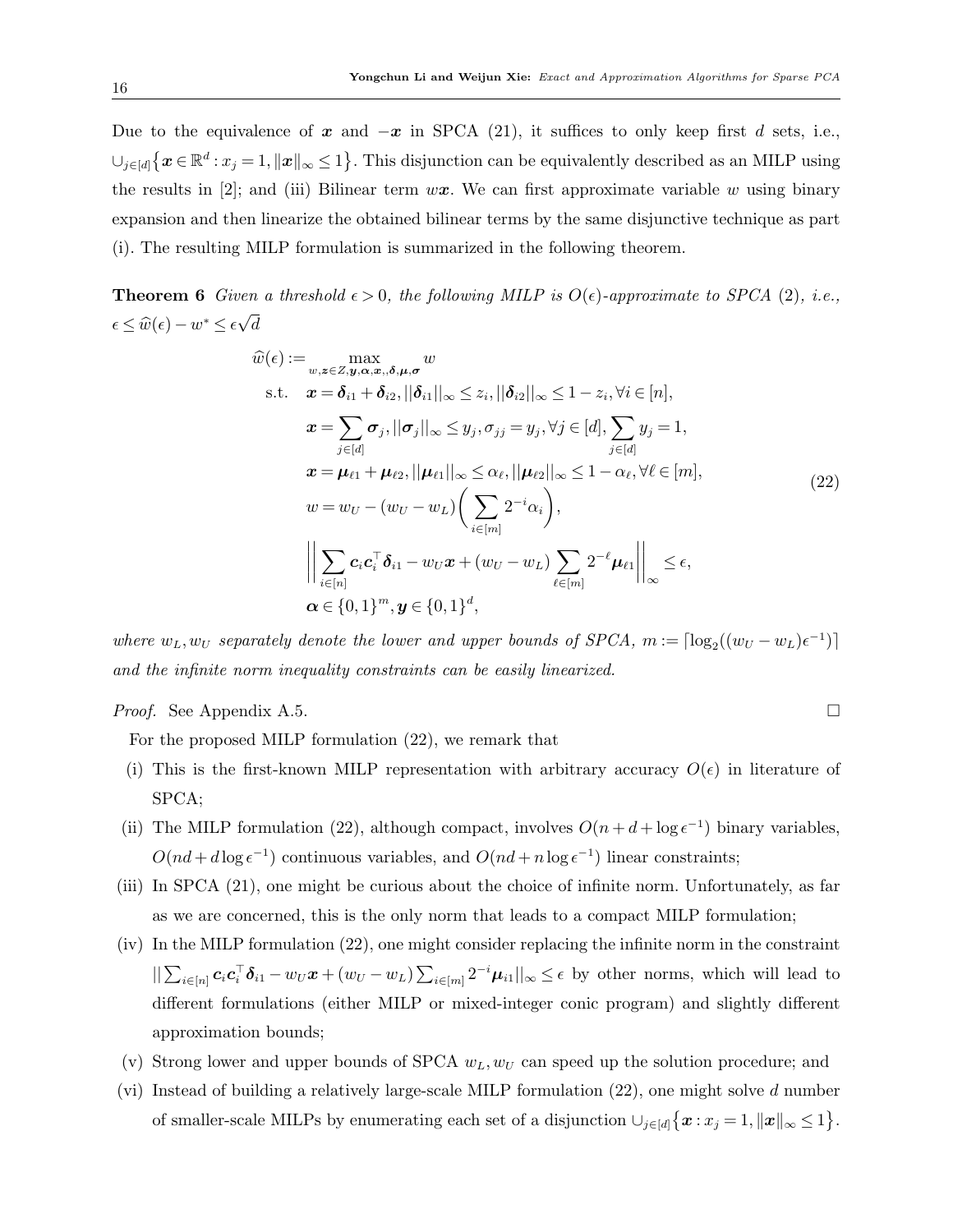The last remark is summarized in the following corollary.

**Corollary 1** Given a threshold  $\epsilon > 0$ , the optimal value of MILP [\(22\)](#page-15-0) is equal to  $\hat{w}(\epsilon) =$  $\max_{j \in [d]} \widehat{w}_j(\epsilon)$ , where for each  $j \in [d]$ ,  $\widehat{w}_j(\epsilon)$  is defined as

<span id="page-16-1"></span>
$$
\hat{w}_j(\epsilon) := \max_{w,z \in \mathbb{Z}, y, \alpha, x, \delta, \mu} w
$$
\n
$$
\text{s.t.} \quad \mathbf{x} = \delta_{i1} + \delta_{i2}, ||\delta_{i1}||_{\infty} \leq z_i, ||\delta_{i2}||_{\infty} \leq 1 - z_i, \forall i \in [n],
$$
\n
$$
||\mathbf{x}||_{\infty} \leq 1, x_j = 1,
$$
\n
$$
\mathbf{x} = \mu_{\ell 1} + \mu_{\ell 2}, ||\mu_{\ell 1}||_{\infty} \leq \alpha_{\ell}, ||\mu_{\ell 2}||_{\infty} \leq 1 - \alpha_{\ell}, \forall \ell \in [m],
$$
\n
$$
w = w_U - (w_U - w_L) \left( \sum_{i \in [m]} 2^{-i} \alpha_i \right),
$$
\n
$$
\left\| \sum_{i \in [n]} c_i c_i^\top \delta_{i1} - w_U \mathbf{x} + (w_U - w_L) \sum_{i \in [m]} 2^{-i} \mu_{i1} \right\|_{\infty} \leq \epsilon,
$$
\n
$$
\alpha \in \{0, 1\}^m,
$$
\n
$$
(23)
$$

where  $w_L, w_U$  separately denote the lower and upper bounds of SPCA,  $m := \lceil \log_2((w_U - w_L)\epsilon^{-1}) \rceil$ and the infinite norm inequality constraints can be easily linearized.

Albeit being smaller-size, some MILPs defined in Corollary [1](#page-16-1) might be infeasible. Since the optimal value of an infeasible maximization problem is  $-\infty$  by default, the result in Corollary [1](#page-16-1) still holds. However, one might need to be cautious when using this result and be aware of infeasibilities.

4.2. Theoretical Optimality Gap Similar to other two exact formulations, we are also interested in deriving theoretical approximation bound for MILP formulation [\(22\)](#page-15-0) by relaxing binary variables z. Particularly, we assume that other binary variables  $y, \alpha$  can be enumerated effectively. Our results show that the theoretical optimality gap is, in general, worse than the other two bounds.

<span id="page-16-2"></span>**Theorem 7** Given a threshold  $\epsilon > 0$ , by enforcing the binary variables z to be continuous, let  $\overline{w}_5(\epsilon)$ denote the optimal value of the relaxed MILP formulation [\(22\)](#page-15-0). Then we have

$$
\overline{w}_5(\epsilon) \le \min\left\{k(\sqrt{d}/2 + 1/2), \ n/k\sqrt{d} + (n-k)(\sqrt{d}/2 + 1/2)\right\}w^* + \epsilon\sqrt{d}.
$$

*Proof.* See Appendix [A.6.](#page-42-0)  $\Box$ 

<span id="page-16-0"></span>5. Approximation Algorithms In this section, motivated by the equivalent combinatorial formulation [\(4\)](#page-6-1), we prove and demonstrate the tightness of the approximation ratios of the wellknown greedy and local search algorithms for solving SPCA.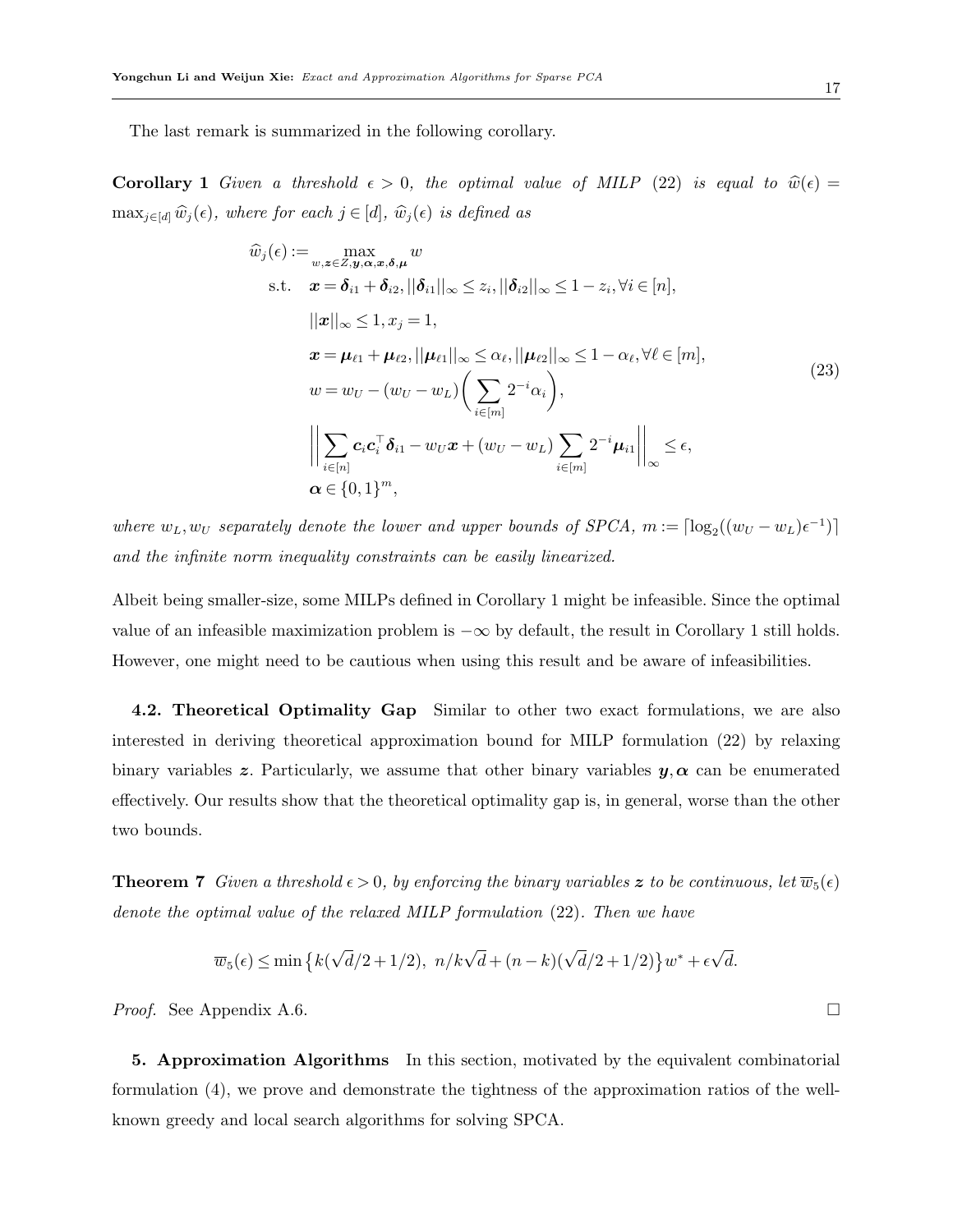5.1. Greedy Algorithm The greedy algorithm has been widely used in many combinatorial problems with the cardinality constraint. The greedy algorithm in this subsection is particularly based on the combinatorial formulation [\(4\)](#page-6-1), which proceeds as follows: Given a subset  $\widehat{S}_G \subseteq [n]$ denoting the selected vectors, it aims to find a new vector from  $\{c_i\}_{i\in[n]\setminus\widehat{S}_G}$  to maximize the largest eigenvalue of the sum of rank-one matrices obtained so far including the new one. The detailed implementation can be found in Algorithm [1.](#page-17-0)

<span id="page-17-0"></span>Algorithm 1 Greedy Algorithm for SPCA [\(4\)](#page-6-1) 1: **Input:**  $n \times n$  matrix  $A \succeq 0$  of rank d and integer  $k \in [n]$ 2: Let  $A = C^{\top}C$  denote its Cholesky factorization where  $C \in \mathbb{R}^{d \times n}$ 3: Let  $c_i \in \mathbb{R}^d$  denote the *i*-th column vector of matrix  $C$  for each  $i \in [n]$ 4: Let  $\widehat{S}_G := \emptyset$  denote the chosen set 5: for  $\ell = 1, \cdots, k$  do 6: Compute  $j^* \in \arg \max_{j \in [n] \setminus \widehat{S}} \{ \lambda_{\max}(\sum_{i \in \widehat{S}_G \cup \{j\}} c_i c_i^{\top}) \}$ 7: Add  $j^*$  to the set  $\widehat{S}_G$ 8: end for 9: Output:  $\widehat{S}_G$ 

The following result show that the greedy Algorithm [1](#page-17-0) yields  $1/k$ -approximation ratio.

**Theorem 8** The greedy Algorithm [1](#page-17-0) yields a  $k^{-1}$ -approximation ratio for SPCA [\(4\)](#page-6-1), i.e., the output  $\widehat{S}_G$  of Algorithm [1](#page-17-0) satisfies

<span id="page-17-2"></span>
$$
\lambda_{\max}\bigg(\sum_{i\in\widehat{S}_G}\bm{c}_i\bm{c}_i^\top\bigg)\geq\frac{1}{k}w^*.
$$

*Proof.* Suppose that the optimal set of SPCA  $(4)$  is  $S^*$ , then we have

$$
\lambda_{\max}\bigg(\sum_{i\in S^*}c_i\mathbf{c}_i^\top\bigg) \leq \sum_{i\in S^*}\lambda_{\max}(\mathbf{c}_i\mathbf{c}_i^\top) \leq k\max_{i\in[n]}\lambda_{\max}(\mathbf{c}_i\mathbf{c}_i^\top) \leq k\lambda_{\max}\bigg(\sum_{i\in \widehat{S}_G}\mathbf{c}_i\mathbf{c}_i^\top\bigg),
$$

where the first inequality results from the convexity of largest eigenvalue function and the last one is because at the first iteration, the greedy Algorithm [1](#page-17-0) must choose the largest-length vector.  $\Box$ The approximation ratio  $k^{-1}$  of greedy Algorithm [1](#page-17-0) is tight, since there exists an example whose greedy optimum is no better than  $k^{-1}$ . This example is presented as below.

**Example 1** For any integer  $k \in [d]$ , let  $d = k + 1$ ,  $n = 2k$ , and the vectors  $\{c_i\}_{i \in [n]} \subseteq \mathbb{R}^d$  be

<span id="page-17-1"></span>
$$
\mathbf{c}_i = \begin{cases} \mathbf{e}_i, & \text{if } i \in [k], \\ \mathbf{e}_{k+1}, & \text{if } i \in [k+1, n], \end{cases} \forall i \in [n].
$$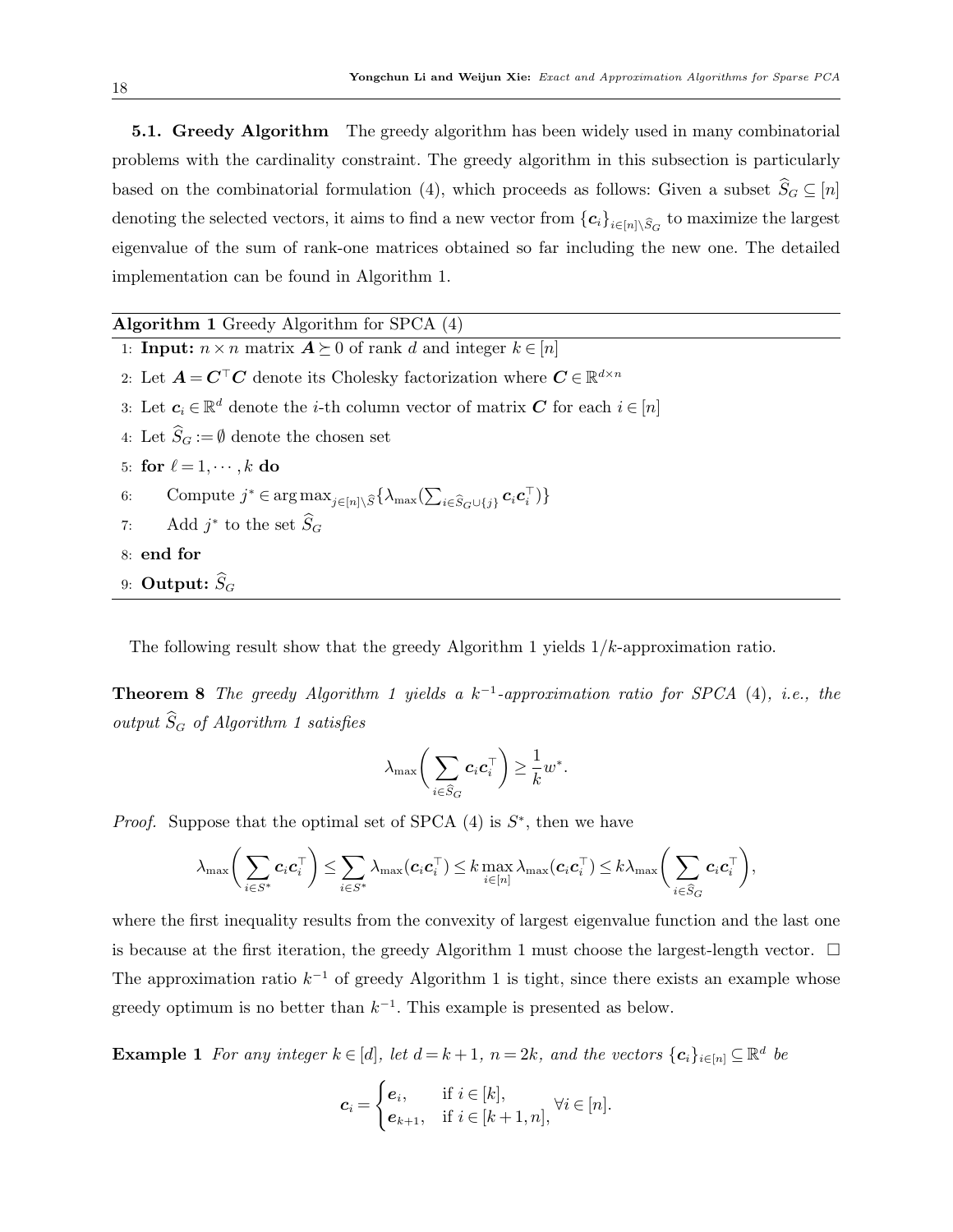**Proposition 5** In Example [1,](#page-17-1) the output value of greedy Algorithm [1](#page-17-0) is  $k^{-1}$ -away from the true optimal value of SPCA. That is, approximation ratio  $k^{-1}$  of greedy Algorithm [1](#page-17-0) is tight.

*Proof.* In Example [1,](#page-17-0) according to the greedy Algorithm 1, it will select  $c_1, c_2, \dots, c_k$  at each iteration, i.e., the output set is  $\widehat{S}_G = [k]$ . Thus, the resulting largest eigenvalue of greedy Algorithm [1](#page-17-0) is equal to 1.

Apparently, the true optimal value of Example [1](#page-17-1) is equal to

$$
\lambda_{\max}\bigg(\sum_{i\in[k+1,n]}c_i\mathbf{c}_i^{\top}\bigg)=\lambda_{\max}\big(k\mathbf{e}_{k+1}\mathbf{e}_{k+1}^{\top}\big)=k.
$$

This completes the proof.  $\Box$ 

5.2. Local Search Algorithm The local search algorithm can improve the existing solutions and has been successfully used to solve many interesting machine learning and data analytics problems, such as experimental design [\[26\]](#page-34-11) and maximum entropy sampling [\[24\]](#page-34-12). This subsection investigates the local search algorithm for SPCA [\(4\)](#page-6-1) and proves its approximation ratio.

In the local search algorithm, we start with a size-k subset, and in each iteration, swap an element of chosen set with one of the unchosen set as long as it improves the largest eigenvalue. The detailed implementation can be found in Algorithm [2.](#page-18-0)

# Algorithm 2 Local Search Algorithm for SPCA [\(4\)](#page-6-1)

<span id="page-18-1"></span><span id="page-18-0"></span>1: **Input:**  $n \times n$  matrix  $A \succeq 0$  of rank d and integer  $k \in [n]$ 2: Let  $A = C<sup>T</sup>C$  denote its Cholesky factorization where  $C \in \mathbb{R}^{d \times n}$ 3: Let  $c_i \in \mathbb{R}^d$  denote the *i*-th column vector of matrix  $C$  for each  $i \in [n]$ 4: Initialize a size-k subset  $S_L \subseteq [n]$ 5: do 6: **for** each pair  $(i, j) \in \hat{S}_L \times ([n] \setminus \hat{S}_L)$  do  $\text{if}~~\lambda_{\max}\left(\sum_{\ell\in \widehat{S}_L\cup \{j\}\backslash\{i\}}\bm{c}_\ell\bm{c}_\ell^\top \right)>\lambda_{\max}\left(\sum_{\ell\in \widehat{S}_L}\bm{c}_\ell\bm{c}_\ell^\top \right)~\text{then}$ 8: Update  $\widehat{S}_L := \widehat{S}_L \cup \{j\} \setminus \{i\}$ 9: end if 10: end for 11: while there is still an improvement 12: Output:  $S_L$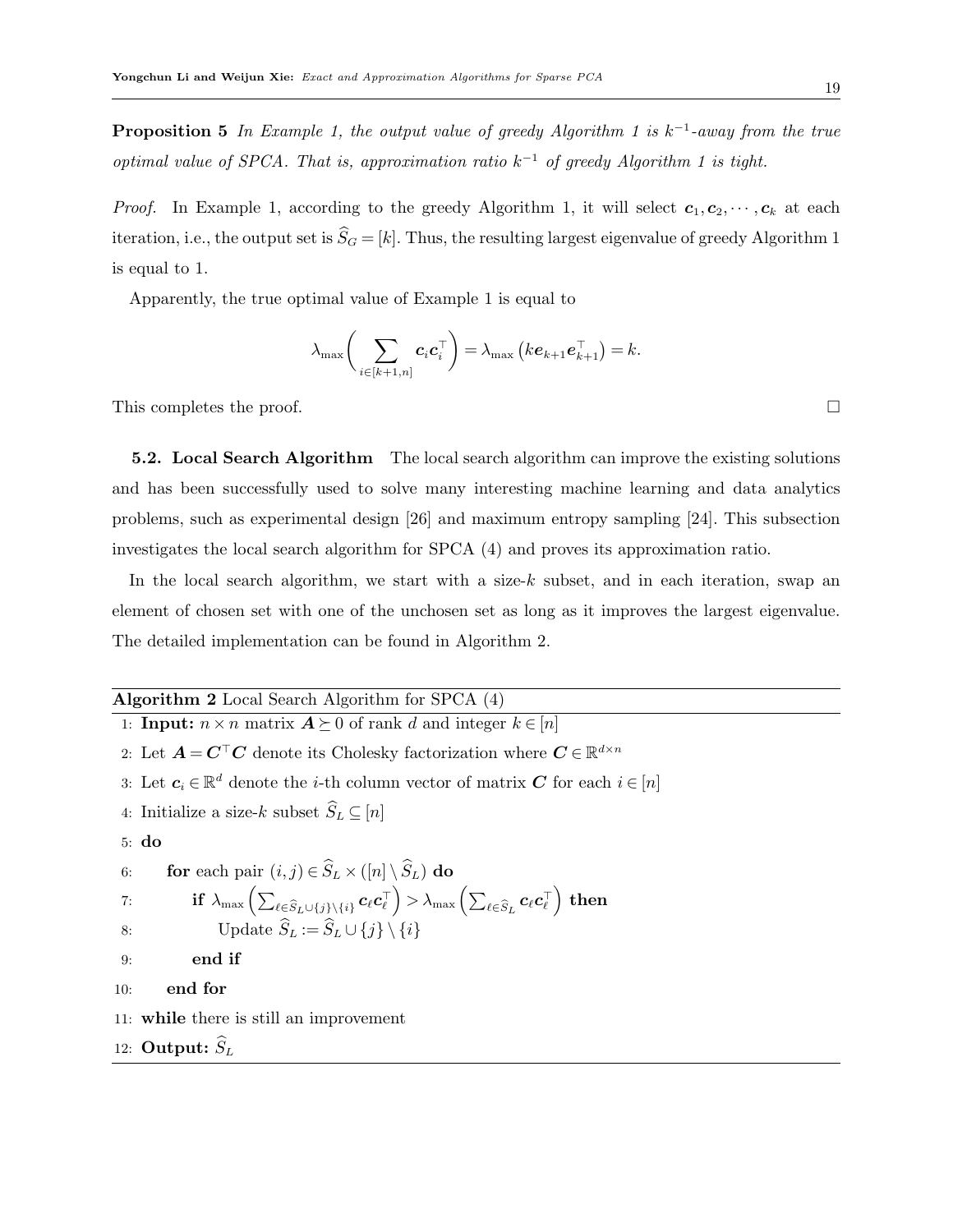**Theorem 9** The local search Algorithm [2](#page-18-0) returns a  $k^{-1}$ -approximation ratio of SPCA, i.e., the output  $\widehat{S}_L$  of the local search Algorithm [2](#page-18-0) satisfies

<span id="page-19-0"></span>
$$
\lambda_{\max}\bigg(\sum_{i\in\widehat{S}_L}\bm{c}_i\bm{c}_i^\top\bigg)\geq\frac{1}{k}w^*.
$$

*Proof.* First, for each  $j \in [n]$ , we will show that

$$
\lambda_{\max}\bigg(\sum_{\ell \in \widehat{S}_L} \boldsymbol{c}_{\ell} \boldsymbol{c}_{\ell}^{\top}\bigg) \geq \lambda_{\max} (\boldsymbol{c}_{j} \boldsymbol{c}_{j}^{\top}). \tag{24}
$$

To prove it, there are two cases to be discussed: whether j belongs to  $\widehat{S}_L$  or not. The monotonicity of the largest eigenvalue of sum of positive semi-definite matrices implies that the inequality [\(24\)](#page-19-0) holds if  $j \in \widehat{S}_L$ . If  $j \in [n] \setminus \widehat{S}_L$ , then the local optimality condition implies that there exist  $i \in \widehat{S}_L$ such that

$$
\lambda_{\max}\bigg(\sum_{\ell\in\widehat{S}_L}\bm{c}_\ell\bm{c}_\ell^\top\bigg) \geq \lambda_{\max}\bigg(\sum_{\ell\in\widehat{S}_L\cup\{j\}\setminus\{i\}}\bm{c}_\ell\bm{c}_\ell^\top\bigg) \geq \lambda_{\max}(\bm{c}_j\bm{c}_j^\top),
$$

where the second inequality is due to the monotonicity of the largest eigenvalue of sum of positive semi-definite matrices.

Second, suppose  $S^*$  to be the optimal solution to SPCA [\(4\)](#page-6-1), by inequality [\(24\)](#page-19-0), then we have

$$
w^* = \lambda_{\max}\bigg(\sum_{i \in S^*} \bm{c}_i \bm{c}_i^\top \bigg) \leq \sum_{i \in S^*} \lambda_{\max}(\bm{c}_i \bm{c}_i^\top) \leq k \lambda_{\max}\bigg(\sum_{\ell \in \widehat{S}_L} \bm{c}_\ell \bm{c}_\ell^\top \bigg),
$$

where the first inequality is because of the convexity of function  $\lambda_{\max}(\cdot)$ .

<span id="page-19-1"></span>We remark that Example [1](#page-17-1) also confirms the tightness of our analysis for local search Algorithm [2.](#page-18-0)

**Proposition 6** In Example [1,](#page-17-1) the output value of local search Algorithm [2](#page-18-0) is  $k^{-1}$ -away from optimal value of SPCA. That is, approximation ratio  $k^{-1}$  of local search Algorithm [2](#page-18-0) is tight.

*Proof.* In Example [1,](#page-17-1) we show that the initial subset  $\hat{S}_L = [k]$  already satisfies the local optimality condition.

Indeed, for each pair  $(i, j) \in \widehat{S}_L \times ([n] \setminus \widehat{S}_L)$ , we have

$$
\lambda_{\max}\bigg(\sum_{\ell\in\widehat{S}_L\cup\{j\}\backslash\{i\}}\mathbf{c}_\ell\mathbf{c}_\ell^\top\bigg)=\lambda_{\max}(\mathbf{I}_d-\mathbf{e}_i\mathbf{e}_i^\top)=1=\lambda_{\max}(\mathbf{I}_d-\mathbf{e}_d\mathbf{e}_d^\top)=\lambda_{\max}\bigg(\sum_{\ell\in\widehat{S}_L}\mathbf{c}_\ell\mathbf{c}_\ell^\top\bigg),
$$

where the identities follow the construction of  ${c_i}_{i \in [n]}$  in Example [1.](#page-17-1)

Therefore, the set  $\widehat{S}_L$  achieves the local optimum with largest eigenvalue of 1. Since the optimal value of SPCA is  $w^* = k$ , the approximation ratio of set  $S_L$  is equal to  $k^{-1}$ . — Процессиональные производствование и продата в собстании в собстании в собстании в собстании в собстании в<br>В собстании в собстании в собстании в собстании в собстании в собстании в собстании в собстании в собстании в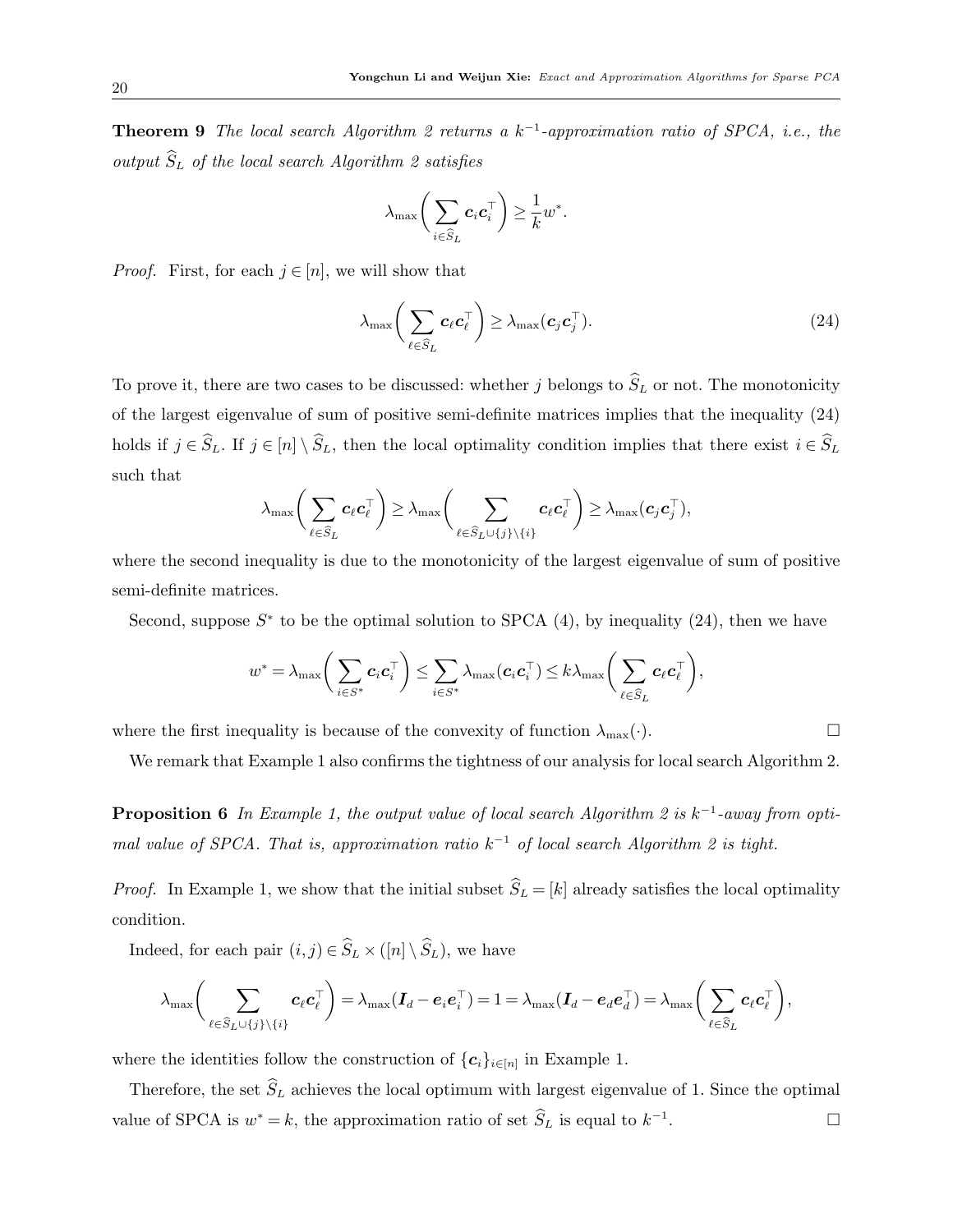As an improved heuristic, local search Algorithm [2](#page-18-0) can use the output of the greedy Algorithm [1](#page-17-0) as an initial solution. The results in Theorem [9](#page-18-1) and Proposition [6](#page-19-1) imply that the integrated algorithm still yields a  $k^{-1}$ -approximation ratio of SPCA, while for solving the practical instances, our numerical study shows that the integrated algorithm in fact works very well. Since the greedy Algorithm [1](#page-17-0) and local search Algorithm [2](#page-18-0) repeatedly require to compute the largest eigenvalues, at each iteration, we can apply the power iteration method to efficiently calculate the largest eigenvalues [\[35\]](#page-35-2) and use the eigenvectors from the previous iterations as a warm-start.

Finally, we remark that there is only one swap in the local search Algorithm [2.](#page-18-0) We can improve it by increasing the number of swapping elements at each iteration, termed s-swap local search with  $s \in [k]$ . The following result shows that s-swap local search can indeed achieve a better approximation ratio.

**Corollary 2** The approximation ratio of s-swap local search is  $sk^{-1}$  for any  $s \in [k]$ . The approximation ratio is tight.

*Proof.* First, let set  $\hat{S}_L$  denote the indices of selected vectors by s-swap local search algorithm. Then following the same proof as that in Theorem [9,](#page-18-1) for any size-s set  $T \subseteq [n]$ , we have

<span id="page-20-1"></span><span id="page-20-0"></span>
$$
\lambda_{\max}\bigg(\sum_{i\in\widehat{S}_L}c_i\mathbf{c}_i^\top\bigg)\geq \lambda_{\max}\bigg(\sum_{i\in T}c_i\mathbf{c}_i^\top\bigg). \tag{25}
$$

Let  $S^*$  denote the optimal solution to SPCA  $(4)$ , using the result  $(25)$ , the optimal value of  $SPCA w^*$  is upper bounded by

$$
w^* = \lambda_{\max}\bigg(\sum_{i \in S^*} c_i \mathbf{c}_i^\top \bigg) = \lambda_{\max}\bigg(\frac{1}{\binom{k-1}{s-1}} \sum_{T \subseteq S^*, |T| = s} \sum_{i \in T} c_i \mathbf{c}_i^\top \bigg) \leq \frac{\binom{k}{s}}{\binom{k-1}{s-1}} \lambda_{\max}\bigg(\sum_{i \in \widehat{S}_L} c_i \mathbf{c}_i^\top \bigg) = \frac{k}{s} \bigg(\sum_{i \in \widehat{S}_L} c_i \mathbf{c}_i^\top \bigg).
$$

Second, to show the tightness, let us consider the following example.

**Example 2** For any integer  $k \in [d]$ , let  $d = k + 1$ ,  $n = (s + 1)k$ , and the vectors  $\{c_i\}_{i \in [n]} \subseteq \mathbb{R}^d$  be

$$
c_{i} = \begin{cases} e_{i}, & \text{if } i \in [k], \\ \vdots & \\ e_{i-(s-1)k}, & \text{if } i \in [(s-1)k+1, sk], \\ e_{k+1}, & \text{if } i \in [sk+1, n], \end{cases} \forall i \in [n].
$$

In Example [2,](#page-20-1) we show that the subset  $\widehat{S}_L = [k - s + 1] \cup \{ \ell k + 1 \}_{\ell \in [s-1]}$  satisfies the s-swap local optimality condition.

Indeed, for each pair  $(T_1, T_2)$  such that  $T_1 \subseteq \widehat{S}_L, T_2 \subseteq (\lfloor n \rfloor \setminus \widehat{S}_L)$  with  $|T_1| = |T_2| = s$ , we have

$$
\lambda_{\max} \bigg( \sum_{\ell \in \widehat{S}_L \cup T_2 \setminus T_1} \mathbf{c}_{\ell} \mathbf{c}_{\ell}^{\top} \bigg) \leq s.
$$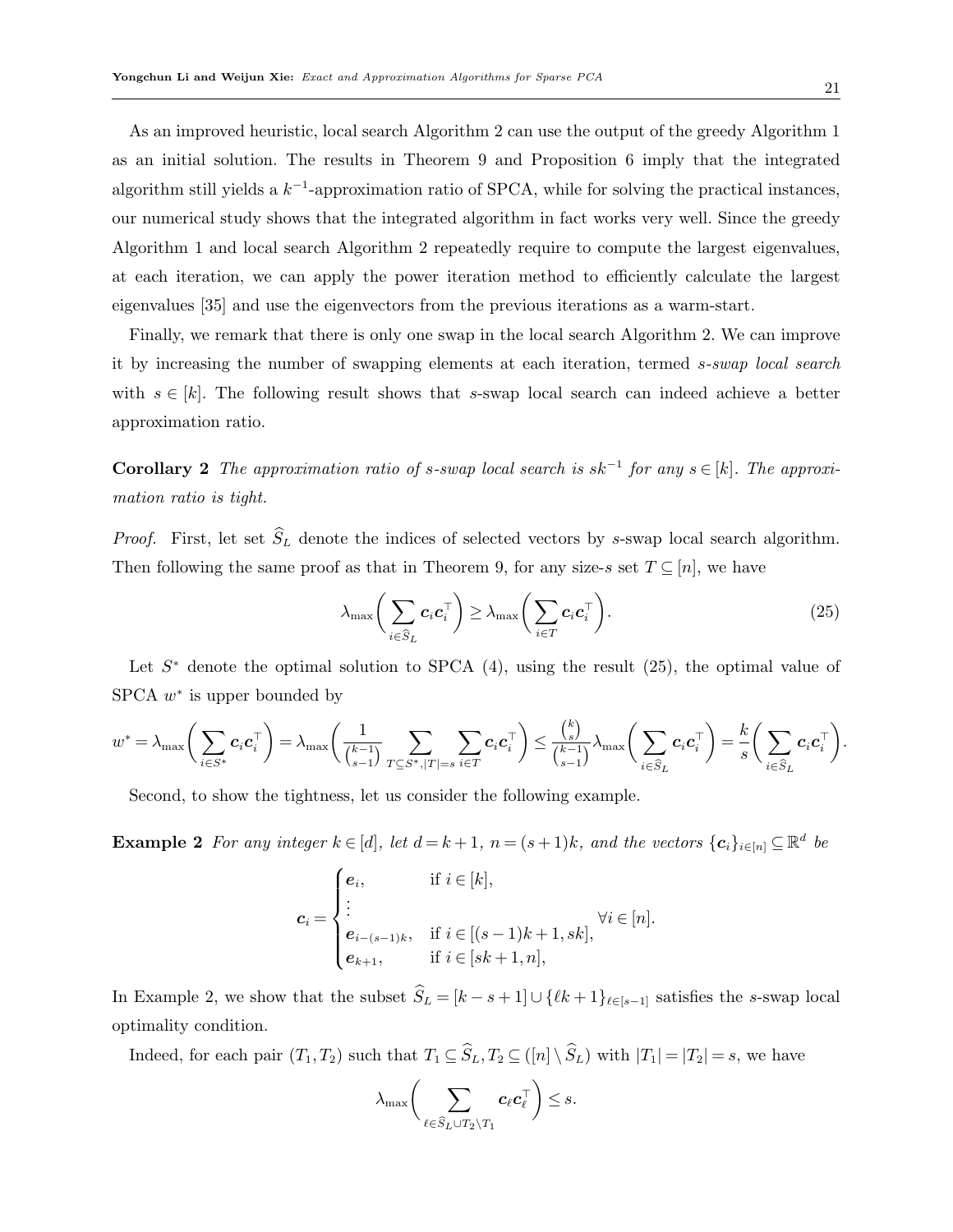Therefore, the set  $\widehat{S}_L$  achieves s-swap local optimum with largest eigenvalue of s. Since the optimal value of SPCA is  $w^* = k$ , the approximation ratio of set  $\hat{S}_L$  is equal to  $sk^{-1}$  for SPCA.  $\Box$ Albeit theoretically sound, s-swap local search with  $s \geq 2$  might not be practical since it involves  $O(n^2)$  swaps at each iteration. Therefore, in the numerical study, we use the simple local search Algorithm [2,](#page-18-0) which already works very well.

<span id="page-21-0"></span>6. Numerical Study In this section, we conduct numerical experiments on six datasets with number of features n ranging from 13 to 2365 to demonstrate the computational efficiency and the solution quality of the MISDP [\(6\)](#page-6-0), MISDP [\(15\)](#page-11-0), and MILP [\(22\)](#page-15-0) for exactly solving SPCA, the continuous relaxations [\(8\)](#page-7-0), [\(16\)](#page-12-0) and heuristic Algorithms [1,](#page-17-0) [2](#page-18-0) for approximately solving SPCA. All the methods in this section are coded in Python 3.6 with calls to Gurobi 9.0 and MOSEK 9.0 on a personal PC with 2.3 GHz Intel Core i5 processor and 8G of memory. The codes and data are available at <https://github.com/yongchunli-13/Sparse-PCA>.

**6.1. Pitprops Dataset** We first test the proposed three exact SPCA formulations  $(6)$ ,  $(15)$ , [\(22\)](#page-15-0) and their continuous relaxations to solve a commonly-used benchmark instance, Pitprops dataset Jeffers [\[20\]](#page-34-0), which consists of 13 features (i.e.,  $n = 13$ ). In this instance, the computational results of seven different cases with k chosen from  $\{4, \dots, 10\}$  are displayed in Table [2,](#page-22-0) Table [3,](#page-22-1) and Table [4.](#page-23-0)

For each testing case, we solve two MISDP formulations [\(6\)](#page-6-0) and [\(15\)](#page-11-0) using the branch and cut method. As for the MILP [\(22\)](#page-15-0), it can be simply solved in Gurobi. Throughout the numerical study of MILP [\(22\)](#page-15-0), we set  $\epsilon = 10^{-4}$ , use the best SDP relaxation values as the upper bound  $w_U$ , and use the local search Algorithm [2](#page-18-0) to compute the lower bound  $w<sub>L</sub>$ . As the newly released Gurobi 9.0 is able to solve the non-convex quadratic program, thus for the purpose of comparison, we further use Gurobi to solve the following SPCA formulation

<span id="page-21-1"></span>
$$
w^* := \max_{\mathbf{z} \in \mathcal{Z}, \mathbf{x} \in \mathbb{R}^n} \left\{ \mathbf{x}^\top \mathbf{A} \mathbf{x} : ||\mathbf{x}||_2 = 1, ||\mathbf{x}||_1 \le \sqrt{k}, |x_i| \le z_i, \forall i \in [n] \right\}.
$$
 (26)

The computation results of the exact methods are shown in Table [2.](#page-22-0) In particular, we let time(s) denote the running time in seconds of each case and let Gurobi denote the performance of Gurobi for solving SPCA  $(26)$ . In table [2,](#page-22-0) we see that all the SPCA formulations  $(6)$ ,  $(15)$ ,  $(22)$  can be solved to optimality within seconds, which demonstrates the efficiency of the proposed formulations. We also compare the numerical performance of the MILP formulation [\(22\)](#page-15-0) with formulation [\(26\)](#page-21-1) using the Gurobi solver, and it is clear that MILP is more efficient and stable. Especially for the case of  $k = 10$ , Gurobi has trouble finding the optimal solution of SPCA [\(26\)](#page-21-1).

Although the theoretical optimality gaps of the proposed SDP relaxations [\(8\)](#page-7-0) and [\(16\)](#page-12-0) are the same, these gaps in practice can be much smaller and can be significantly different from each other.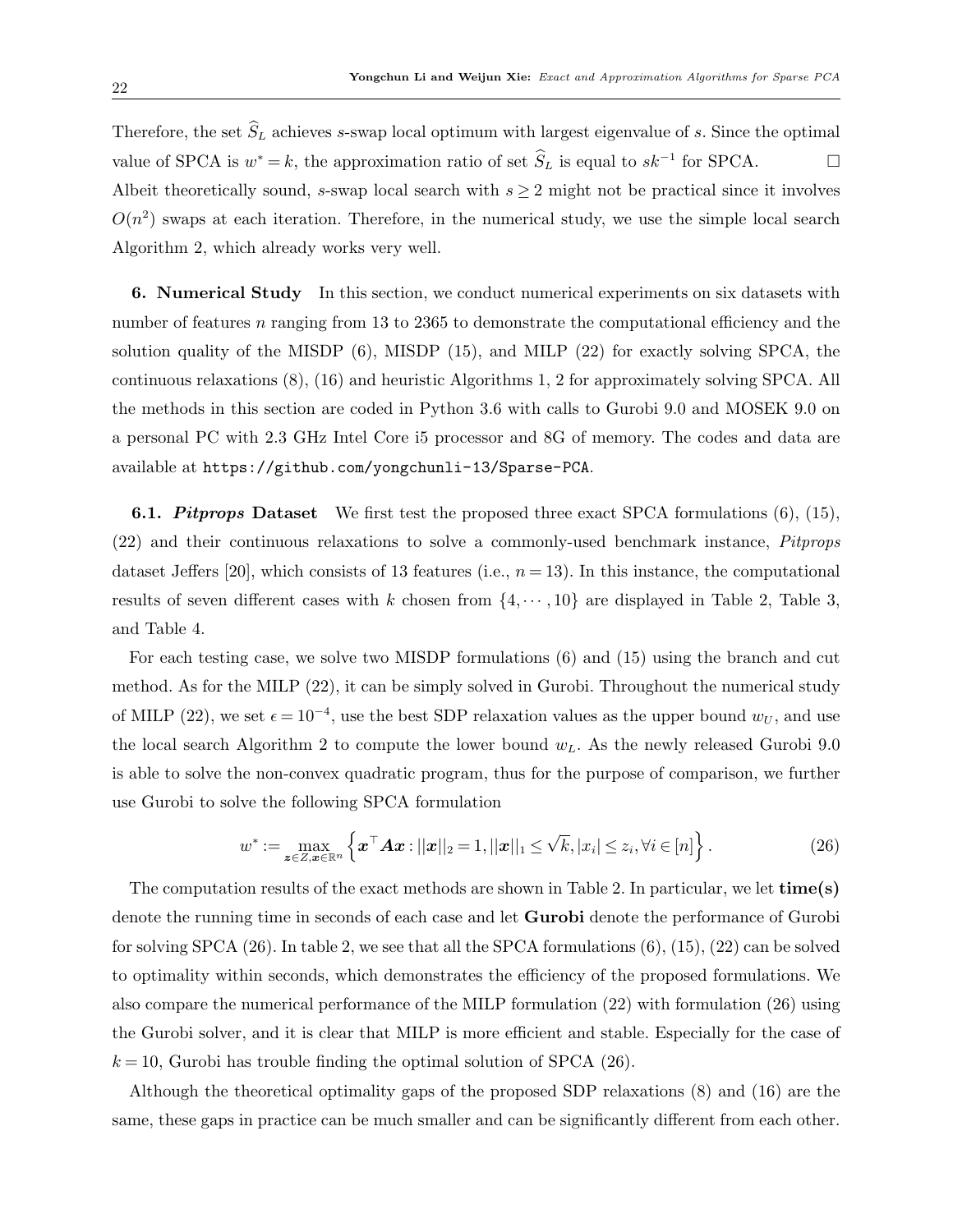|                  | $n=13$ SPCA          | MISDP(6)             |         | MISDP(15) |                | MILP $(22)$             |                | Gurobi |         |
|------------------|----------------------|----------------------|---------|-----------|----------------|-------------------------|----------------|--------|---------|
| $\boldsymbol{k}$ | $w^*$                | $w^*$                | time(s) | $w^*$     | time(s)        | $\widehat{w}(\epsilon)$ | time(s)        | $w^*$  | time(s) |
| 4                | $2.9375$ 2.9375      |                      |         | 2.9375    | 2 <sup>1</sup> | 2.9375                  |                | 2.9375 |         |
| 5                |                      | $3.4062 \mid 3.4062$ |         | 3.4062    | $\overline{2}$ | 3.4062                  |                | 3.4062 |         |
| 6                | $3.7710 \mid 3.7710$ |                      |         | 3.7710    | 2 <sup>1</sup> | 3.7710                  | 2 <sup>1</sup> | 3.7710 |         |
| 7                |                      | $3.9962 \mid 3.9962$ |         | 3.9962    |                | 3.9962                  |                | 3.9962 | 3       |
| 8                | 4.0686               | 4.0686               |         | 4.0686    | $\overline{2}$ | 4.0686                  | $\overline{2}$ | 4.0686 | 12      |
| 9                | 4.1386               | 4.1386               |         | 4.1386    | 2 <sub>1</sub> | 4.1386                  |                | 4.1387 | 30      |
| 10               | 4.1726               | 4.1726               |         | 4.1726    |                | 4.1726                  |                | 4.1441 | 83      |

<span id="page-22-0"></span>Table 2. Computational results of exact values with Pitprops dataset

We use MOSEK to solve both SDP relaxations. The numerical results can be found in Table [3,](#page-22-1) where the SDP relaxation [\(17\)](#page-12-1) proposed by d'Aspremont et al. [\[13\]](#page-33-4) is presented as a benchmark comparison. In Table [3,](#page-22-1) we use  $\text{gap}(\%)$  to denote the optimality gap, which is computed as  $100 \times (U_{\text{pper Bound}} - w^*)/w^*$ . It can be seen that the second SDP relaxation [\(16\)](#page-12-0) is superior to the first SDP relaxation  $(8)$  on the first five cases. When k is close to n, the first SDP relaxation  $(8)$ can be better. This finding is consistent with remarks after Theorem [2.](#page-7-1) In addition, as proved in Proposition [3,](#page-12-2) we see that the second SDP relaxation [\(16\)](#page-12-0) always outperforms the bound [\(17\)](#page-12-1) by d'Aspremont et al. [\[13\]](#page-33-4). Finally, the second SDP relaxation [\(16\)](#page-12-0) and the bound [\(17\)](#page-12-1) by d'Aspremont et al. [\[13\]](#page-33-4) are also not comparable.

 $n=13$  SPCA Benchmark [\(17\)](#page-12-1) SDP Relaxation [\(8\)](#page-7-0) SDP Relaxation [\(16\)](#page-12-0)  $k \quad w^*$  $\overline{w}_4$  gap(%)  $\overline{w}_1$  gap(%) time(s)  $\overline{w}_3$  gap(%) time(s) 4 2.9375 3.0172 2.71 3.1065 5.75 0.51 2.9495 0.41 0.13 5 3.4062 3.4581 1.52 3.4868 2.37 0.55 3.4124 0.18 0.18  $6$  | 3.7710 | 3.8137 1.13 | 3.7859 0.39 0.52 | 3.7767 0.15 0.15 7 3.9962 4.0316 0.89 3.9962 0.00 0.43 3.9962 0.00 0.15 8 4.0686 4.1448 1.87 4.0805 0.29 0.29 4.0793 0.26 0.17 9 4.1386 4.2063 1.64 4.1386 0.00 0.00 4.1398 0.03 0.15 10 4.1726 4.2186 1.10 4.1763 0.09 0.09 4.1778 0.12 0.16

<span id="page-22-1"></span>Table 3. Computational results of upper bounds with Pitprops dataset

Table [4](#page-23-0) presents the objective values and optimality gaps of the proposed approximation algorithms for solving the Pitprops instance, where we let LB denote the lower bound and compute  $\text{gap}(\%)$  by  $100 \times (w^* - \text{LB})/w^*$ . Note that we initialize the local search Algorithm [2](#page-18-0) by the output of greedy Algorithm [1.](#page-17-0) To further improve the two algorithms, at each iteration, we employ the power iteration method to efficiently compute the largest eigenvalues [\[35\]](#page-35-2) and warm-start it with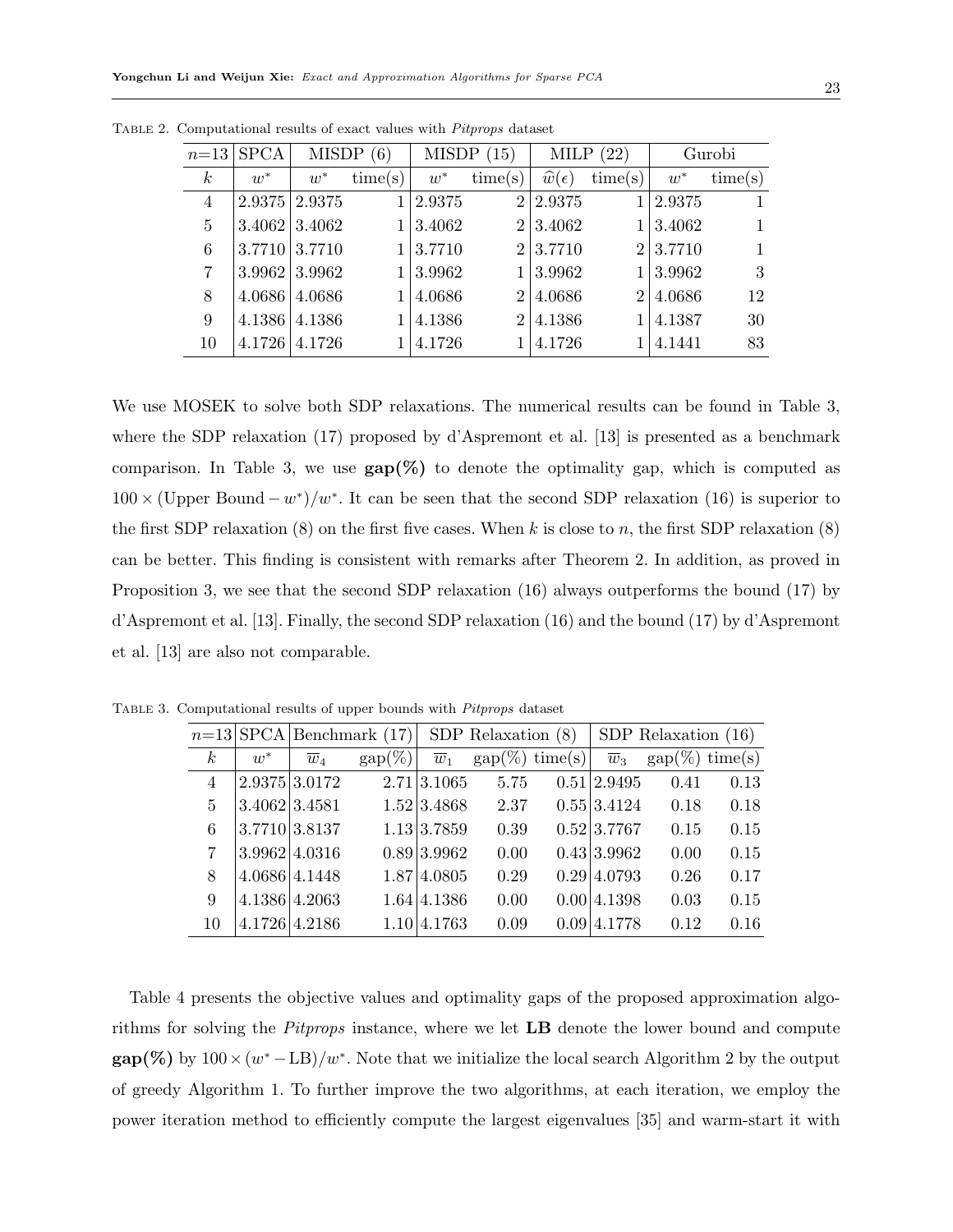the good-quality eigenvectors from the previous iterations. In Table [4,](#page-23-0) we see that greedy Algorithm [1](#page-17-0) and local search Algorithm [2](#page-18-0) successfully find the optimal solutions and outperforms the truncation algorithm proposed by [\[9\]](#page-33-7).

|                |                 |               |           | $n=13$ SPCA Truncation algorithm [9] |               | Greedy Algorithm 1       |                |                  | Local Search Algorithm 2 |
|----------------|-----------------|---------------|-----------|--------------------------------------|---------------|--------------------------|----------------|------------------|--------------------------|
| k <sub>i</sub> | $w^*$           | LB            | $gap(\%)$ | time(s)                              | LB            | $\text{gap}(\%)$ time(s) | LB             | $\text{gap}(\%)$ | time(s)                  |
| 4              | 2.9375 2.8913   |               | 1.57      |                                      | $1e-3$ 2.9375 | 0.00                     | $1e-3/2.9375$  | 0.00             | $1e-2$                   |
| 5              | 3.4062 3.3951   |               | 0.32      |                                      | $1e-3 3.4062$ | 0.00                     | $1e-3 3.4062$  | 0.00             | $1e-2$                   |
| 6              | 3.7710 3.7576   |               | 0.36      |                                      | $1e-3 3.7710$ | 0.00                     | $1e-2 3.7710$  | 0.00             | $1e-2$                   |
|                | $3.9962$ 3.9929 |               | 0.08      |                                      | $1e-3 3.9962$ | 0.00                     | $1e-2 3.9962$  | 0.00             | $1e-2$                   |
| 8              | 4.0686 4.0648   |               | 0.09      |                                      | $1e-3/4.0686$ | 0.00                     | $1e-2$ 4.0686  | 0.00             | $1e-2$                   |
| 9              | 4.1386 4.1313   |               | 0.18      |                                      | $1e-3$ 4.1386 | 0.00                     | $1e-2$ 4.1386  | 0.00             | $1e-2$                   |
| 10             |                 | 4.1726 4.0094 | 3.91      |                                      | $1e-3$ 4.1726 | 0.00                     | $1e-2$  4.1726 | 0.00             | $1e-2$                   |

<span id="page-23-0"></span>Table 4. Computational results of lower bounds with Pitprops dataset

6.2. Four Larger-scale Datasets In this subsection, we conduct experiments on four larger instances from Dey et al. [\[15\]](#page-33-2) to further testify the efficiency of our proposed methods for SPCA, which are *Eisen-1*, *Eisen-2*, *Colon* and *Reddit* with  $n = 79$ , 118, 500, and 2000. Since the MILP formulation [\(22\)](#page-15-0) consistently outperforms two MISDP formulations [\(6\)](#page-6-0) and [\(15\)](#page-11-0). Thus, in this set of numerical experiments, we will stick to the MILP formulation [\(22\)](#page-15-0).

We first compare the performances of different heuristic methods using the Reddit dataset with  $n = 2000$  and  $k \in \{10, \ldots, 70\}$ . Thus, there are 7 cases in total. We implement the greedy Algorithm [1](#page-17-0) and the local search Algorithm [2](#page-18-0) and compare them with the best-known truncation algorithm proposed by [\[9\]](#page-33-7). The numerical results are shown in Table [5.](#page-24-0) We see that the local search Algorithm [2](#page-18-0) provides the highest-quality solution of the three. The greedy Algorithm [1](#page-17-0) is almost equally as good as the truncation algorithm. Although the local search Algorithm [2](#page-18-0) takes the longest running time, the running time is quite reasonable given the size of the testing cases. Hence, our computation experiments show that the local search Algorithm [2](#page-18-0) consistently outperforms the other two methods within a reasonably short time. Thus, we recommend using this algorithm to solve practical problems.

Next, we obtain the local search Algorithm [2,](#page-18-0) the continuous relaxation bounds and exact values of SPCA on the four instances, i.e., Eisen-1, Eisen-2, Colon and Reddit. For these instances, MOSEK fails to solve our proposed SDP relaxations [\(8\)](#page-7-0) and [\(16\)](#page-12-0). Thus, instead, we use the subgradient method to solve the continuous relaxation formulations [\(13\)](#page-9-2) and [\(20\)](#page-14-1). For the MILP formulation [\(22\)](#page-15-0), we set the time limit of Gurobi to be an hour. The computational results are presented in Table [6,](#page-24-1) where we let UB denote the upper bound of SPCA, let VAL denote the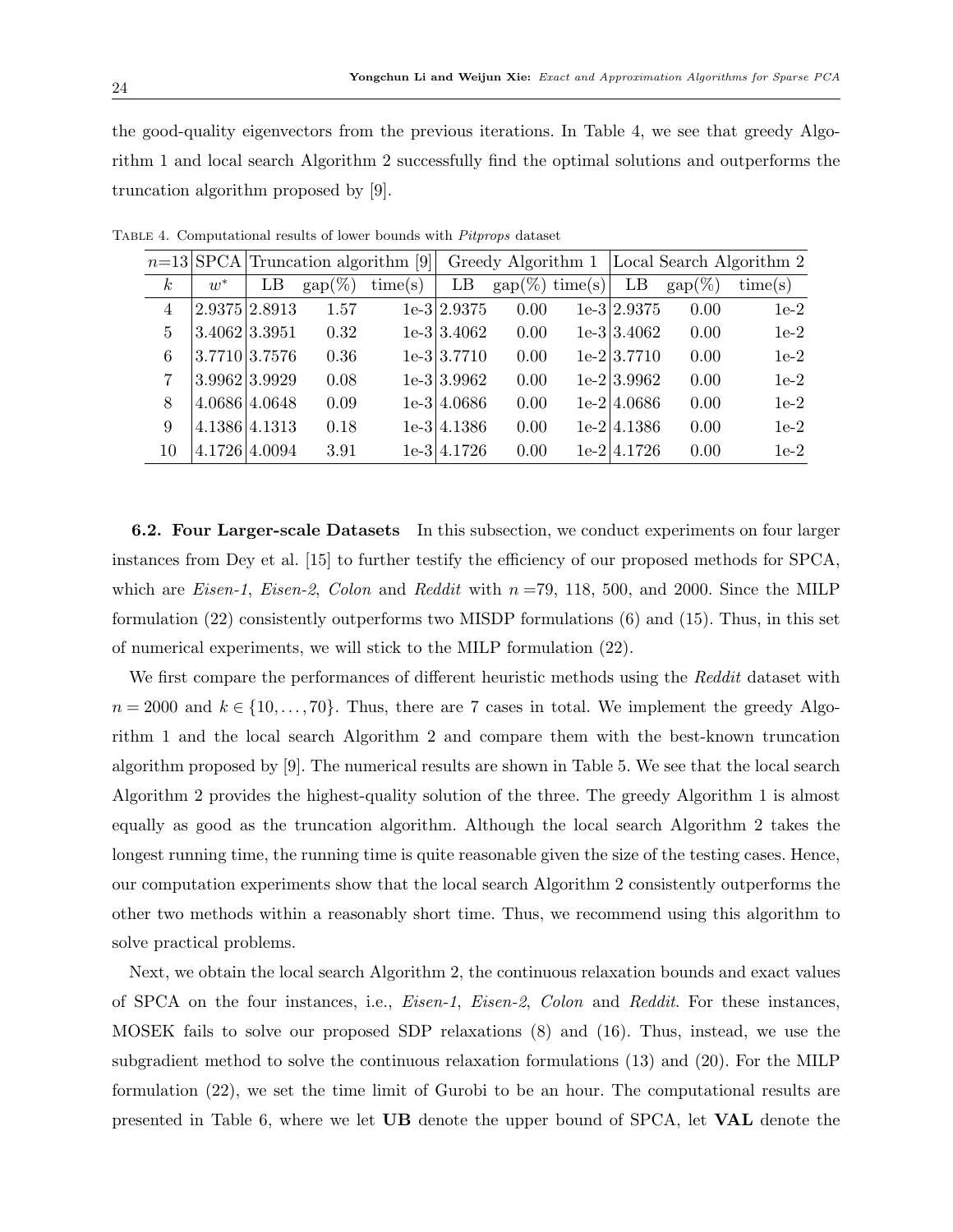| $n=2000$         | Truncation    |                        | Greedy        |             | Local Search |             |  |
|------------------|---------------|------------------------|---------------|-------------|--------------|-------------|--|
|                  | algorithm [9] |                        | Algorithm 1   |             | Algorithm 2  |             |  |
| $\boldsymbol{k}$ | LB            | time<br>$(\mathrm{s})$ | LB            | time<br>(s) | LB           | time<br>(s) |  |
| 10               | 1482.3205     |                        | 3 1521.3081   |             | 1521.3083    | 9           |  |
| 20               | 1666.2397     |                        | 2 1670.4712   |             | 4 1684.3943  | 59          |  |
| 30               | 1953.3711     |                        | 2 1856.2875   |             | 7 1953.7502  | 92          |  |
| 40               | 2203.1715     |                        | 2 2 2 3 .5635 |             | 10 2208.2452 | 208         |  |
| 50               | 2311.2407     |                        | 2 2289.0371   |             | 13 2322.8204 | 207         |  |
| 60               | 2427.2685     |                        | 3 2402.8345   |             | 16 2441.7020 | 202         |  |
| 70               | 2475.9581     |                        | 2 2 488.8991  |             | 19 2494.6142 | 193         |  |

<span id="page-24-0"></span>Table 5. Computational results of lower bounds with Reddit dataset

best lower bound of MILP [\(22\)](#page-15-0) found if the time limit is reached, and let  $MIPgap(\%)$  denote the percentage of output MIP Gap from Gurobi. For these instances, we see that the local search Algorithm [2](#page-18-0) still performs very well and the subgradient method is also efficient to solve the continuous relaxation [\(13\)](#page-9-2). The continuous relaxation [\(20\)](#page-14-1) turns out to be very difficult to compute, and even more difficult than the MILP formulation  $(22)$ . For the instance *Eisen-1*, we see that both the MILP formulation [\(22\)](#page-15-0) and local search Algorithm [2](#page-18-0) can find the optimal solutions. This further demonstrates the effectiveness of the local search Algorithm [2.](#page-18-0)

|           |                  |                  | Local Search      |         | Continuous      |         |            | Continuous |               |                      |      |
|-----------|------------------|------------------|-------------------|---------|-----------------|---------|------------|------------|---------------|----------------------|------|
|           | Case             |                  |                   |         |                 |         |            |            |               | (22)<br>MILP         |      |
| Data      |                  |                  | Algorithm 2       |         | Relaxation (13) |         | Relaxation | (20)       |               |                      |      |
|           | $\boldsymbol{n}$ | $\boldsymbol{k}$ | LB                | time(s) | UB              | time(s) | UΒ         | time(s)    | VAL           | $MIPgap(\%) time(s)$ |      |
| Eisen-1   | 79               | 10 <sup>1</sup>  | 17.3355           |         | 17.9144         | 14      | 17.7571    | <b>126</b> | 17.3355       | 0.00                 | 34   |
|           | 79               | 20               | 17.7195           |         | 18.1309         |         | 13 18.0362 | 85         | 17.7195       | 0.00                 | 125  |
| $Eisen-2$ | 118              | 10               | 11.7182           |         | 13.8732         | 89      |            |            | 11.7182       | 18.39                | 3600 |
|           | 118              | 20               | 19.3228           |         | 22.9268         | 90      |            |            | 19.3228       | 18.65                | 3600 |
| Colon     | 500              |                  | 10 2641.2289      |         | 1 2901.1105     | 342     |            |            | $-12641.2289$ | 9.84                 | 3600 |
|           | 500              |                  | 20 4255.6941      |         | 3 4833.1900     | 344     |            |            | $-14255.6941$ | 13.57                | 3600 |
| Reddit    |                  |                  | 2000 10 1521.3083 |         | 9 1867.9965     | 1198    |            |            |               |                      |      |
|           |                  |                  | 2000 2011684.3943 |         | 59 2184.2436    | 1241    |            |            |               |                      |      |

<span id="page-24-1"></span>Table 6. Computational results of lower bounds, upper bounds and exact values with four larger instances

**6.3.** Drugabuse Dataset We finally apply the proposed local search Algorithm [2](#page-18-0) to the Drugabuse Dataset with  $n = 2365$  features, where the dataset comes from a questionnaire collected by the National Survey on Drug Use and Health (NSDUH) in 2018. It has been reported [\[33\]](#page-34-13) that with the growing illicit online sale of controlled substances, deaths attributable to opioid-related drugs have been more than quadrupled in the U.S. since 1999. Thus, it is important to select a handful of features that the researchers can focus on for further exploration. Indeed, SPCA is a good tool to reduce the complexity and improve the interpretability of the machine learning algorithms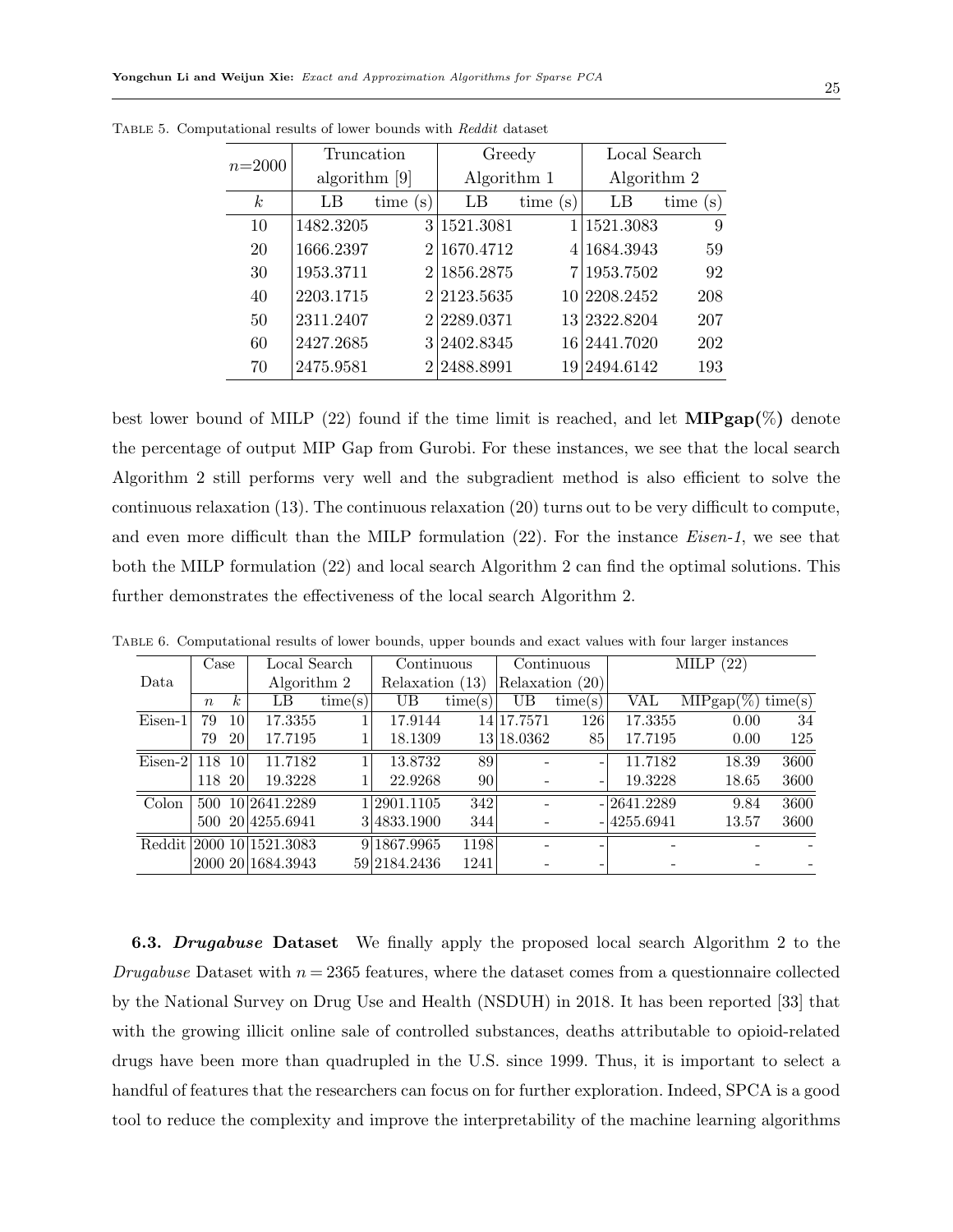by selecting the most important features. Our numerical finding of the case of  $k = 10$  is illustrated in Figure [1,](#page-25-1) where the vertical values correspond to the selected features of the first PC, which are scaled by 100. We see that among 10 features, there are three categories (i.e., inhalants, drug injection, drug treatment), which are important for analyzing drug abuse. In particular, SPCA selects 6 features related to drug treatment, which is consistent with the literature [\[11,](#page-33-13) [39\]](#page-35-3) that the treatment records of drug abuse are informative and important. Three drug injection questions have been designed to understand the injection experience of different special drugs, and it is well known that drug injection users are at high risk for HIV and other blood-borne infections [\[32,](#page-34-14) [38\]](#page-35-4). Inhalants feature, corresponding to various accessible products that can easily cause addictions, significantly contributes to the increase of drug abuse [\[6,](#page-33-14) [14\]](#page-33-15).



<span id="page-25-2"></span><span id="page-25-1"></span>Figure 1. 10 features selected by local search Algorithm [2](#page-18-0) for Drugabuse dataset

<span id="page-25-0"></span>7. Extension to the Rank-one Sparse Singular Value Decomposition (R1-SSVD) In this section, we extend the proposed formulations and theoretical results to the rank-one sparse singular value decomposition (R1-SSVD). R1-SSVD has been successfully used to analyze the rowcolumn associations within high-dimensional data (see, e.g., [\[28,](#page-34-15) [23,](#page-34-16) [36\]](#page-35-5)). The goal of R1-SSVD is to find the best submatrix (possibly non-square) of a particular size whose largest singular value is maximized, from a given matrix.

Formally, R1-SSVD can be formulated as

(R1-SSVD) 
$$
w_{\text{SVD}}^* := \max_{\mathbf{u} \in \mathbb{R}^m, \mathbf{v} \in \mathbb{R}^n} \left\{ \mathbf{u}^\top \mathbf{A} \mathbf{v} : ||\mathbf{u}||_2 = 1, ||\mathbf{v}||_2 = 1, ||\mathbf{u}||_0 = k_1, ||\mathbf{v}||_0 = k_2 \right\},
$$
 (27)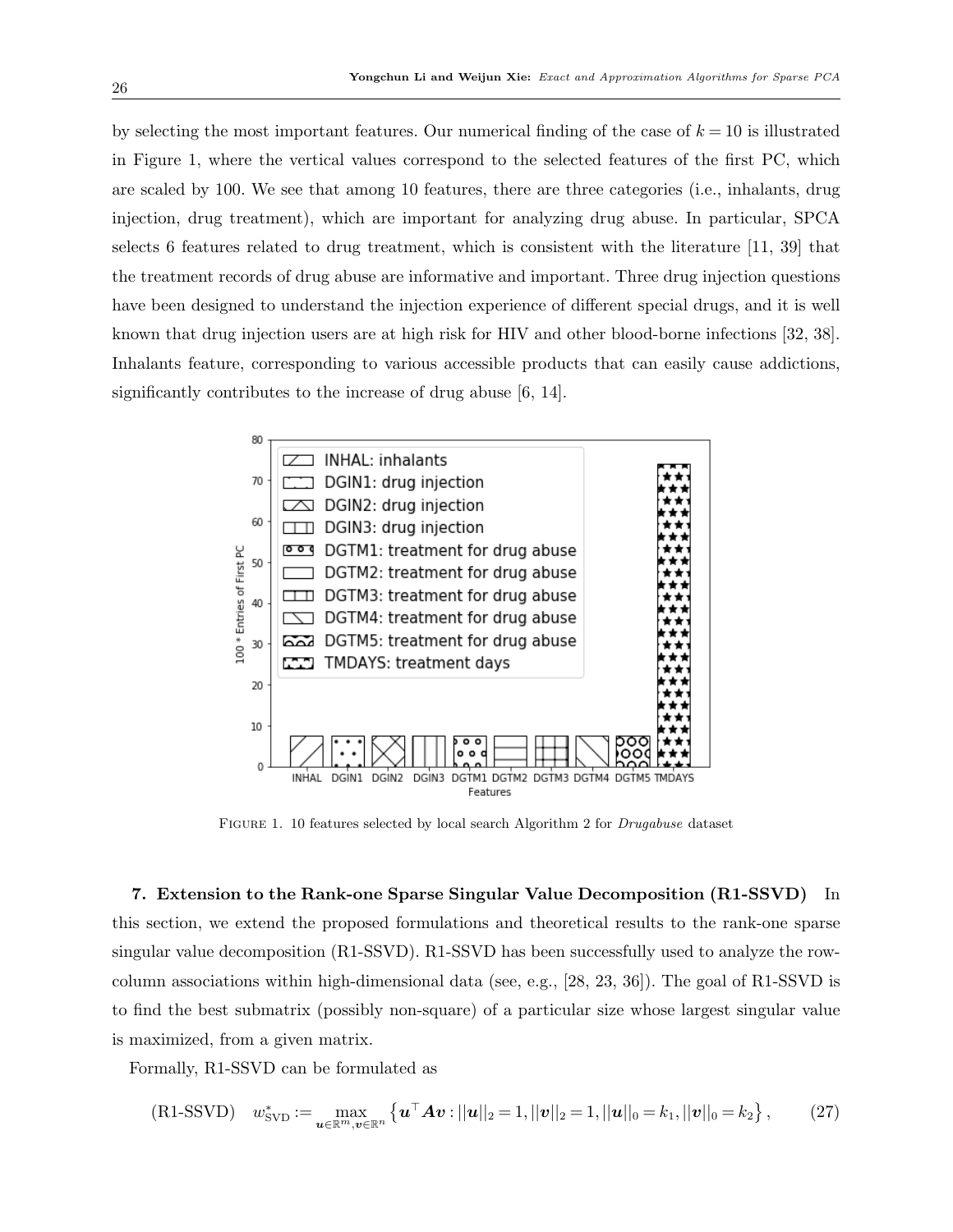where the matrix  $A \in \mathbb{R}^{m \times n}$  is known,  $m, n$ , and  $k_1 \in [m]$  and  $k_2 \in [n]$  are positive integers.

Our reduction of R1-SSVD [\(27\)](#page-25-2) to SPCA [\(1\)](#page-0-0) follows from the development of an augmented symmetric matrix  $\overline{A} \in \mathcal{S}^{m+n}$ 

<span id="page-26-2"></span><span id="page-26-0"></span>
$$
\overline{A} = \begin{bmatrix} 0 & A \\ A^{\top} & 0 \end{bmatrix}.
$$
 (28)

Let  $\boldsymbol{x} := [\boldsymbol{u}^\top, \boldsymbol{v}^\top]^\top$  denote an  $(m+n)$ -dimensional vector. According to the identity

$$
\boldsymbol{x}^\top \overline{\boldsymbol{A}} \boldsymbol{x} = \begin{bmatrix} \boldsymbol{u}^\top & \boldsymbol{v}^\top \end{bmatrix} \begin{bmatrix} \mathbf{0} & \boldsymbol{A} \\ \boldsymbol{A}^\top & \mathbf{0} \end{bmatrix} \begin{bmatrix} \boldsymbol{u} \\ \boldsymbol{v} \end{bmatrix} = 2 \boldsymbol{u}^\top \boldsymbol{A} \boldsymbol{v},
$$

then R1-SSVD [\(27\)](#page-25-2) can be reformulated as

$$
w_{\text{SVD}}^* := \frac{1}{2} \max_{\mathbf{x} \in \mathbb{R}^{m+n}} \left\{ \mathbf{x}^\top \overline{\mathbf{A}} \mathbf{x} : ||\mathbf{x}_{1:m}||_2 = 1, ||\mathbf{x}_{m+1:m+n}||_2 = 1, ||\mathbf{x}_{1:m}||_0 = k_1, ||\mathbf{x}_{m+1:m+n}||_0 = k_2 \right\}, \tag{29}
$$

where we let  $x_{1:m}$  denote the collection of m entries of vector x from index set [m] and  $x_{m+1,m+n}$ denote the *n* entries of x from index set  $[m+1,m+n]$ . In R1-SSVD [\(29\)](#page-26-0), we enforce the sparse restrictions on both  $x_{1:m}$  and  $x_{m+1,m+n}$ . Thus, the R1-SSVD [\(29\)](#page-26-0) can be viewed as a special case of the conventional SPCA  $(1)$ , where **A** is symmetric but not positive semi-definite and there are two sparsity constraints instead of one.

Similarly, introducing binary variable  $z_i = 1$  if ith column of matrix  $\overline{A}$  is chosen, 0, otherwise, we can linearize the zero-norm constraints and recast R1-SSVD [\(29\)](#page-26-0) as

$$
w_{\text{SVD}}^* := \frac{1}{2} \max_{\mathbf{x} \in \mathbb{R}^{m+n}, \mathbf{z} \in Z_{\text{SVD}}} \left\{ \mathbf{x}^\top \overline{\mathbf{A}} \mathbf{x} : ||\mathbf{x}_{1:m}||_2 = 1, ||\mathbf{x}_{m+1:m+n}||_2 = 1, |x|_i \leq z_i, \forall i \in [m+n] \right\},\tag{30}
$$

where set  $Z_{\text{SVD}}$  is defined as

<span id="page-26-3"></span><span id="page-26-1"></span>
$$
Z_{\text{SVD}} := \left\{ \boldsymbol{z} \in \{0,1\}^{m+n} : \sum_{i \in [m]} z_i = k_1, \sum_{i \in [m+1,m+n]} z_i = k_2 \right\}.
$$

The following lemma inspires us three exact mixed-integer formulations for R1-SSVD [\(30\)](#page-26-1).

**Lemma 3** Given a matrix  $A \in \mathbb{R}^{m \times n}$ , consider its augmented counterpart  $\overline{A}$  defined in [\(28\)](#page-26-2), two integers  $k_1 \in [m]$  and  $k_2 \in [n]$ , and three subsets  $S, S_1, S_2 \subseteq [m + n]$  such that  $S \subseteq [m+n], |S| = k_1 + k_2, S_1 = S \cap [m], |S_1| = k_1 \text{ and } S_2 = S \cap [m+1, m+n], |S_2| = k_2.$  Then the following identities must hold:

- (i) The eigenvalues of the augmented submatrix  $\overline{\mathbf{A}}_{S,S}$  are the singular values of submatrix  $\mathbf{A}_{S_1,S_2}$ and their negations;
- $\mathcal{L}\left(ii\right) \; \sigma_{\max}(\bm{A}_{S_1, S_2}) = \lambda_{\max}(\overline{\bm{A}}_{S, S}) = 1/2 \max_{\bm{x} \in \mathbb{R}^{k_1+k_2}} \{\bm{x}^\top \overline{\bm{A}} \bm{x} : ||\bm{x}_{1:k_1}||_2 = 1, ||\bm{x}_{k_1+1:k_1+k_2}||_2 = 1\} = 1$  $1/2 \max_{\mathbf{X} \in \mathcal{S}_{+}^{k_1+k_2}}$  $\left\{ \text{tr}(\overline{\bm{A}}_{S,S}\bm{X}) : \sum_{j\in[k_1]} X_{jj} = 1, \sum_{i\in[k_1+1,k_1+k_2]} X_{ii} = 1 \right\}.$

*Proof.* See Appendix [A.7.](#page-44-0)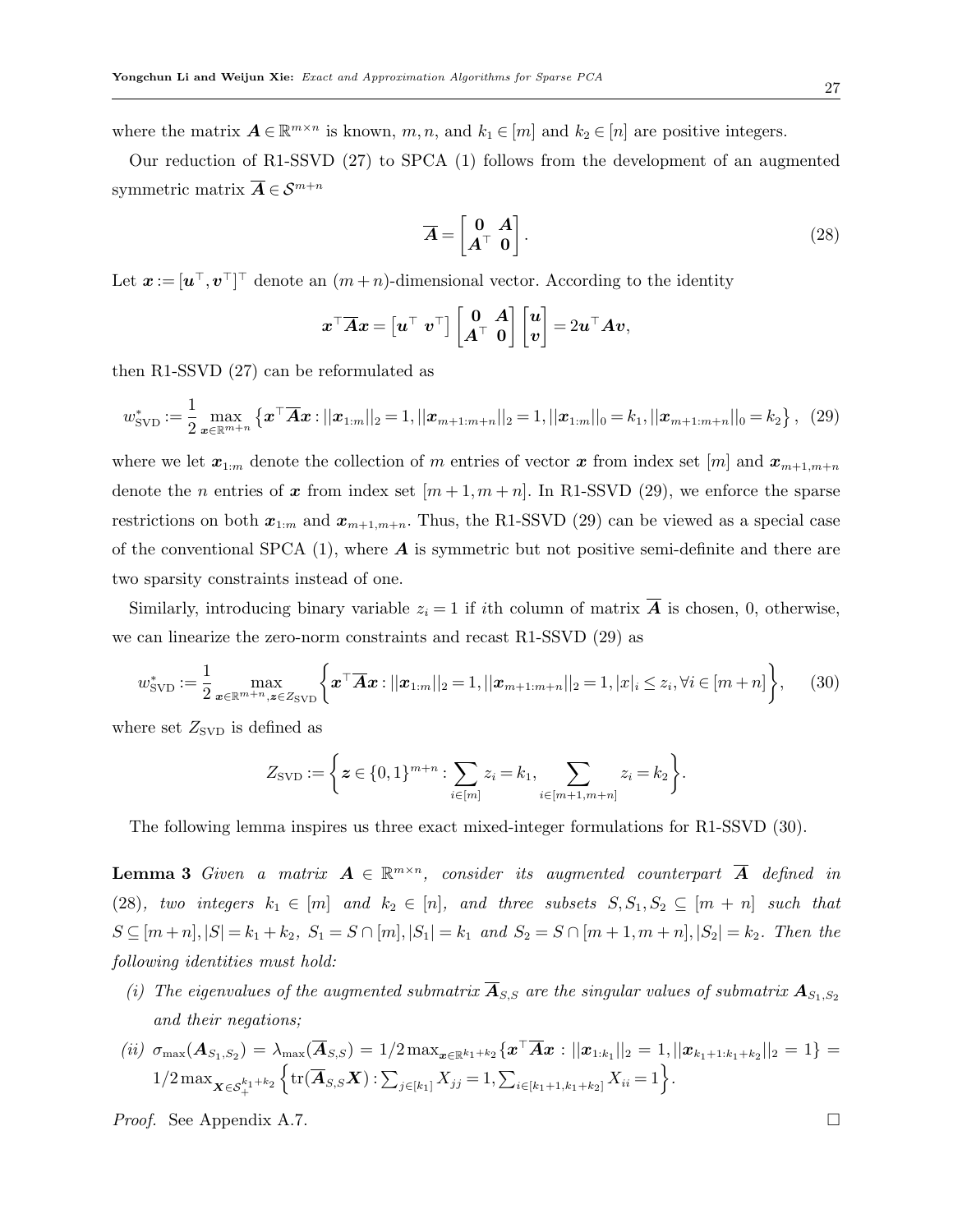Notably, Part (ii) in Lemma [3](#page-26-3) shows that R1-SSVD is equivalent to the following combinatorial optimization problem

$$
w_{\text{SVD}}^* := \max_{S \subseteq [m+n]} \left\{ \lambda_{\max}(\overline{\bm{A}}_{S,S}) : |S \cap [m]| = k_1, |S \cap [m+1, m+n]| = k_2 \right\}.
$$
 (31)

The next four subsections present MISDP formulations (I) and (II), a MILP formulation, and approximation algorithms, respectively.

7.1. MISDP Formulation (I) The fact that matrix  $\overline{A}$  is symmetric but not positive semidefinite impedes us to directly apply the results in Section [2.](#page-4-0) Fortunately, a simple remedy by adding a new matrix  $\sigma_{\max}(A)I_{m+n}$  to  $\overline{A}$  fixes this issue. That is, let us define

<span id="page-27-3"></span><span id="page-27-1"></span>
$$
\overline{A}^{\#} := \overline{A} + \sigma_{\max}(A)I_{m+n},\tag{32}
$$

which is indeed positive semi-definite according to Part (i) in Lemma [3.](#page-26-3) More importantly, the new matrix  $\overline{A}^{\#}$  preserves all the sparsity properties of the original one  $\overline{A}$ .

Thus, the combinatorial optimization R1-SSVD [\(30\)](#page-26-1) is equivalent to

$$
w_{\text{SVD}}^* := \max_{S \subseteq [m+n]} \left\{ \lambda_{\max}(\overline{\mathbf{A}}_{S,S}^{\#}) : |S \cap [m] = k_1, |S \cap [m+1, m+n] = k_2 \right\} - \sigma_{\max}(\mathbf{A}). \tag{33}
$$

Now all the results in Section [2](#page-4-0) are directly applicable to R1-SSVD [\(33\)](#page-27-1). We highlight two important ones below.

Theorem 10 The R1-SSVD [\(33\)](#page-27-1) admits an equivalent MISDP formulation:

$$
w_{\text{SVD}}^* := \max_{\substack{\mathbf{z} \in Z_{\text{SVD}},\\ \mathbf{X}, \mathbf{W}_1, \cdots, \mathbf{W}_d \in \mathcal{S}_+^d}} \left\{ \sum_{i \in [m+n]} \mathbf{c}_i^\top \mathbf{W}_i \mathbf{c}_i : \text{tr}(\mathbf{X}) = 1, \mathbf{X} \succeq \mathbf{W}_i, \text{tr}(\mathbf{W}_i) = z_i, \forall i \in [m+n] \right\} - \sigma_{\text{max}}(\mathbf{A}),
$$
\n(34)

where  $\overline{A}^{\#} = \overline{C}^{\top} \overline{C}$  denotes the Cholesky factorization of  $\overline{A}^{\#}$  with  $C \in \mathbb{R}^{d \times (m+n)}$ , d is the rank of  $\overline{\bm{A}}^{\#},$  and  $\bm{c}_i \in \mathbb{R}^d$  denotes the i-th column vector of matrix  $\bm{C}$  for each  $i \in [m+n]$ .

<span id="page-27-2"></span>**Theorem 11** The continuous relaxation value  $\overline{w}_{SVD1}$  of formulation [\(34\)](#page-27-0) satisfies

<span id="page-27-0"></span>
$$
w_{\rm SVD}^* \le \overline{w}_{\rm SVD1} \le \sqrt{mnk_1^{-1}k_2^{-1}}w_{\rm SVD}^*.
$$

*Proof.* See Appendix [A.8.](#page-45-0)

28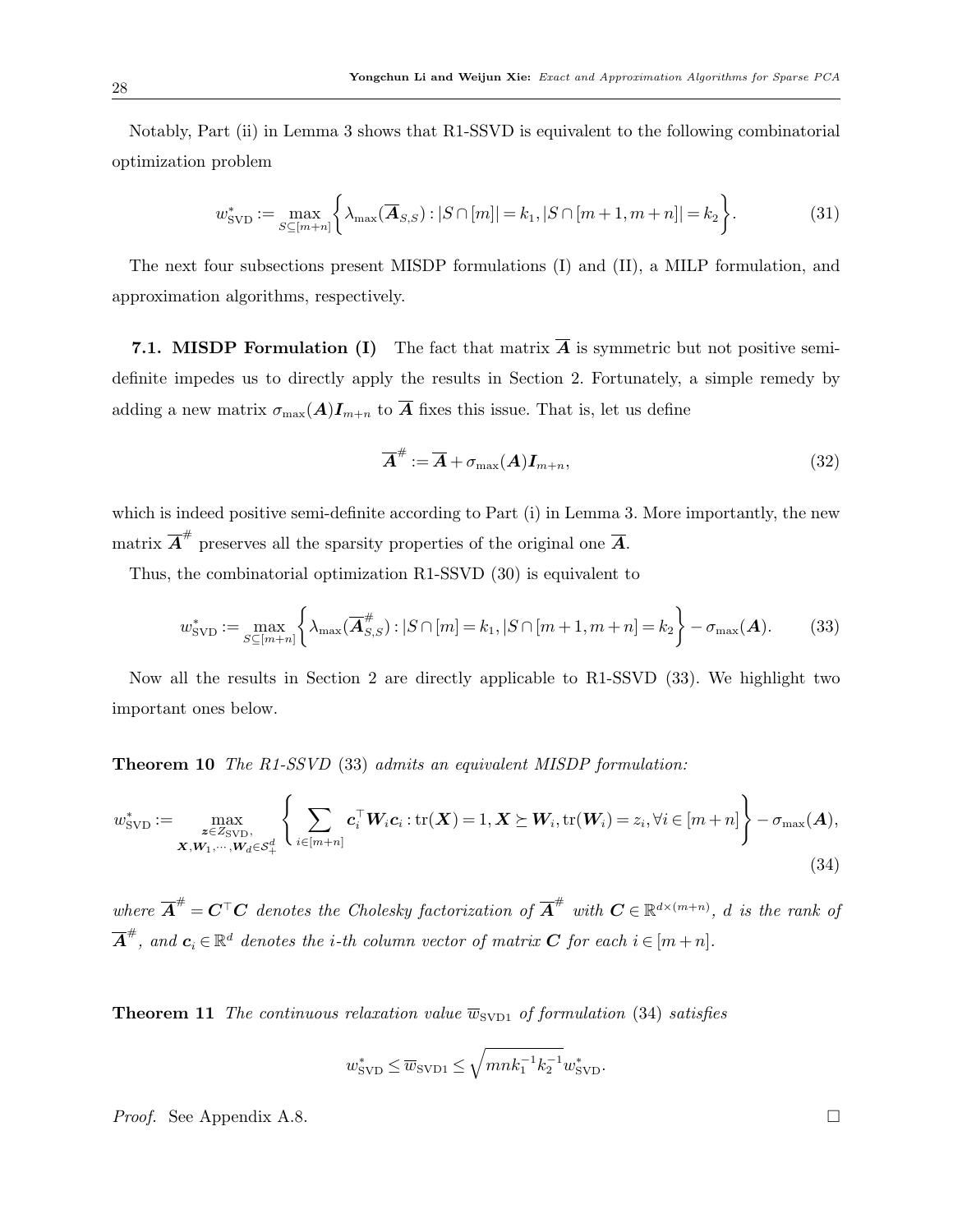7.2. MISDP Formulation (II) Since the results in Section [3](#page-10-0) do not rely on the positive semi-definiteness of matrix  $\vec{A}$ , they can be directly extended to R1-SSVD [\(30\)](#page-26-1).

<span id="page-28-3"></span>We first illustrate a naive MISDP for R1-SSVD [\(30\)](#page-26-1) based on Part (ii) in Lemma [3.](#page-26-3)

**Proposition 7** The R1-SSVD [\(30\)](#page-26-1) is equivalent to the following MISDP formulation:

$$
w_{\text{SVD}}^{*} := \frac{1}{2} \max_{\mathbf{z} \in Z_{\text{SVD}}, \mathbf{X} \in \mathcal{S}_{+}^{m+n}} \left\{ \text{tr}(\overline{\mathbf{A}}\mathbf{X}) : \sum_{j \in [m]} X_{jj} = 1, \sum_{j \in [m+1, m+n]} X_{jj} = 1, X_{ii} \le z_i, \forall i \in [m+n] \right\}.
$$
\n(35)

The R1-SSVD formulation [\(35\)](#page-28-0) is rather weak and its continuous relaxation value is equal to  $\sigma_{\text{max}}(A)$ . Fortunately, we can derive two types of valid inequalities from strengthening it as below.

<span id="page-28-2"></span>Lemma 4 For R1-SSVD [\(35\)](#page-28-0), the following second-order conic inequalities are valid: (i)  $\sum_{j \in [m]} X_{ij}^2 \leq z_i X_{ii}, \sum_{j \in [m+1,m+n]} X_{ij}^2 \leq z_i X_{ii}$  for all  $i \in [m+n]$ ; and (ii)  $(\sum_{j \in [m]} |X_{ij}|)^2 \le k_1 X_{ii} z_i, (\sum_{j \in [m+1,m+n]} |X_{ij}|)^2 \le k_2 X_{ii} z_i$  for all  $i \in [m+n]$ .

*Proof.* See Appendix [A.9.](#page-46-0)

The MISDP formulation for R1-SSVD [\(35\)](#page-28-0) can be strengthened by adding these valid inequalities. Similar to Theorem [5,](#page-12-3) we provide the optimality gap of its continuous relaxation value as below.

**Theorem 12** The continuous relaxation value  $\overline{w}_{SVD2}$  of R1-SSVD [\(35\)](#page-28-0) with the inequalities in Lemma [4](#page-28-2) yields an optimality gap at most min{  $\sqrt{k_1k_2}, mnk_1^{-1}k_2^{-1} \}, i.e.,$ 

$$
w_{\text{SVD}}^* \leq \overline{w}_{\text{SVD2}} \leq \min\left\{\sqrt{k_1k_2}, \sqrt{mnk_1^{-1}k_2^{-1}}\right\} w_{\text{SVD}}^*.
$$

7.3. An MILP Formulation with Arbitrary Accuracy Similarly, we can develop an MILP formulation with arbitrary accuracy based on the Cholesky decomposition of matrix  $\overline{A}^{\#}$  in R1-SSVD [\(33\)](#page-27-1). The proofs are similar to Section [4](#page-14-0) and are thus omitted.

**Theorem 13** Given a threshold  $\epsilon > 0$  and lower and upper bounds of the optimal R1-SSVD,  $w_L, w_U$ , the following MILP is  $O(\epsilon)$ -approximate to R1-SSVD [\(33\)](#page-27-1), i.e.,  $\epsilon \leq \hat{w}(\epsilon) - w^* \leq \epsilon$ √ d:

<span id="page-28-1"></span>
$$
\hat{w}(\epsilon) := \max_{w,z \in Z_{\text{SVD}}, \mathbf{y}, \alpha, \mathbf{x}, \delta, \mu, \sigma} w - \sigma_{\text{max}}(\mathbf{A})
$$
\n
$$
\text{s.t.} \quad \mathbf{x} = \delta_{i1} + \delta_{i2}, ||\delta_{i1}||_{\infty} \le z_i, ||\delta_{i2}||_{\infty} \le 1 - z_i, \forall i \in [m+n],
$$
\n
$$
\mathbf{x} = \sum_{j \in [d]} \sigma_j, ||\sigma_j||_{\infty} \le y_j, \sigma_{jj} = y_j, \forall j \in [d], \sum_{j \in [d]} y_j = 1,
$$
\n
$$
\mathbf{x} = \mu_{\ell 1} + \mu_{\ell 2}, ||\mu_{\ell 1}||_{\infty} \le \alpha_{\ell}, ||\mu_{\ell 2}||_{\infty} \le 1 - \alpha_{\ell}, \forall \ell \in [L],
$$
\n
$$
w = w_U - (w_U - w_L) \Big( \sum_{i \in [L]} 2^{-i} \alpha_i \Big),
$$
\n
$$
\Big\|\sum_{i \in [m+n]} c_i c_i^{\top} \delta_{i1} - w_U \mathbf{x} + (w_U - w_L) \sum_{i \in [L]} 2^{-i} \mu_{i1} \Big\|_{\infty} \le \epsilon,
$$
\n
$$
\alpha \in \{0, 1\}^L, \mathbf{y} \in \{0, 1\}^d,
$$
\n(36)

<span id="page-28-0"></span> $\lambda$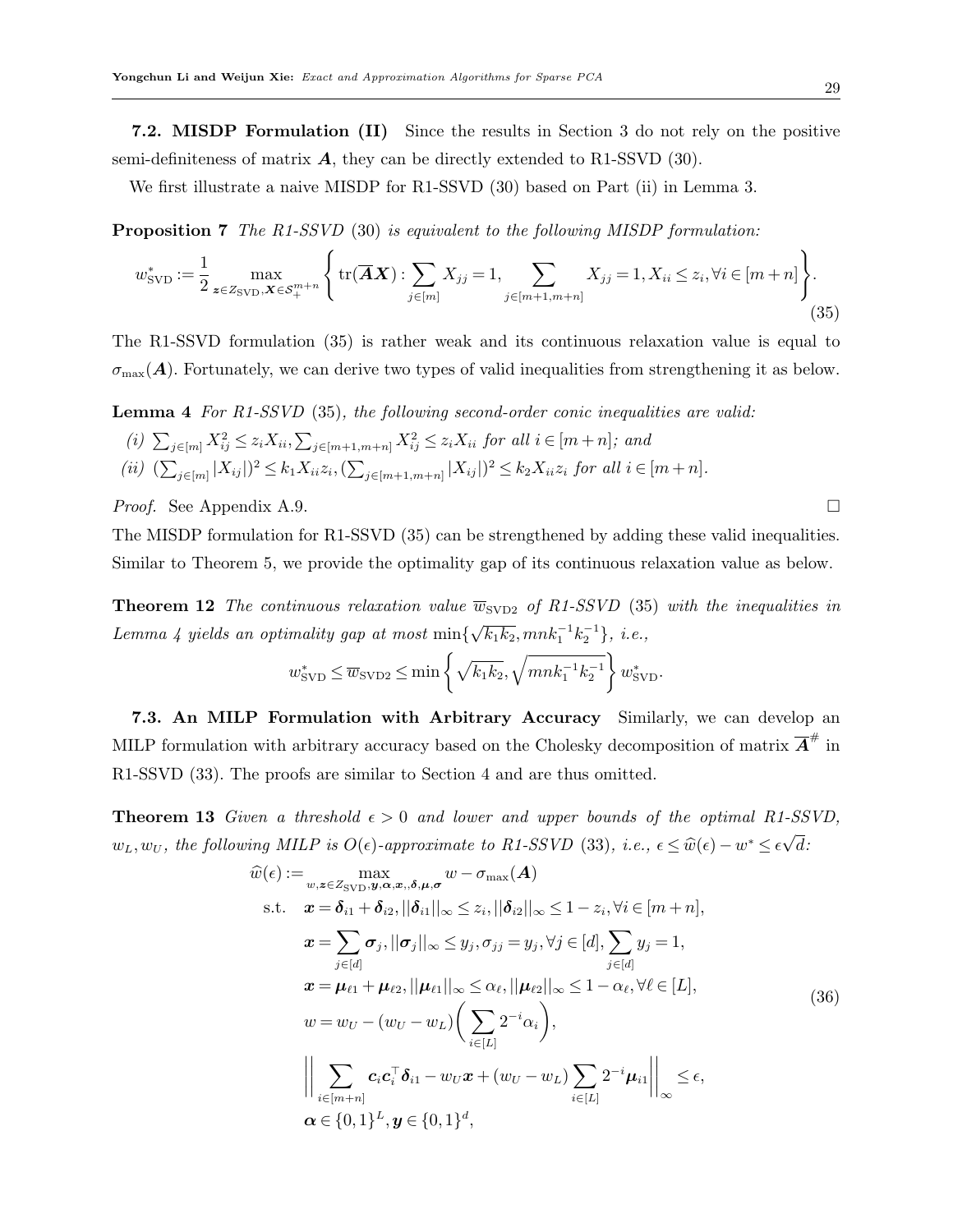where  $L := \lceil \log_2(\epsilon/(w_U - w_L)) \rceil$ .

**Theorem 14** Given a threshold  $\epsilon > 0$ , let  $\overline{w}_{SVD3}(\epsilon)$  denote the optimal value of MILP formulation  $(36)$  by relaxing the binary variables z to be continuous. Then we have

$$
\overline{w}_{\text{SVD3}}(\epsilon) \le \sqrt{\frac{mn}{k_1 k_2}} \left[ \min \left\{ (k_1 + k_2) \frac{\sqrt{d+1}}{2}, \frac{\sqrt{d+1}}{2} \right\} - 1 \right] w_{\text{SVD}}^* + \epsilon \sqrt{d}.
$$

7.4. Approximation Algorithms for R1-SSVD We will investigate three approximation algorithms for R1-SSVD [\(27\)](#page-25-2): truncation algorithm, greedy algorithm, and local search algorithm.

**7.4.1. Truncation algorithm** The approximation algorithm in [\[9\]](#page-33-7) via truncation is known so far with the best approximation ratio  $O(n^{-1/3})$  for SPCA. We show that a similar truncation also works for R1-SSVD.

First, we define the truncation operator as below.

**Definition 1 (Normalized Truncation)** Given a vector  $\boldsymbol{x} \in \mathbb{R}^n$  and an integer  $s \in [n]$ , vector  $\hat{\boldsymbol{x}}$ is an s-truncation of  $x$  if

> $\widehat{x}_i =$  $\int |x_i|$ , if  $|x_i|$  is one of the s largest absolute entries of x 0, otherwise

for each  $i \in [n]$ . The normalized s-truncation of x is defined as  $\hat{x} := \hat{x}/\|\hat{x}\|_2$ , which is normalized to be of unit length.

Then the truncation algorithm for R1-SSVD has the following two steps:

(i) Truncation in the standard basis: For each  $i \in [n]$ , let  $\widehat{u}_i \in \mathbb{R}^m$  be the normalized  $k_1$ truncation on the *i*-th column vector of **A**, and for each  $j \in [m]$ , let  $\widehat{\mathbf{v}}_j \in \mathbb{R}^n$  be the normalized  $k_2$ -truncation on the j-th row vector of A. Clearly,  $\hat{u}_i$  and  $\hat{v}_j$  are feasible to R1-SSVD [\(27\)](#page-25-2);

(ii) Truncation in the eigen-space basis: Let  $v_1$  and  $u_1$  denote the right and left eigenvectors of **A** corresponding to the largest singular value. We then define the vector  $\hat{u}_1$  as the normalized  $k_1$ -truncation on  $u_1$  and define  $\hat{v}_1$  as the normalized  $k_2$ -truncation of the vector  $\mathbf{A}^\top \hat{u}_1$ . It is clear that  $(\hat{u}_1,\hat{v}_1)$  is also feasible to R1-SSVD [\(27\)](#page-25-2).

<span id="page-29-0"></span>The approximation results of the truncation procedure are summarized below.

**Theorem 15** For R1-SSVD [\(27\)](#page-25-2), the truncation algorithm yields an approximation ratio

$$
\max\left\{\sqrt{k_1^{-1}}, \sqrt{k_2^{-1}}, \sqrt{k_1k_2m^{-1}n^{-1}}\right\}.
$$

In particular, the approximation ratio is  $O(n^{-1/3})$  when  $k_1 \approx k_2$  and  $m \approx n$ .

*Proof.* See Appendix [A.10.](#page-46-1)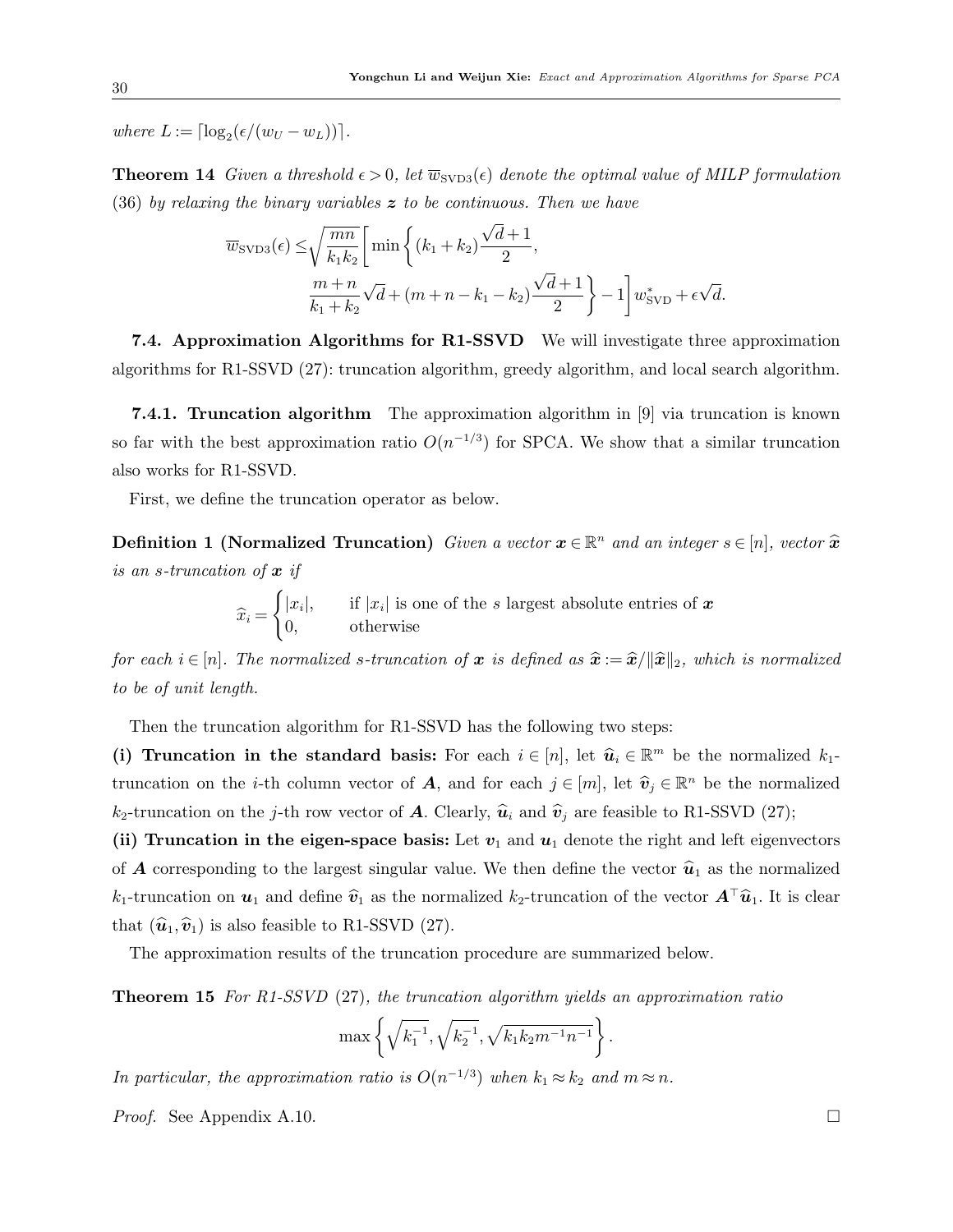7.4.2. Greedy and Local Search Algorithms We design the greedy and local search algorithms according to the following equivalent combinatorial formulation of R1-SSVD [\(27\)](#page-25-2)

<span id="page-30-1"></span>
$$
w_{\text{SVD}}^* := \max_{S_1 \subseteq [m], S_2 \subseteq [n]} \left\{ \sigma_{\max}(\mathbf{A}_{S_1, S_2}) : |S_1| = k_1, |S_2| = k_2 \right\}.
$$
 (37)

Different from SPCA [\(3\)](#page-5-1), the R1-SSVD [\(37\)](#page-30-1) maximizes the largest singular value of any  $k_1 \times k_2$ submatrix rather than that of any size k-principal submatrix. Therefore, to solve R1-SSVD  $(37)$ , we adapt the greedy Algorithm [1](#page-17-0) or the local search Algorithm [2](#page-18-0) considering selecting a row and/or a column at each iteration.

Specifically, for the greedy algorithm, let two subsets  $S_1, S_2$  denote the index sets of the selected columns and rows, respectively. We first initialize the greedy algorithm by selecting the entry of  $\boldsymbol{A}$ that takes the largest absolute value. Then, we add one element into each subset at each iteration, which maximizes the largest singular value of the obtained submatrix, unless we are not able to. Next, we continue to selection one row (or one column) at each iteration, until we reach a  $k_1 \times k_2$ submatrix. The detailed implementation can be found in Algorithm [3.](#page-30-0)

Given an initial feasible solution  $(S_1, S_2)$  to R1-SSVD  $(37)$ , the adapted local search algorithm performs the swapping procedure on both  $S_1$  and  $S_2$  (see Algorithm [4](#page-31-0) for details) simultaneously.

<span id="page-30-0"></span>

|     | Algorithm 3 Greedy Algorithm for R1-SSVD $(37)$                                                                                                                                                                                                                                                                                                                                                 |
|-----|-------------------------------------------------------------------------------------------------------------------------------------------------------------------------------------------------------------------------------------------------------------------------------------------------------------------------------------------------------------------------------------------------|
|     | 1: <b>Input:</b> $m \times n$ matrix $A \succeq 0$ , integers $k_1 \in [m], k_2 \in [n]$                                                                                                                                                                                                                                                                                                        |
|     | 2: Let $\widehat{S}_1 := \emptyset$ and $\widehat{S}_2 := \emptyset$ denote the selected rows and columns, separately                                                                                                                                                                                                                                                                           |
|     | 3: Compute $j_1^*, j_2^* \in \arg \max_{j_1 \in [m], j_2 \in [n]} \left\{  (\mathbf{A}_{\{j_1\},\{j_2\}})   \right\}$                                                                                                                                                                                                                                                                           |
|     | 4: Add $j_1^*, j_2^*$ to sets $\widehat{S}_1$ and $\widehat{S}_2$ , separately                                                                                                                                                                                                                                                                                                                  |
|     | 5: for $\ell = 2, \cdots, \max\{k_1, k_2\}$ do                                                                                                                                                                                                                                                                                                                                                  |
| 6:  | if $\ell \leq \min\{k_1, k_2\}$ then                                                                                                                                                                                                                                                                                                                                                            |
| 7:  | Compute $j_1^* \in \arg \max_{j_1 \in [m] \setminus \widehat{S}_1} \left\{ \sigma_{\max} \left( \mathbf{A}_{\widehat{S}_1 \cup \{j_1\}, \widehat{S}_2} \right) \right\}$ and add $j_1^*$ to set $\widehat{S}_1$<br>Compute $j_2^* \in \arg \max_{j_2 \in [n] \setminus \widehat{S}_2} \left\{ \sigma_{\max} \left( \mathbf{A}_{\widehat{S}_1, \widehat{S}_2 \cup \{j_2\}} \right) \right\}$ and |
| 8:  |                                                                                                                                                                                                                                                                                                                                                                                                 |
| 9:  | else if $k_1 \leq k_2$ then                                                                                                                                                                                                                                                                                                                                                                     |
| 10: | Compute $j_2^* \in \arg \max_{j_2 \in [n] \setminus \widehat{S}_2} \{ \sigma_{\max} (\mathbf{A}_{S_1,S_2 \cup \{j_2\}}) \}$ and add $j_2^*$ to set $\widehat{S}_2$                                                                                                                                                                                                                              |
| 11: | else                                                                                                                                                                                                                                                                                                                                                                                            |
| 12: | Compute $j_1^* \in \arg \max_{j_1 \in [m] \setminus \widehat{S}_1} \left\{ \sigma_{\max} \left( \mathbf{A}_{\widehat{S}_1 \cup \{j_1\}, \widehat{S}_2} \right) \right\}$ and add $j_1^*$ to set $\widehat{S}_1$                                                                                                                                                                                 |
| 13: | end if                                                                                                                                                                                                                                                                                                                                                                                          |
|     | 14: end for                                                                                                                                                                                                                                                                                                                                                                                     |
|     | 15: Output: $\widehat{S}_1, \widehat{S}_2$                                                                                                                                                                                                                                                                                                                                                      |

<span id="page-30-2"></span>The following results illustrate the theoretical performance guarantees of the two algorithms for R1-SSVD and show that the approximation ratios are both tight.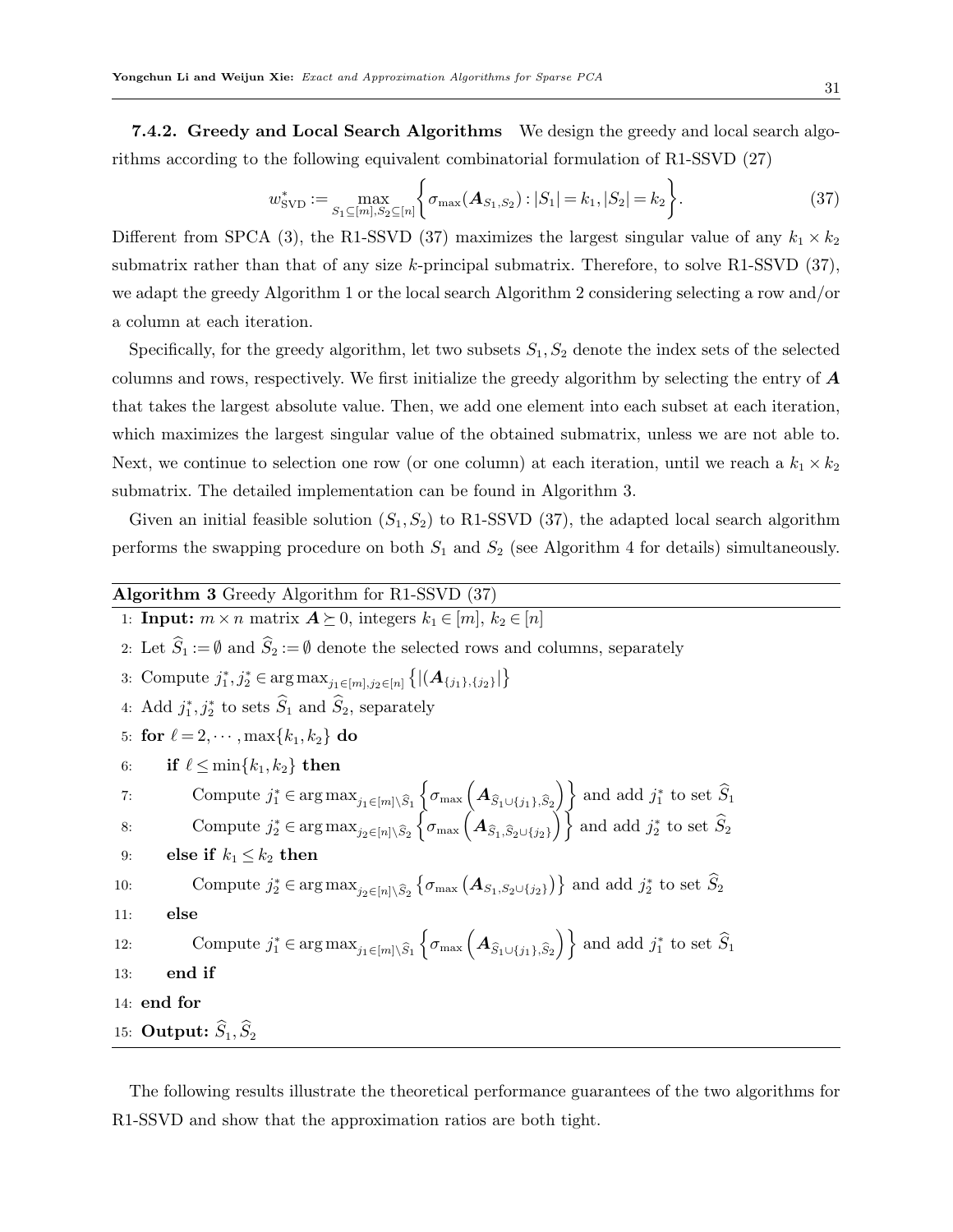**Theorem 16** For the greedy Algorithm [3](#page-30-0) and the local search Algorithm [4,](#page-31-0) we have  $(i)$  both algorithms achieve a ( √  $\overline{k_1k_2})^{-1}$ -approximation ratio of R1-SSVD [\(37\)](#page-30-1), and (ii) the ratio is tight.

*Proof.* See Appendix [A.11.](#page-47-0)

<span id="page-31-0"></span>

| Algorithm 4 Local Search Algorithm for $R1-SSVD$ (37)                                                                                                          |  |  |  |  |  |  |
|----------------------------------------------------------------------------------------------------------------------------------------------------------------|--|--|--|--|--|--|
| 1: <b>Input:</b> $m \times n$ matrix $A \succeq 0$ and integers $k_1 \in [m], k_2 \in [n]$                                                                     |  |  |  |  |  |  |
| 2: Initialize a size- $k_1$ subset $\widehat{S}_1 \subseteq [m]$ and a size- $k_2$ subset $\widehat{S}_2 \subseteq [n]$                                        |  |  |  |  |  |  |
| $3:$ do                                                                                                                                                        |  |  |  |  |  |  |
| for each pair $(i_1, j_1, i_2, j_2) \in \widehat{S}_1 \times ([m] \setminus \widehat{S}_1) \times \widehat{S}_2 \times ([n] \setminus \widehat{S}_2)$ do<br>4: |  |  |  |  |  |  |
| if $\sigma_{\max}(A_{S_1\cup\{j_1\}\setminus\{i_1\},S_2\cup\{j_2\}\setminus\{i_2\}}) > \sigma_{\max}(A_{S_1,S_2})$ then<br>5:                                  |  |  |  |  |  |  |
| Update $\widehat{S}_1 := \widehat{S}_1 \cup \{j_1\} \setminus \{i_1\}, \widehat{S}_2 := \widehat{S}_2 \cup \{j_2\} \setminus \{i_2\}$<br>6:                    |  |  |  |  |  |  |
| end if<br>7:                                                                                                                                                   |  |  |  |  |  |  |
| end for<br>8:                                                                                                                                                  |  |  |  |  |  |  |
| 9: while there is still an improvement                                                                                                                         |  |  |  |  |  |  |
| 10: Output: $\widehat{S}_1$ , $\widehat{S}_2$                                                                                                                  |  |  |  |  |  |  |

<span id="page-31-1"></span>8. Extension to Sparse Fair PCA In this section, we study the Sparse Fair PCA (SFPCA) and show its approximate MISDP formulation. The fair PCA has been recently studied in the literature (see, e.g., [\[34,](#page-35-6) [37\]](#page-35-7)). The goal of SFPCA is to seek the best principal submatrices of multi-group covariance matrices to achieve the relatively similar objective values among different groups.

Suppose there are s groups and their corresponding covariance matrices are  $\{A_i\}_{i\in[s]}$ . Then the SFPCA can be formulated as

<span id="page-31-2"></span>
$$
w_F^* := \max_{\bm{x}} \left\{ \min_{i \in S} \bm{x}^\top \bm{A}_i \bm{x} : ||\bm{x}||_2 = 1, ||\bm{x}||_0 \le k \right\}.
$$
 (38)

By introducing binary variables  $z$  and linearizing the objective function, we obtain

$$
w_F^* := \max_{w,\mathbf{x},\mathbf{z}\in Z} \left\{ w : w \leq \mathbf{x}^\top \mathbf{A}^i \mathbf{x}, \forall i \in [s], ||\mathbf{x}||_2 = 1, -z_i \leq x_i \leq z_i, \forall i \in [n] \right\}.
$$
 (39)

As the SFPCA [\(39\)](#page-31-2) is quite different from SPCA, it is not surprising that the results in Section [2](#page-4-0) and Section [4](#page-14-0) do not apply to SFPCA [\(39\)](#page-31-2). Fortunately, the results in Section [3](#page-10-0) do provide an interesting upper bound for SFPCA [\(39\)](#page-31-2), which can be exact when there are  $s = 2$  groups of covariance matrices. Introducing a rank-one positive semi-definite matrix variable  $X \in \mathcal{S}_{+}^{n}$  such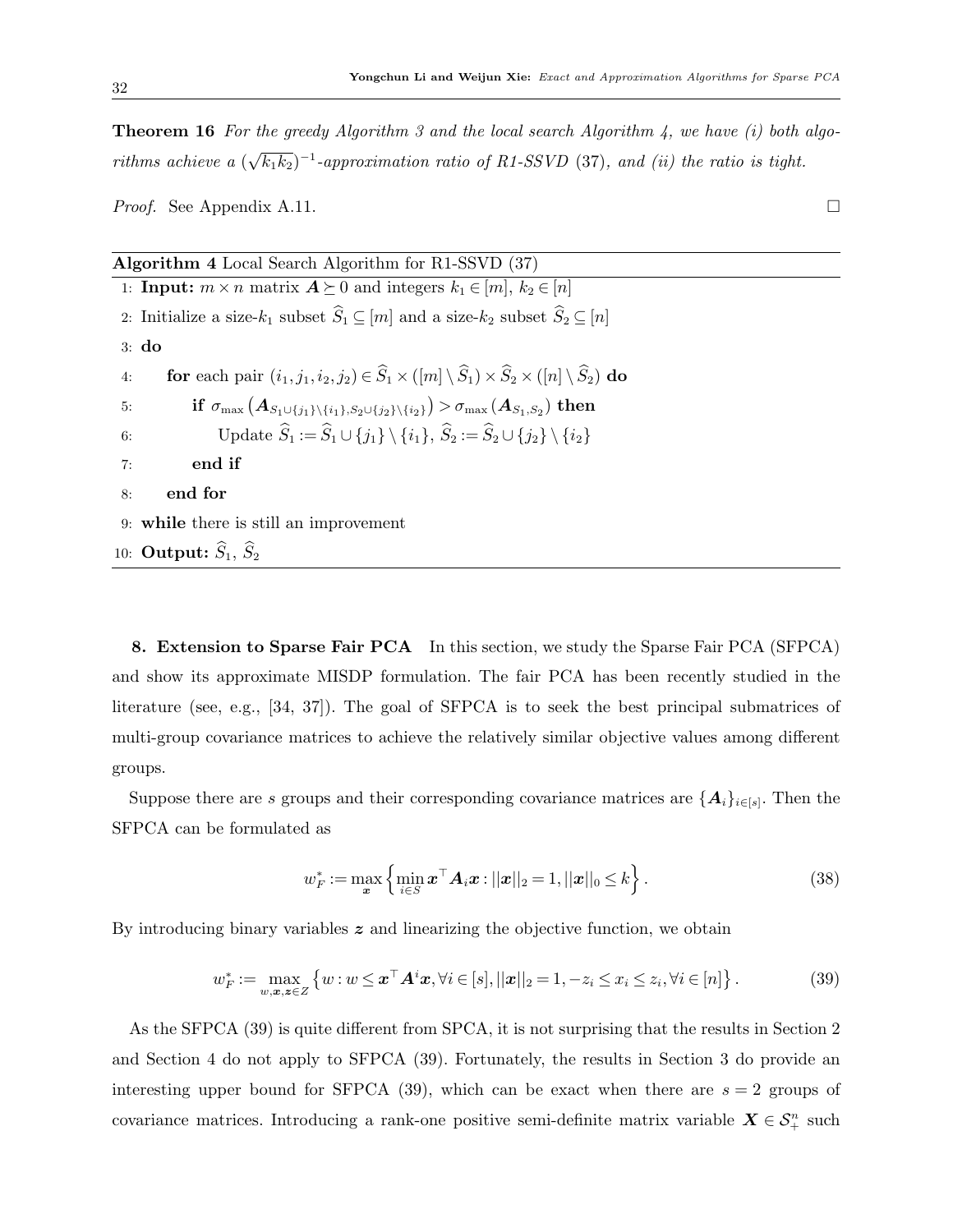that  $X \succeq xx^{\top}$ , dropping the rank-one restriction, and adding the valid inequalities in Theorem [4,](#page-11-3) the problem [\(39\)](#page-31-2) can be upper bounded by

<span id="page-32-2"></span><span id="page-32-0"></span>
$$
\overline{w}_F := \max_{w, \mathbf{X}, \mathbf{z} \in Z} \left\{ w : w \le \text{tr}(\mathbf{A}^i \mathbf{X}), \forall i \in [s], \text{tr}(\mathbf{X}) = 1, \sum_{j \in [n]} X_{ij}^2 \le X_{ii} z_i, \left( \sum_{j \in [n]} |X_{ij}| \right)^2 \le k X_{ii} z_i, \forall i \in [n] \right\}.
$$
\n(40)

The following result shows that if  $s = 2$ , then the approximation [\(40\)](#page-32-0) is exact, otherwise, it provides an upper bound of SFPCA [\(39\)](#page-31-2).

## Proposition 8 For the MISDP formulation [\(40\)](#page-32-0), we have

- (i) The optimal value of MISDP formulation  $(40)$  provides an upper bound of SFPCA  $(39)$ , i.e.,  $\overline{w}_F \geq w_F^*$ . Also, when  $s = 2$ , the formulation [\(40\)](#page-32-0) becomes exact, i.e.,  $\overline{w}_F = w_F^*$ ; and
- (ii) There exists an optimal solution  $(w^*, X^*, z^*)$  of of MISDP [\(40\)](#page-32-0) such that the rank of  $X^*$  is at most  $1 + |\sqrt{2s + 9/4} - 3/2|$ .

Proof.

- (i) It is clear that  $\overline{w}_F \geq w_F^*$  since we drop the rank-one restriction on X of MISDP formulation [\(40\)](#page-32-0). On the other hand, for the case of  $s = 2$ , theorem 1.1 in [\[37\]](#page-35-7) shows that for any feasible solution  $(w, X, z)$ , there exists a rank-one semi-definite matrix  $\widehat{X}$  such that the new solution  $(w, \overline{X}, z)$  is also feasible and achieves the same objective value. Thus, we must have  $\overline{w}_F = w_F^*$ ;
- (ii) Suppose  $(w, X, z)$  denotes an optimal solution of MISDP [\(40\)](#page-32-0). Let  $S = \{i \in [n] : z_i = 1\}$ . Then according to theorem 1.7 in [\[37\]](#page-35-7), there exists a semi-definite matrix  $\widetilde{X}$  of the rank at most  $1 + \lfloor \sqrt{2s + 9/4} - 3/2 \rfloor$  such that the new solution  $(w, \hat{X}, z)$  is also optimal.

 $\Box$ 

Proposition [8](#page-32-2) shows that two-group SFPCA [\(39\)](#page-31-2) admits an MISDP representation, while MISDP formulation [\(40\)](#page-32-0) provides a low-rank solution in general for SFPCA when  $s > 2$ . It is worthy of mentioning that the results in Proposition [8](#page-32-2) work for any convex fairness measure.

<span id="page-32-1"></span>**9. Conclusion** In practice, to tune the parameter k via cross-validation, our developed greedy and local search algorithms can be quickly warm started from solution procedure in the previous iterations. We anticipate that the theoretical optimality gaps of three exact formulations for SPCA and R1-SSVD are not tight and can be further strengthened. The analysis of the optimality gap of sparse fair PCA requires new techniques, which can be an exciting research direction. Also, it might be desirable to study robust sparse PCA when the datasets are noisy or contain outliers.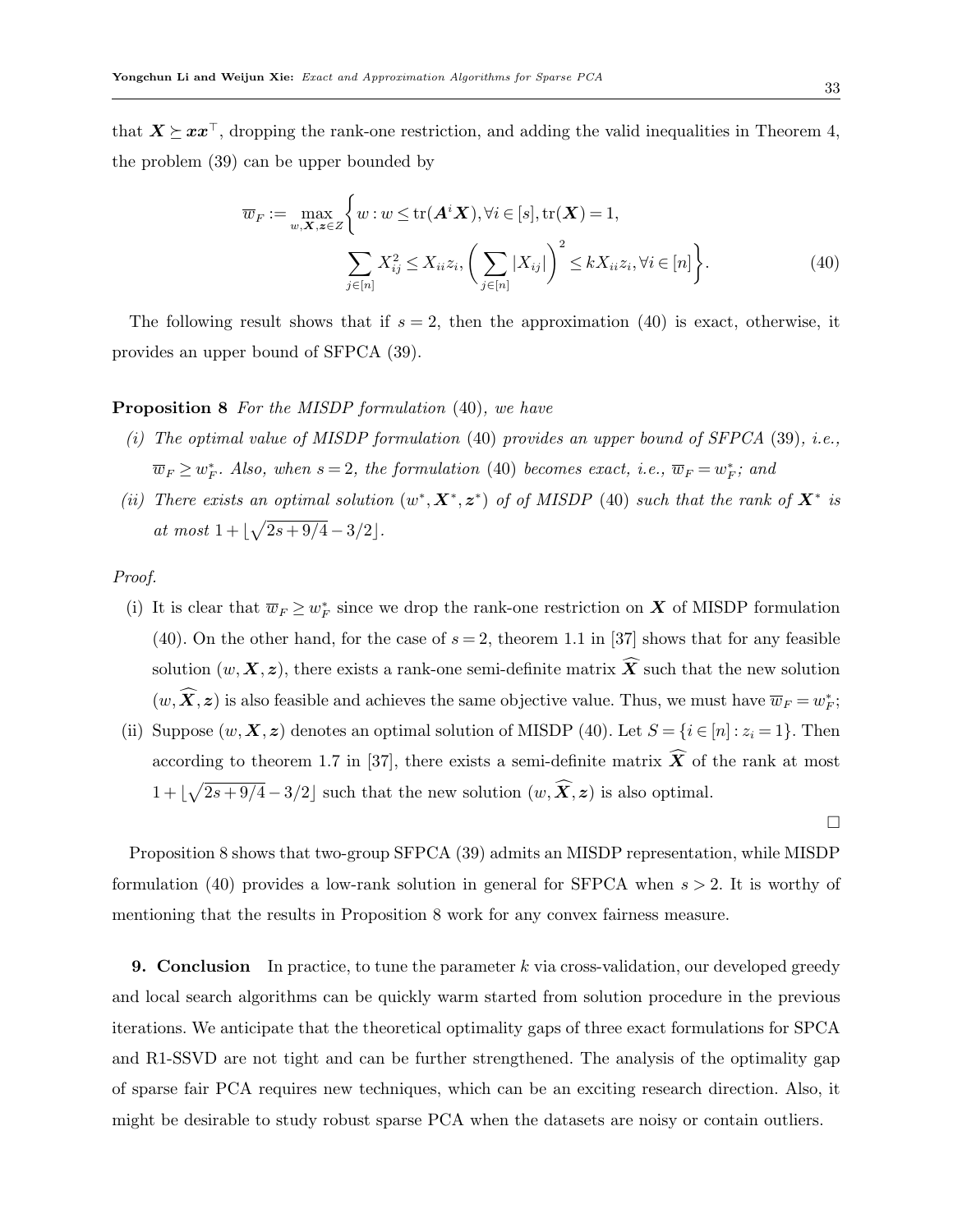#### <span id="page-33-3"></span>References

- [1] Amini AA, Wainwright MJ (2008) High-dimensional analysis of semidefinite relaxations for sparse principal components. 2008 IEEE International Symposium on Information Theory, 2454–2458 (IEEE).
- <span id="page-33-9"></span>[2] Balas E (1975) Disjunctive programming: cutting planes from logical conditions. Nonlinear Programming 2, 279–312 (Elsevier).
- <span id="page-33-12"></span>[3] Ben-Tal A, Nemirovski A (2001) Lectures on modern convex optimization: analysis, algorithms, and engineering applications, volume 2 (Siam).
- <span id="page-33-11"></span>[4] Benders JF (1962) Partitioning procedures for solving mixed-variables programming problems. Numer. Math. 4(1):238252, ISSN 0029-599X, URL <http://dx.doi.org/10.1007/BF01386316>.
- <span id="page-33-1"></span>[5] Berk L, Bertsimas D (2019) Certifiably optimal sparse principal component analysis. Mathematical Programming Computation 11(3):381–420.
- <span id="page-33-14"></span>[6] Breakey WR, Goodell H, Lorenz PC, McHugh PR (1974) Hallucinogenic drugs as precipitants of schizophrenia. Psychological Medicine 4(3):255–261.
- <span id="page-33-8"></span>[7] Carrizosa E, Guerrero V (2014) rs-sparse principal component analysis: A mixed integer nonlinear programming approach with vns. Computers & operations research 52:349–354.
- <span id="page-33-0"></span>[8] Chaib S, Gu Y, Yao H (2015) An informative feature selection method based on sparse pca for vhr scene classification. IEEE Geoscience and Remote Sensing Letters 13(2):147–151.
- <span id="page-33-7"></span>[9] Chan SO, Papailliopoulos D, Rubinstein A (2016) On the approximability of sparse pca. Conference on Learning Theory, 623–646.
- <span id="page-33-10"></span>[10] Coope I (1994) On matrix trace inequalities and related topics for products of hermitian matrices. Journal of mathematical analysis and applications 188(3):999–1001.
- <span id="page-33-13"></span>[11] Coughlin LN, Tegge AN, Sheffer CE, Bickel WK (2020) A machine-learning approach to predicting smoking cessation treatment outcomes. Nicotine and Tobacco Research 22(3):415–422.
- <span id="page-33-6"></span>[12] d'Aspremont A, Bach F, Ghaoui LE (2012) Approximation bounds for sparse principal component analysis. arXiv preprint arXiv:1205.0121 .
- <span id="page-33-4"></span>[13] d'Aspremont A, Ghaoui LE, Jordan MI, Lanckriet GR (2005) A direct formulation for sparse pca using semidefinite programming. Advances in neural information processing systems, 41–48.
- <span id="page-33-15"></span>[14] De Barona MS, Simpson DD (1984) Inhalant users in drug abuse prevention programs. The American journal of drug and alcohol abuse 10(4):503–518.
- <span id="page-33-2"></span>[15] Dey SS, Mazumder R, Wang G (2018) A convex integer programming approach for optimal sparse pca. arXiv preprint arXiv:1810.09062 .
- <span id="page-33-5"></span>[16] dAspremont A, Bach F, Ghaoui LE (2008) Optimal solutions for sparse principal component analysis. Journal of Machine Learning Research 9(Jul):1269–1294.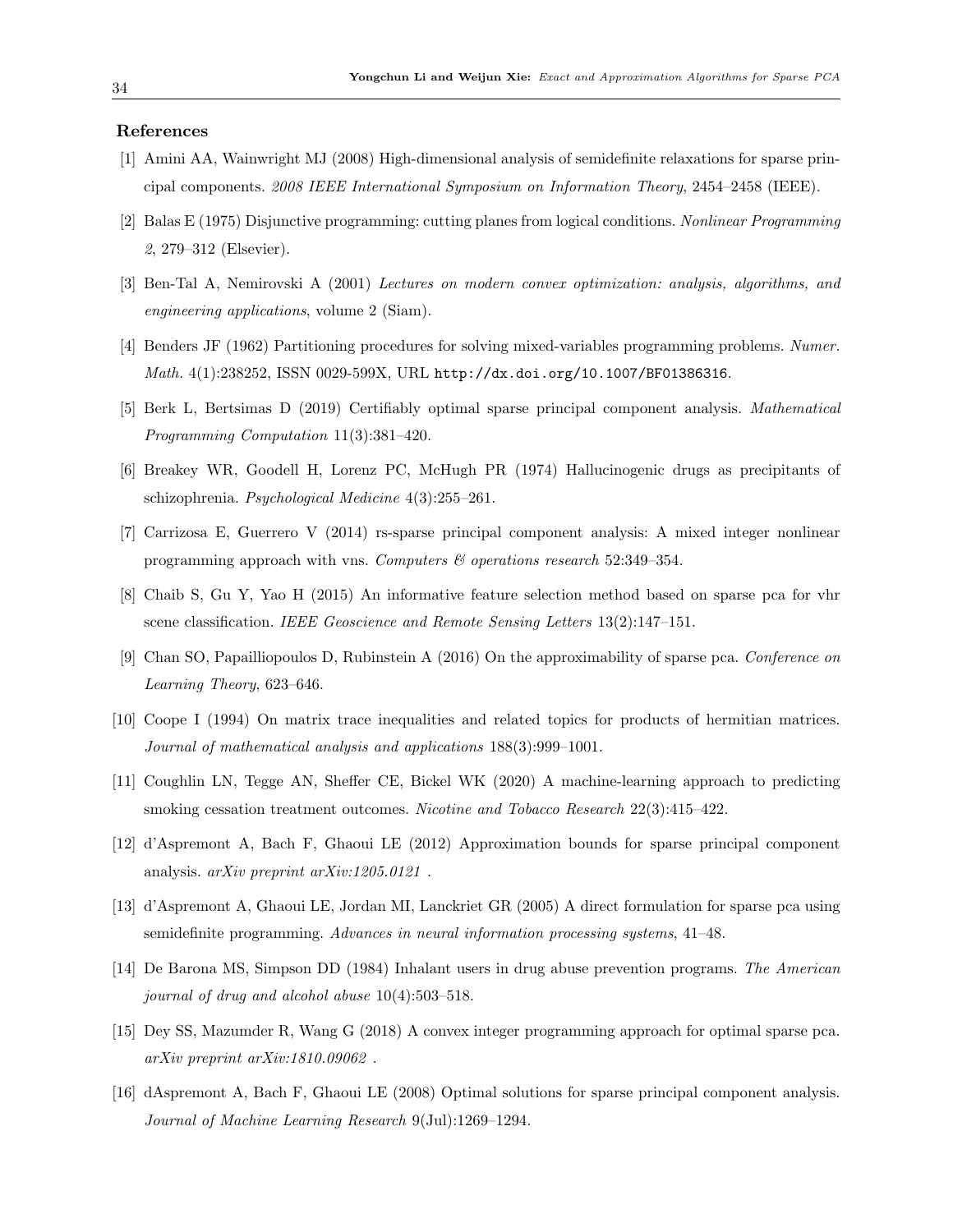- <span id="page-34-5"></span>[17] Gally T, Pfetsch ME (2016) Computing restricted isometry constants via mixed-integer semidefinite programming. preprint, submitted .
- <span id="page-34-10"></span>[18] Geoffrion AM (1972) Generalized benders decomposition. Journal of optimization theory and applications 10(4):237–260.
- <span id="page-34-8"></span>[19] He Y, Monteiro RD, Park H (2011) An algorithm for sparse pca based on a new sparsity control criterion. Proceedings of the 2011 SIAM International Conference on Data Mining, 771–782 (SIAM).
- <span id="page-34-0"></span>[20] Jeffers J (1967) Two case studies in the application of principal component analysis. Journal of the Royal Statistical Society: Series C (Applied Statistics) 16(3):225–236.
- <span id="page-34-1"></span>[21] Jiang R, Fei H, Huan J (2012) A family of joint sparse pca algorithms for anomaly localization in network data streams. IEEE Transactions on Knowledge and Data Engineering 25(11):2421–2433.
- <span id="page-34-9"></span>[22] Journ´ee M, Nesterov Y, Richt´arik P, Sepulchre R (2010) Generalized power method for sparse principal component analysis. Journal of Machine Learning Research 11(2).
- <span id="page-34-16"></span>[23] Lee M, Shen H, Huang JZ, Marron J (2010) Biclustering via sparse singular value decomposition. Biometrics 66(4):1087–1095.
- <span id="page-34-12"></span>[24] Li Y, Xie W (2020) Best principal submatrix selection for the maximum entropy sampling problem: Scalable algorithms and performance guarantees.  $arXiv$  preprint  $arXiv:2001.08537$ .
- <span id="page-34-2"></span>[25] Luss R, dAspremont A (2010) Clustering and feature selection using sparse principal component analysis. Optimization and Engineering 11(1):145–157.
- <span id="page-34-11"></span>[26] Madan V, Singh M, Tantipongpipat U, Xie W (2019) Combinatorial algorithms for optimal design. Conference on Learning Theory, 2210–2258.
- <span id="page-34-4"></span>[27] Magdon-Ismail M (2017) Np-hardness and inapproximability of sparse pca. Information Processing Letters 126:35–38.
- <span id="page-34-15"></span>[28] Min W, Liu J, Zhang S (2016) L0-norm sparse graph-regularized svd for biclustering. arXiv preprint arXiv:1603.06035 .
- <span id="page-34-6"></span>[29] Moghaddam B, Weiss Y, Avidan S (2006) Spectral bounds for sparse pca: Exact and greedy algorithms. Advances in neural information processing systems, 915–922.
- <span id="page-34-3"></span>[30] Naikal N, Yang AY, Sastry SS (2011) Informative feature selection for object recognition via sparse pca. 2011 International Conference on Computer Vision, 818–825 (IEEE).
- <span id="page-34-7"></span>[31] Nedić A, Ozdaglar A (2009) Subgradient methods for saddle-point problems. Journal of optimization theory and applications 142(1):205–228.
- <span id="page-34-14"></span>[32] Ompad DC, Ikeda RM, Shah N, Fuller CM, Bailey S, Morse E, Kerndt P, Maslow C, Wu Y, Vlahov D, et al. (2005) Childhood sexual abuse and age at initiation of injection drug use. American journal of public health 95(4):703–709.
- <span id="page-34-13"></span>[33] Overdose O (2018) Understanding the epidemic. Atlanta, Centers for Disease Control and Prevention .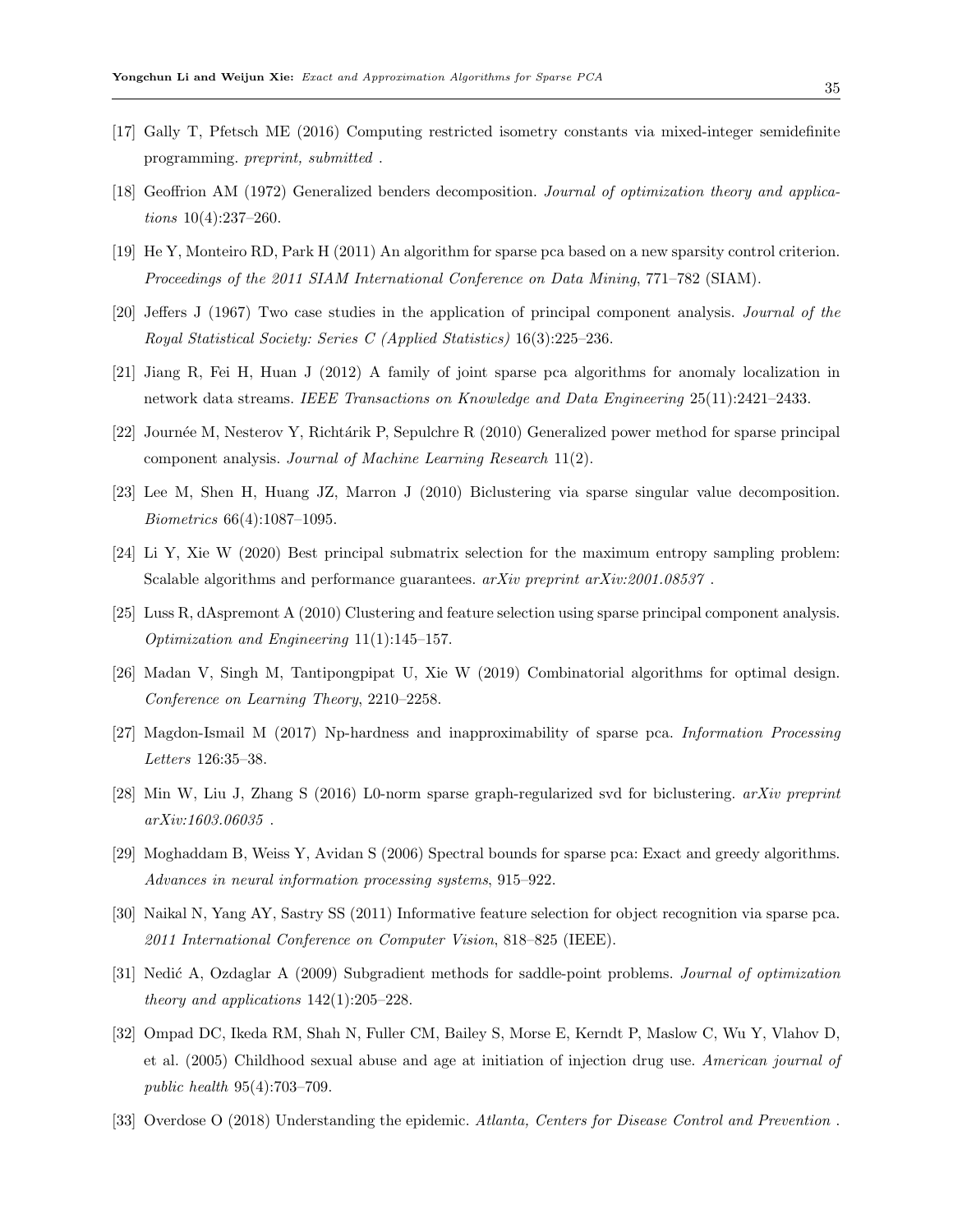- <span id="page-35-6"></span>[34] Samadi S, Tantipongpipat U, Morgenstern JH, Singh M, Vempala S (2018) The price of fair pca: One extra dimension. Advances in Neural Information Processing Systems, 10976–10987.
- <span id="page-35-2"></span>[35] Semlyen A, Angelidis G (1995) Efficient calculation of critical eigenvalue clusters in the small signal stability analysis of large power systems .
- <span id="page-35-5"></span>[36] Sill M, Kaiser S, Benner A, Kopp-Schneider A (2011) Robust biclustering by sparse singular value decomposition incorporating stability selection. Bioinformatics 27(15):2089–2097.
- <span id="page-35-7"></span>[37] Tantipongpipat U, Samadi S, Singh M, Morgenstern JH, Vempala S (2019) Multi-criteria dimensionality reduction with applications to fairness. Advances in Neural Information Processing Systems, 15135– 15145.
- <span id="page-35-4"></span>[38] Thomas DL, Vlahov D, Solomon L, Cohn S, Taylor E, Garfein R, Nelson KE (1995) Correlates of hepatitis c virus infections among injection drug users. *Medicine* 74(4):212–220.
- <span id="page-35-3"></span>[39] Volkow ND, Fowler JS, Wang GJ, Swanson JM, Telang F (2007) Dopamine in drug abuse and addiction: results of imaging studies and treatment implications. Archives of neurology 64(11):1575–1579.
- <span id="page-35-1"></span>[40] Zhang Y, dAspremont A, El Ghaoui L (2012) Sparse pca: Convex relaxations, algorithms and applications. Handbook on Semidefinite, Conic and Polynomial Optimization, 915–940 (Springer).
- <span id="page-35-0"></span>[41] Zhang Y, Ghaoui LE (2011) Large-scale sparse principal component analysis with application to text data. Advances in Neural Information Processing Systems, 532–539.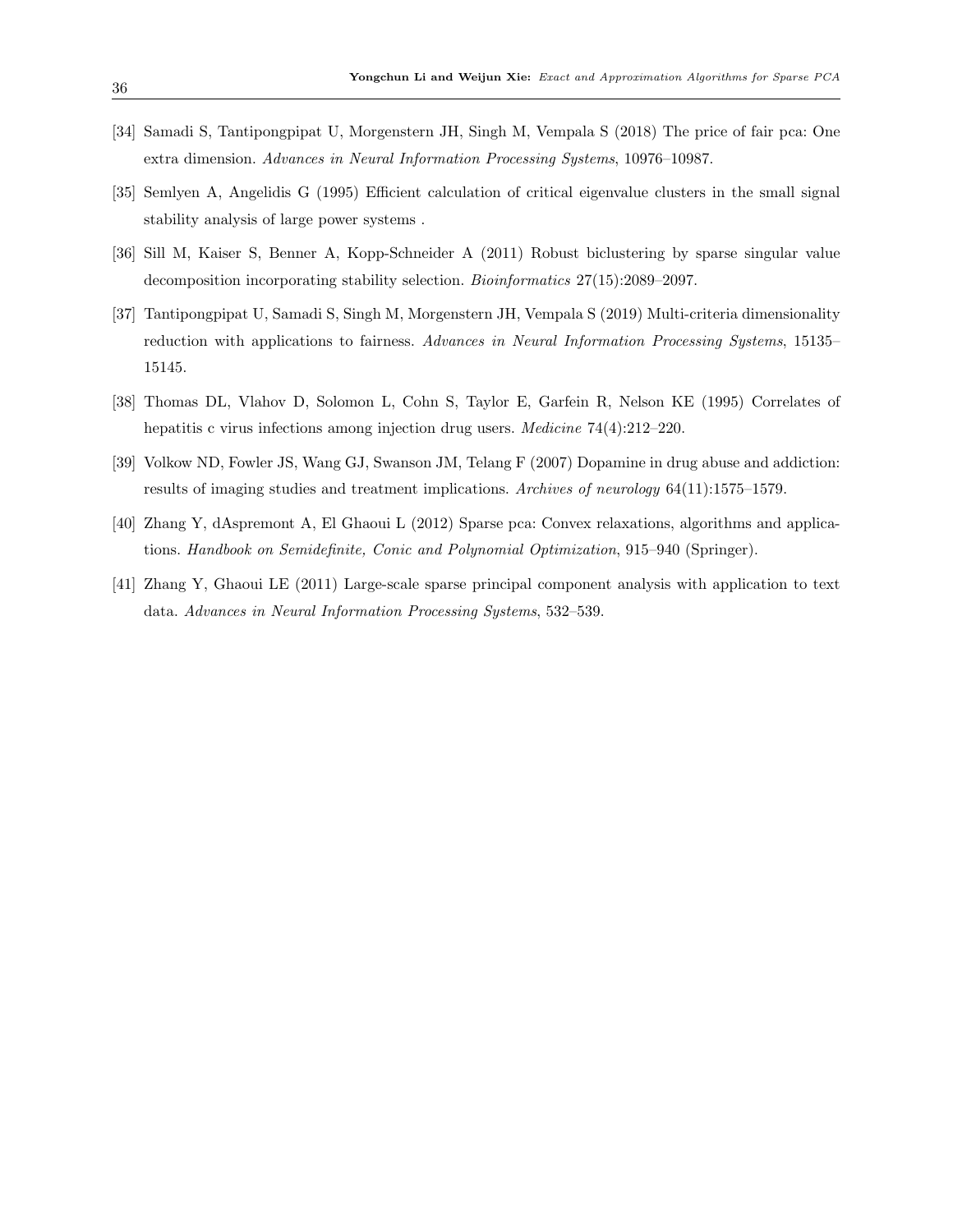# Appendix A. Proofs

## <span id="page-36-0"></span>A.1 Proof of Lemma [1](#page-5-0)

**Lemma 1** For a symmetric matrix  $A \in S^n$  and a size-k set  $S \subseteq [n]$ , the followings must hold:

- (i)  $\max_{\boldsymbol{x} \in \mathbb{R}^n} {\{\boldsymbol{x}^\top A \boldsymbol{x} : ||\boldsymbol{x}||_2 = 1, x_i = 0, \forall i \notin S\}} = \lambda_{\max}(\boldsymbol{A}_{S,S}),$
- (ii)  $\max_{\mathbf{X} \in \mathcal{S}_{\perp}^{k}} \{ \text{tr}(\mathbf{A}_{S,S} \mathbf{X}) : \text{tr}(\mathbf{X}) = 1 \} = \lambda_{\max}(\mathbf{A}_{S,S}), \text{ and}$ +
- (iii) If matrix **A** is positive semi-definite, then  $\lambda_{\max}(\mathbf{A}_{S,S}) = \lambda_{\max}(\sum_{i \in S} c_i c_i^{\top})$ , where  $\mathbf{A} = \mathbf{C}^{\top} \mathbf{C}$ ,  $\mathbf{C} \in \mathbb{R}^{d \times n}$  denotes the Cholesky factorization matrix of  $\mathbf{A}$ , d is the rank of  $\mathbf{A}$ , and  $\mathbf{c}_i \in \mathbb{R}^{d}$ denotes *i*-th column vector of **C** for each  $i \in [n]$ .

*Proof.* Part (i) Given a size-k set  $S \subseteq [n]$ , the maximization problem

$$
\max_{\mathbf{x}\in\mathbb{R}^n} \left\{\mathbf{x}^\top \mathbf{A} \mathbf{x} : ||\mathbf{x}||_2 = 1, x_i = 0, \forall i \notin S\right\}
$$

reduces to

<span id="page-36-2"></span><span id="page-36-1"></span>
$$
\max_{\boldsymbol{x}\in\mathbb{R}^k} \left\{\boldsymbol{x}^{\top} \boldsymbol{A}_{S,S} \boldsymbol{x} : ||\boldsymbol{x}||_2 = 1 \right\},
$$

which is exactly the definition of the largest eigenvalue of principal submatrix  $A_{S,S}$ . **Part (ii)** According to Part (i), it is sufficient to show that  $v^* = \hat{v}$ , where  $v^*, \hat{v}$  are defined as

$$
v^* := \max_{\mathbf{X} \in \mathcal{S}_+^k} \{ \text{tr}(\mathbf{A}_{S,S}\mathbf{X}) : \text{tr}(\mathbf{X}) = 1 \},\tag{41}
$$

$$
\widehat{v} := \max_{\boldsymbol{x} \in \mathbb{R}^k} \left\{ \boldsymbol{x}^\top \boldsymbol{A}_{S,S} \boldsymbol{x} : ||\boldsymbol{x}||_2 = 1 \right\}.
$$
\n(42)

First, we must have  $v^* \geq \hat{v}$ . Indeed, for any feasible  $x \in \mathbb{R}^k$  to problem [\(42\)](#page-36-1) such that  $||x||_2 = 1$ , we can construct a positive semi-finite matrix by  $\mathbf{X} = \mathbf{x} \mathbf{x}^{\top}$ , which is feasible to problem [\(41\)](#page-36-2) and yields the same objective value.

Second, to prove  $\widehat{v} \geq v^*$ , we let  $\mathbf{X}^* \in \mathcal{S}_+^k$  denote an optimal solution to problem [\(41\)](#page-36-2) and  $\mathbf{X}^* =$  $\sum_{i\in[k]}\lambda_i\mathbf{q}_i\mathbf{q}_i^\top$  denote its spectral decomposition. Since  $\text{tr}(\mathbf{X}^*)=1$  and  $\mathbf{X}^*\in\mathcal{S}_+^k$ , the eigenvalues must satisfy  $\sum_{i\in[k]}\lambda_i=1$  and  $\lambda_i\geq 0$  for each  $i\in[k]$ . Thus, the optimal value  $v^*$  of problem [\(41\)](#page-36-2) is equal to

$$
v^* = \text{tr}(\boldsymbol{A}_{S,S}\boldsymbol{X}^*) = \sum_{i \in [k]} \lambda_i \boldsymbol{q}_i^{\top} \boldsymbol{A}_{S,S}\boldsymbol{q}_i \leq \max_{i \in [k]} \boldsymbol{q}_i^{\top} \boldsymbol{A}_{S,S}\boldsymbol{q}_i \leq \widehat{v},
$$

where the inequality is due to  $\sum_{i\in[k]}\lambda_i=1$  and  $\lambda_i\geq 0$  for each  $i\in[k]$ .

**Part (iii)** For a positive semi-definite matrix A, let  $A = C<sup>T</sup>C$  denote the Cholesky factorization of **A** and  $C \in \mathbb{R}^{d \times n}$ , thus we have

$$
\lambda_{\max}(\boldsymbol{A}_{S,S}) = \lambda_{\max}(\boldsymbol{C}_{S}^{\top}\boldsymbol{C}_{S}) = \lambda_{\max}(\boldsymbol{C}_{S}\boldsymbol{C}_{S}^{\top}),
$$

where the second equality is because for any matrix, its largest singular value is equal to that of its transpose.  $\Box$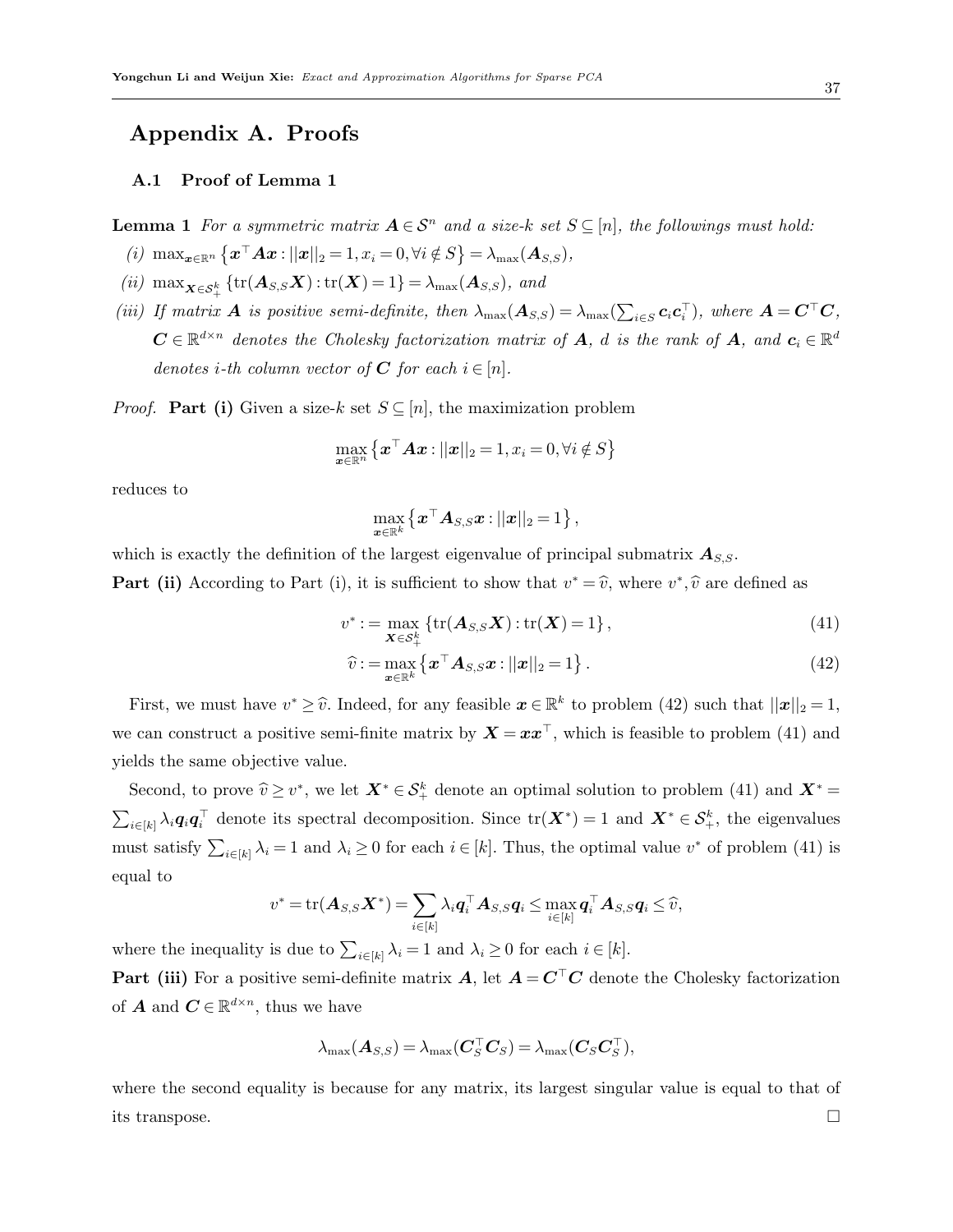## <span id="page-37-0"></span>A.2 Proof of Proposition [1](#page-8-2)

**Proposition 1** For the function  $H_1(z)$  defined in [\(9\)](#page-8-0), we have

(i) For any  $\mathbf{z} \in \overline{Z}$ , function  $H_1(\mathbf{z})$  is equivalent to

$$
H_1(\boldsymbol{z}) = \min_{\boldsymbol{\mu}, \boldsymbol{Q}_1, \cdots, \boldsymbol{Q}_n \in \mathcal{S}_+^d} \left\{ \lambda_{\max} \bigg( \sum_{i \in [n]} \boldsymbol{Q}_i \bigg) + \sum_{i \in [n]} \mu_i z_i : \boldsymbol{c}_i \boldsymbol{c}_i^{\top} \preceq \boldsymbol{Q}_i + \mu_i \boldsymbol{I}_d, 0 \leq \mu_i \leq ||\boldsymbol{c}_i||_2^2, \forall i \in [n] \right\},\tag{10}
$$

which is concave in  $z$ .

(ii) For any binary  $z \in Z$ , an optimal solution to problem [\(10\)](#page-8-1) is  $\mu_i^* = 0$  if  $z_i = 1$  and  $||c_i||_2^2$ , otherwise, and  $\mathbf{Q}_i^* := (1 - \mu_i^* / ||\mathbf{c}_i||_2^2)\mathbf{c}_i \mathbf{c}_i^\top$  for each  $i \in [n]$ .

*Proof.* Part (i). We split the proof of strong duality into two cases depending on whether  $z$  is a relative interior point of set  $\overline{Z}$  or not.

Case a. We will first prove the result by assuming that z is in the relative interior of set  $\overline{Z}$ , i.e.,  $0 < z_i < 1$  for each  $i \in [n]$ . For the inner maximization problem in [\(9\)](#page-8-0), we dualize the constraint  $\boldsymbol{X} \succeq \boldsymbol{W}_i, \text{tr}(\boldsymbol{W}_i) = z_i$  with Lagrangian multiplier  $\boldsymbol{Q}_i \in \mathcal{S}_+^d$  and  $\mu_i$  for each  $i \in [n]$ . Note that the constraints  $X \succeq W_i$ ,  $\text{tr}(W_i) = z_i$  for each  $i \in [n]$  and  $X, W_1, \dots, W_n \in \mathcal{S}_+^d$ can be always strictly satisfied since  $0 < z_i < 1$ . Thus, according to the strong duality of general conic program (see, e.g., Theorem 1.4.4 in [\[3\]](#page-33-12)), function  $H_1(z)$  can be rewrite as

$$
\min_{\mu,Q_1,\cdots,Q_n\in\mathcal{S}_+^d} \max_{\mathbf{X},\mathbf{W}_1,\cdots,\mathbf{W}_n\in\mathcal{S}_+^d} \Bigg\{ \sum_{i\in[n]} \mathbf{c}_i^\top \mathbf{W}_i \mathbf{c}_i + \sum_{i\in[n]} \text{tr}\left(\mathbf{Q}_i(\mathbf{X}-\mathbf{W}_i)\right) + \sum_{i\in[n]} \mu_i \left(z_i - \text{tr}(\mathbf{W}_i)\right) : \text{tr}(\mathbf{X}) = 1 \Bigg\}.
$$
\n(43)

Then the inner maximization problem [\(43\)](#page-37-1) over  $W_i$  for each  $i \in [n]$  and X yields

<span id="page-37-2"></span><span id="page-37-1"></span>
$$
\max_{\mathbf{W}_i \in \mathcal{S}_+^d} \text{tr}\left( (\mathbf{c}_i \mathbf{c}_i^\top - \mathbf{Q}_i - \mu_i \mathbf{I}_d) \mathbf{W}_i \right) = \begin{cases} 0, & \mathbf{c}_i \mathbf{c}_i^\top \preceq \mathbf{Q}_i + \mu_i \mathbf{I}_d, \\ \infty, & \text{otherwise.} \end{cases}
$$
\n
$$
\max_{\mathbf{X} \in \mathcal{S}_+^d} \left\{ \text{tr}\left( \left( \sum_{i \in [n]} \mathbf{Q}_i \right) \mathbf{X} \right) : \text{tr}(\mathbf{X}) = 1 \right\} = \lambda_{\max} \left( \sum_{i \in [n]} \mathbf{Q}_i \right),
$$

where the second identity is due to Part(ii) of Lemma [1.](#page-5-0)

Thus, problem [\(43\)](#page-37-1) can be simplified as

$$
H_1(z) = \min_{\mu, \mathbf{Q}_1, \cdots, \mathbf{Q}_n \in \mathcal{S}_+^d} \left\{ \lambda_{\max} \left( \sum_{i \in [n]} \mathbf{Q}_i \right) + \sum_{i \in [n]} \mu_i z_i : c_i \mathbf{c}_i^{\top} \preceq \mathbf{Q}_i + \mu_i \mathbf{I}_d, \forall i \in [n] \right\}.
$$
 (44)

We show that for the minimization problem [\(44\)](#page-37-2), any optimal solution  $(\mu, Q_1, \dots, Q_n)$ must satisfy  $0 \leq \mu_i \leq ||c_i||_2^2$  for each  $i \in [n]$ . We prove it by contradiction. Suppose that there exits an optimal solution  $(\mu, Q_1, \dots, Q_n)$  to the problem [\(44\)](#page-37-2) such that  $\mu_j < 0$  for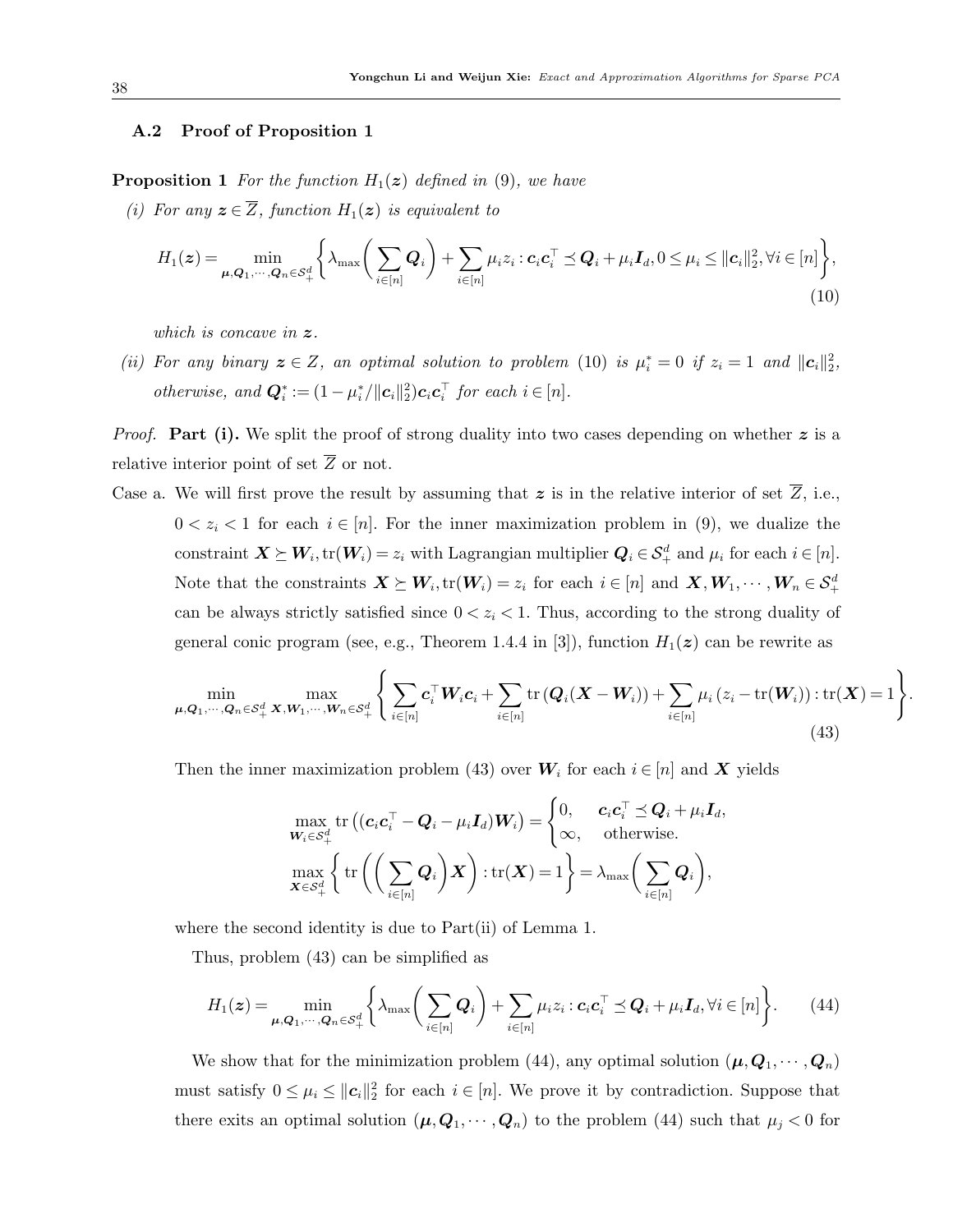some  $j \in [n]$ . Then, we can construct a new feasible solution  $(\overline{\mu}, \mathbf{Q}_1, \dots, \mathbf{Q}_n)$ , which is exactly equal to  $(\pmb{\mu},\pmb{Q}_1,\cdots,\pmb{Q}_n)$  except

$$
\overline{\mu}_j = 0, \overline{\boldsymbol{Q}}_j = \boldsymbol{Q}_j + \mu_j \boldsymbol{I}_d.
$$

The new solution yields the objective value

$$
H_1(z) + \mu_j - \mu_j z_j = H_1(z) + \mu_j(1 - z_j) < H_1(z),
$$

which is a contradiction to the optimality of  $(\mu, Q_1, \dots, Q_n)$ . Similarly, suppose that there exits an optimal solution  $(\mu, Q_1, \dots, Q_n)$  to the problem [\(44\)](#page-37-2) such that  $\mu_j > ||c_i||_2^2$  for some  $j \in [n]$ . Similarly, we can arrive at a contradiction by defining a new feasible solution  $(\overline{\mu}, \overline{\mathbf{Q}}_1, \cdots, \overline{\mathbf{Q}}_n)$ , which is exactly equal to  $(\mu, \mathbf{Q}_1, \cdots, \mathbf{Q}_n)$  except  $\overline{\mu}_j = ||\mathbf{c}_i||_2^2$ . Therefore, [\(44\)](#page-37-2) can be reduced to [\(10\)](#page-8-1).

Case b. Now we consider the case that z is not in the relative interior of  $\overline{Z}$  and define two sets  $T_0 := \{i \in [n] : z_i = 0\}$  and  $T_1 := \{i \in [n] : z_i = 1\}$ . Thus, at least one of the two sets is not empty. In this case, we first observe that  $H_1(z)$  in [\(9\)](#page-8-0) is equivalent to

$$
H_1(\boldsymbol{z}) := \max_{\boldsymbol{X}, \boldsymbol{W}_1, \cdots, \boldsymbol{W}_d \in \mathcal{S}_+^d} \left\{ \sum_{i \in [n] \setminus (T_0 \cup T_1)} \boldsymbol{c}_i^\top \boldsymbol{W}_i \boldsymbol{c}_i + \sum_{i \in T_1} \boldsymbol{c}_i^\top \boldsymbol{X} \boldsymbol{c}_i : \text{tr}(\boldsymbol{X}) = 1, \\ \boldsymbol{X} \succeq \boldsymbol{W}_i, \text{tr}(\boldsymbol{W}_i) = z_i, \forall i \in [n] \setminus (T_0 \cup T_1) \right\}.
$$
 (45)

Next, applying the same procedure as Case a., we have

$$
H_1(\boldsymbol{z}) = \min_{\boldsymbol{\mu}, \{\boldsymbol{Q}_i\}_{i \in [n] \setminus (T_0 \cup T_1)} \subseteq S_+^d} \left\{ \lambda_{\max} \left( \sum_{i \in [n] \setminus (T_0 \cup T_1)} \boldsymbol{Q}_i + \sum_{i \in T_1} c_i \boldsymbol{c}_i^\top \right) + \sum_{i \in [n] \setminus (T_0 \cup T_1)} \mu_i z_i : \\ \boldsymbol{c}_i \boldsymbol{c}_i^\top \preceq \boldsymbol{Q}_i + \mu_i \boldsymbol{I}_d, 0 \leq \mu_i \leq ||\boldsymbol{c}_i||_2^2, \forall i \in [n] \setminus (T_0 \cup T_1) \right\}.
$$
 (46)

To show the equivalence between [\(46\)](#page-38-0) and [\(10\)](#page-8-1), it remains to prove that

<span id="page-38-1"></span><span id="page-38-0"></span>
$$
\widehat{H}_1(\boldsymbol{z}) = \min_{\boldsymbol{\mu}, \{\boldsymbol{Q}_i\}_{i \in [n]} \subseteq \mathcal{S}_+^d} \left\{ \lambda_{\max} \bigg( \sum_{i \in [n]} \boldsymbol{Q}_i \bigg) + \sum_{i \in [n]} \mu_i z_i : \\ \boldsymbol{c}_i \boldsymbol{c}_i^\top \preceq \boldsymbol{Q}_i + \mu_i \boldsymbol{I}_d, 0 \leq \mu_i \leq ||\boldsymbol{c}_i||_2^2, \forall i \in [n] \right\}.
$$
\n(47)

First, given any feasible solution  $(\mu, \{Q_i\}_{i\in[n]\setminus(T_0\cup T_1)})$  to the problem [\(46\)](#page-38-0), let us augment it by setting  $Q_i = 0, \mu_i = ||c_i||_2^2$  for each  $i \in T_0$  and  $Q_i = c_i c_i^{\top}, \mu_i = 0$  for each  $i \in T_1$ . Then  $(\mu, {\{Q_i\}}_{i\in[n]})$  is feasible to the problem [\(47\)](#page-38-1) with the same objective value. Thus, we have  $H_1(z) \leq H_1(z)$ .

On the other hand, given any feasible solution  $(\mu, {\{Q_i\}}_{i\in [n]})$  to the problem [\(47\)](#page-38-1), then  $(\mu, \{Q_i\}_{i \in [n] \setminus (T_0 \cup T_1)})$  is feasible to the problem [\(46\)](#page-38-0) a smaller objective value since  $c_i c_i^{\top} \preceq$  $\mathbf{Q}_i + \mu_i$  for each  $i \in T_1$ . Thus, we have  $\widehat{H}_1(\boldsymbol{z}) \geq H_1(\boldsymbol{z})$ . This completes the proof.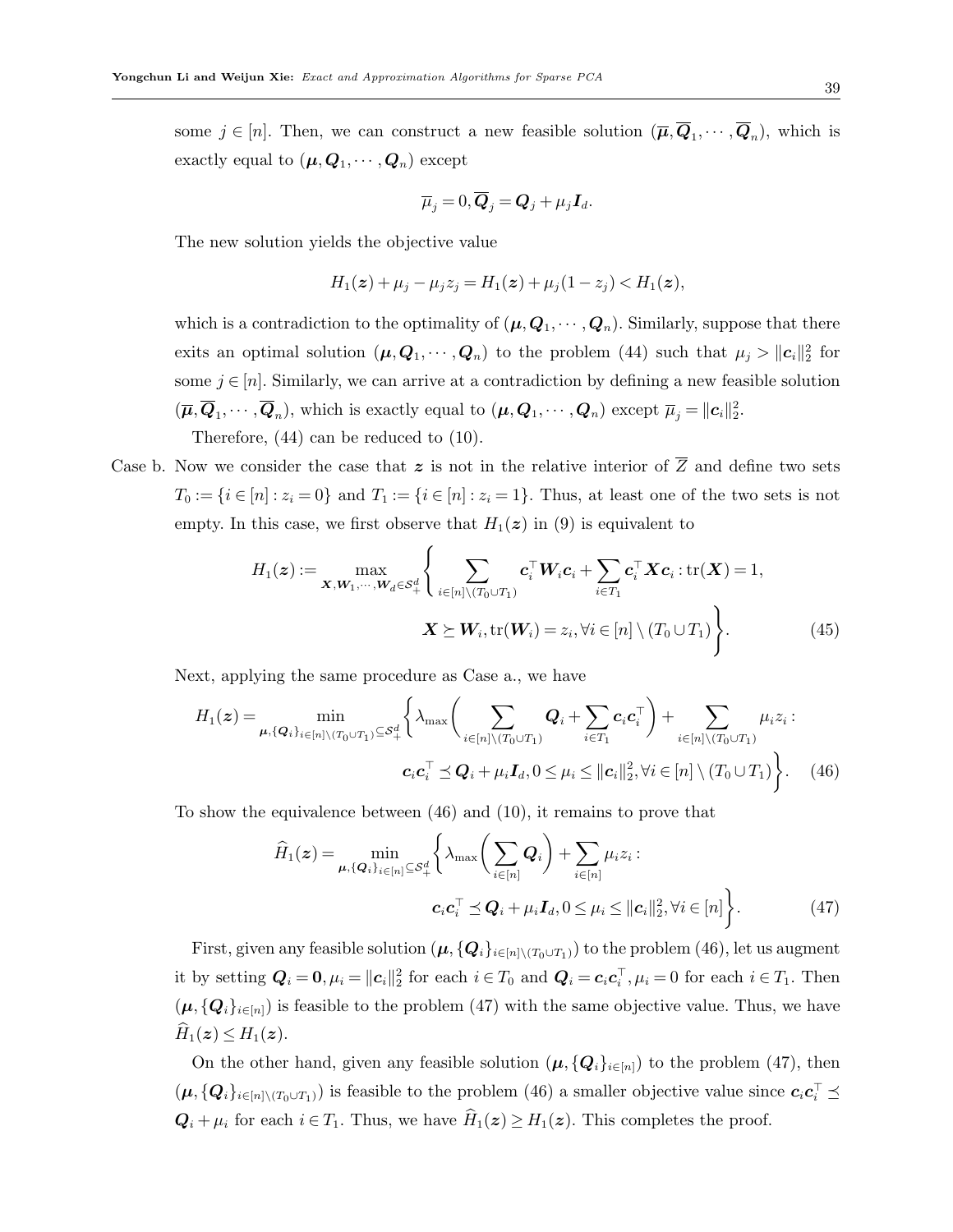**Part (ii).** For any  $z \in Z$ , let set S denote its support. We then construct a pair of the primal and dual solutions to the maximization problem in [\(9\)](#page-8-0) and its dual [\(10\)](#page-8-1) as

$$
\mathbf{X}^* = \mathbf{q}_1 \mathbf{q}_1^\top, \mathbf{W}_i^* = \mathbf{X}^*, \forall i \in S, \mathbf{W}_i^* = 0, \forall i \in [n] \setminus S,
$$
  

$$
\mathbf{Q}_i^* = \mathbf{c}_i \mathbf{c}_i^\top, \mu_i = 0, \forall i \in S, \mathbf{Q}_i^* = 0, \mu_i = ||\mathbf{c}_i||_2^2, \forall i \in [n] \setminus S,
$$

where  $q_1$  denote the eigenvector for the largest eigenvalue of matrix  $\sum_{i \in S} c_i c_i^{\top}$ .

According to the results in Lemma [1,](#page-5-0) the above solutions return the same objective value for primal and dual problems, which is  $\lambda_{\max}(\sum_{i \in S} c_i c_i^{\top})$ . This proves the optimality of the proposed dual solution.

## <span id="page-39-0"></span>A.3 Proof of Proposition [2](#page-10-1)

Proposition 2 The SPCA [\(2\)](#page-4-1) admits the following MISDP formulation:

$$
\text{(SPCA)} \quad w^* := \max_{\mathbf{z} \in Z, \mathbf{X} \in \mathcal{S}_+^n} \left\{ \text{tr}(\mathbf{A}\mathbf{X}) : \text{tr}(\mathbf{X}) = 1, X_{ii} \le z_i, \forall i \in [n] \right\}. \tag{14}
$$

and its continuous relaxation value is equal to  $\lambda_{\text{max}}(A)$ .

#### Proof.

(i) To show the equivalence of problem [\(14\)](#page-11-1) and SPCA [\(2\)](#page-4-1), we only need to show that for any feasible  $z \in Z$  with its support  $S = \{i : z_i = 1\}$ , we must have

<span id="page-39-1"></span>
$$
\max_{\mathbf{X}\in\mathcal{S}_{+}^{n}}\left\{\operatorname{tr}(\mathbf{A}\mathbf{X}) : \operatorname{tr}(\mathbf{X})=1, X_{ii}\leq z_{i}, \forall i\in[n]\right\}=\lambda_{\max}(\mathbf{A}_{SS}).
$$
\n(48)

Indeed, since X is a positive semi-definite matrix, thus  $X_{ii} = 0$  for each  $i \in [n] \setminus S$  implies

$$
X_{ij} = 0, \forall (i, j) \notin S \times S.
$$

The left-hand side of [\(48\)](#page-39-1) is equivalent to

$$
\max_{\mathbf{X}\in\mathcal{S}_{+}^{n}}\bigg\{\text{tr}(\mathbf{A}\mathbf{X}) : \text{tr}(\mathbf{X})=1, X_{ii}\leq z_{i}, \forall i\in[n]\bigg\}=\max_{\mathbf{X}\in\mathcal{S}_{+}^{k}}\{\text{tr}(\mathbf{A}_{S,S}\mathbf{X}) : \text{tr}(\mathbf{X})=1\}=\lambda_{\max}(\mathbf{A}_{SS}),
$$

where the second equality is due to Part (ii) in Lemma [1.](#page-5-0)

(ii) The continuous relaxation value of problem [\(14\)](#page-11-1) is

$$
\overline{w}_3 = \max_{\mathbf{z} \in \overline{Z}, \mathbf{X} \in \mathcal{S}_+^n} \left\{ \operatorname{tr}(\mathbf{A}\mathbf{X}) : \operatorname{tr}(\mathbf{X}) = 1, X_{ii} \le z_i, \forall i \in [n] \right\}.
$$

Since  $tr(\mathbf{X}) = 1$ , thus the linking constraint  $X_{ii} \leq z_i$  is redundant for each  $i \in [n]$ . Hence,

$$
\overline{w}_3 = \max_{\mathbf{X} \in \mathcal{S}_+^n} \left\{ \text{tr}(\mathbf{A}\mathbf{X}) : \text{tr}(\mathbf{X}) = 1 \right\} = \lambda_{\max}(\mathbf{A}),
$$

where the equality is due to Part (ii) in Lemma [1.](#page-5-0)  $\Box$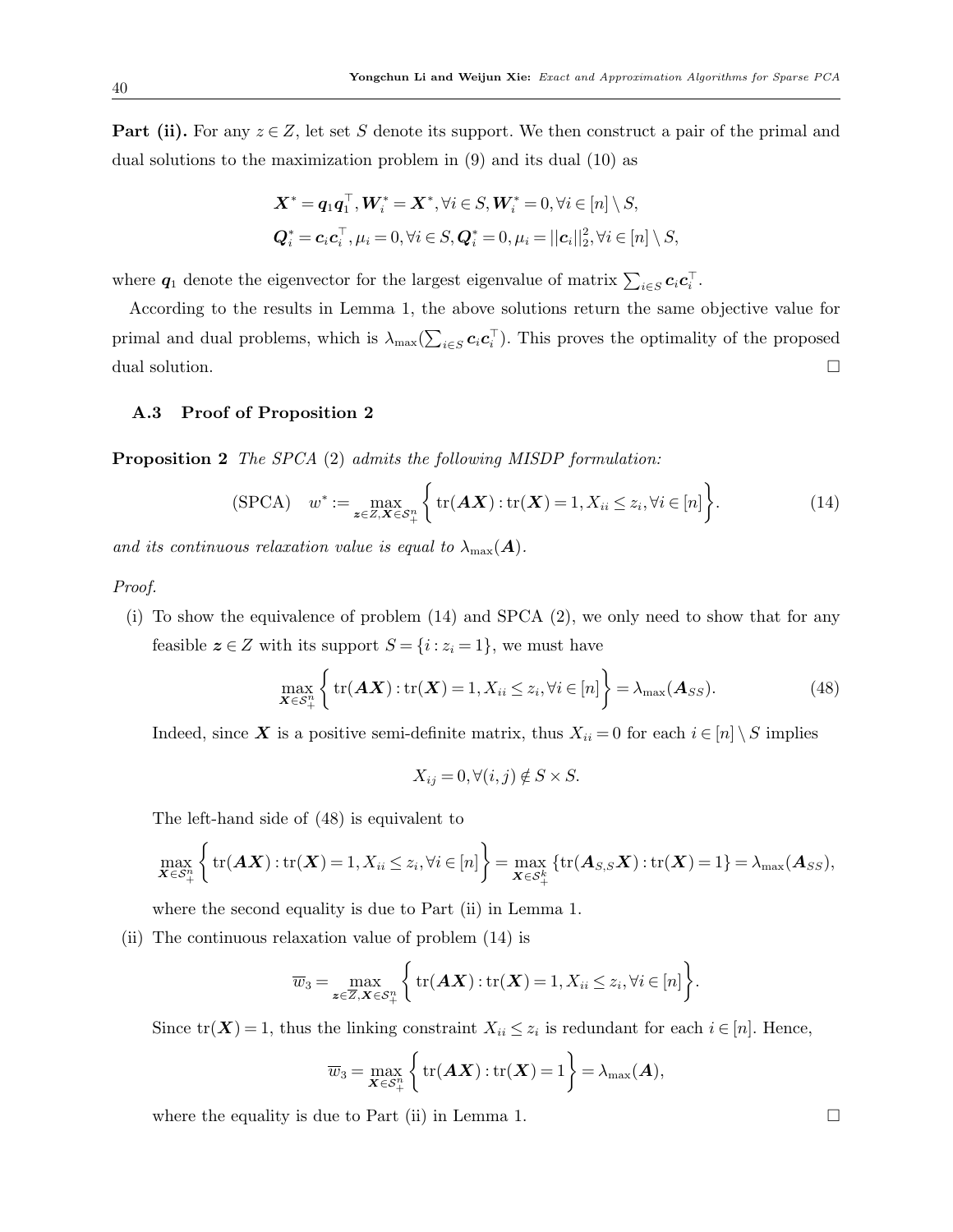# <span id="page-40-0"></span>A.4 Proof of Lemma [2](#page-11-2)

Lemma 2 The following two inequalities are valid to SPCA [\(14\)](#page-11-1)

(i)  $\sum_{j \in [n]} X_{ij}^2 \leq X_{ii} z_i$  for all  $i \in [n]$ ; and (ii)  $\left(\sum_{j\in[n]} |X_{ij}|\right)^2 \le kX_{ii}z_i$  for all  $i \in [n]$ .

*Proof.* From the proof of Proposition [2,](#page-10-1) there must exists an optimal solution  $(z^*, X^*)$  of SPCA  $(14)$  such that  $X^*$  must be rank-one. Thus, without loss of generality, for any feasible solution  $(z, X)$  of SPCA [\(14\)](#page-11-1), we can assume that  $X = xx^{\top}$ , where  $(x, z)$  is also feasible to SPCA [\(2\)](#page-4-1).

Next, we split the proof into two parts.

(i) Since  $\mathbf{X} = \mathbf{x}\mathbf{x}^{\top}$ , thus

$$
\sum_{j\in [n]} X_{ij}^2 = \sum_{j\in [n]} x_i^2 x_j^2 = x_i^2 \leq z_i X_{ii}, \forall i\in [n],
$$

where the last inequality follows from the facts that  $X_{ii} = x_i^2 \leq z_i$  and  $z_i$  is binary for each  $i \in [n]$ .

(ii) It is known (see, e.g., [\[15\]](#page-33-2)) that  $||\mathbf{x}||_1 \le$ √  $k$ . Thus,

$$
\sum_{j\in[n]}|X_{ij}|=\sum_{j\in[n]}|x_i||x_j|\leq\sqrt{k}|x_i|\leq\sqrt{k}\sqrt{X_{ii}z_i},
$$

where the second inequality is due to the facts that  $X_{ii} = x_i^2 \leq z_i$  and  $z_i$  is binary for each  $i \in [n].$ 

## <span id="page-40-1"></span>A.5 Proof of Theorem [6](#page-15-1)

**Theorem 6** Given a threshold  $\epsilon > 0$ , the following MILP is  $O(\epsilon)$ -approximate to SPCA [\(2\)](#page-4-1), i.e.,  $\epsilon \leq \widehat{w}(\epsilon) - w^* \leq \epsilon$ √ d

$$
\hat{w}(\epsilon) := \max_{w,z \in Z, y, \alpha, x, \delta, \mu, \sigma} w
$$
\n
$$
\text{s.t.} \quad \mathbf{x} = \delta_{i1} + \delta_{i2}, ||\delta_{i1}||_{\infty} \le z_i, ||\delta_{i2}||_{\infty} \le 1 - z_i, \forall i \in [n],
$$
\n
$$
\mathbf{x} = \sum_{j \in [d]} \sigma_j, ||\sigma_j||_{\infty} \le y_j, \sigma_{jj} = y_j, \forall j \in [d], \sum_{j \in [d]} y_j = 1,
$$
\n
$$
\mathbf{x} = \mu_{\ell 1} + \mu_{\ell 2}, ||\mu_{\ell 1}||_{\infty} \le \alpha_{\ell}, ||\mu_{\ell 2}||_{\infty} \le 1 - \alpha_{\ell}, \forall \ell \in [m],
$$
\n
$$
w = w_U - (w_U - w_L) \left( \sum_{i \in [m]} 2^{-i} \alpha_i \right),
$$
\n
$$
\left\| \sum_{i \in [n]} c_i c_i^{\top} \delta_{i1} - w_U x + (w_U - w_L) \sum_{\ell \in [m]} 2^{-\ell} \mu_{\ell 1} \right\|_{\infty} \le \epsilon,
$$
\n
$$
\alpha \in \{0, 1\}^m, \mathbf{y} \in \{0, 1\}^d,
$$
\n(22)

where  $w_L, w_U$  separately denote the lower and upper bounds of SPCA,  $m := \lceil \log_2((w_U - w_L)\epsilon^{-1}) \rceil$ and the infinite norm inequality constraints can be easily linearized.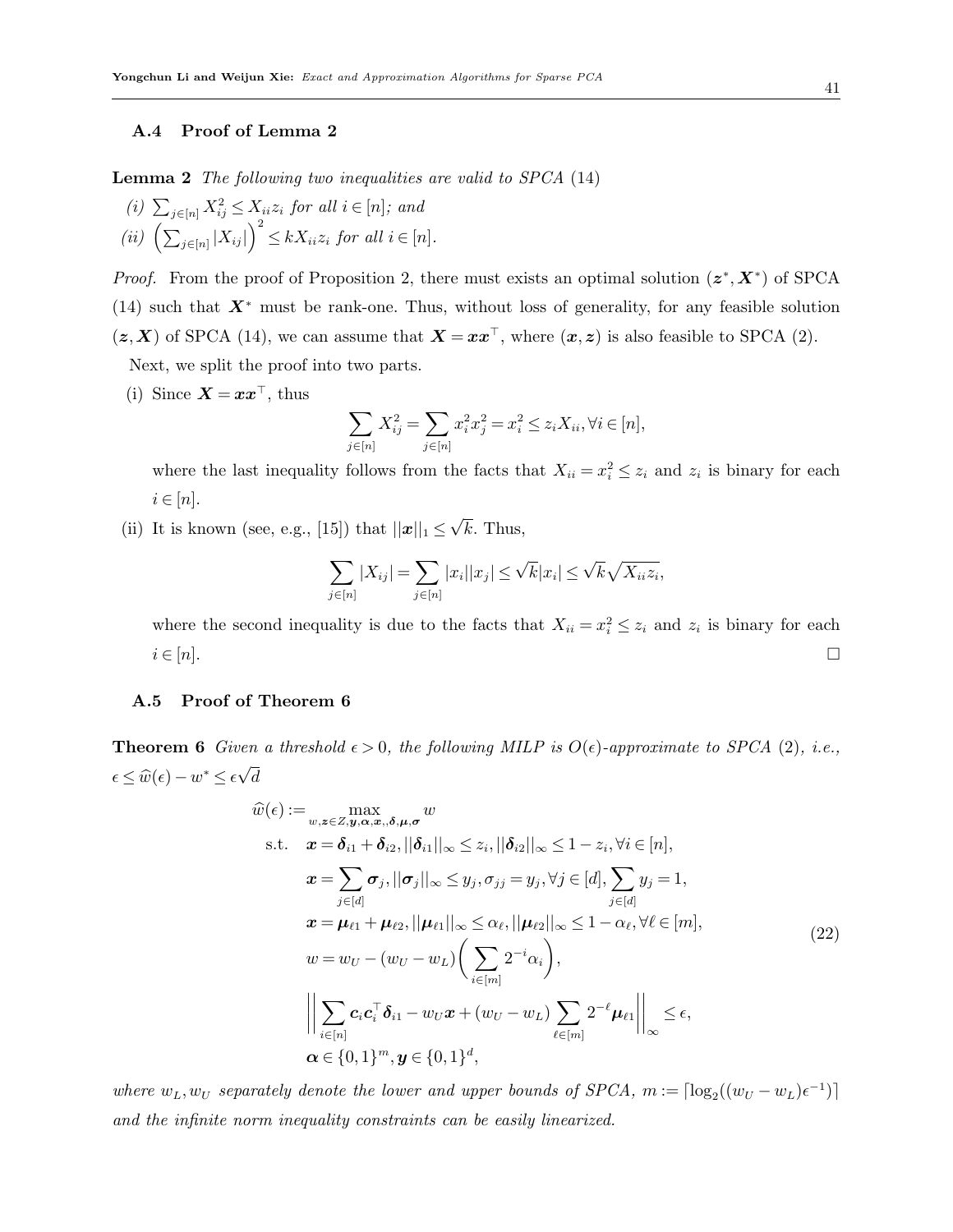*Proof.* Throughout the proof, we use indices  $i \in [n]$ ,  $j \in [d]$ , and  $\ell \in [m]$  to denote the elements of three different dimensional vectors, respectively. To construct the MILP by SPCA [\(21\)](#page-14-2) and show the approximation accuracy, we split the proof into four steps.

**Step** 1. Linearize the bilinear terms  $\{z_i x\}_{i \in [n]}$  in [\(21\)](#page-14-2). This can be done by introducing two copies  $\delta_{i1}, \delta_{i2}$  of vector x for each  $i \in [n]$  such that

$$
\boldsymbol{x} = \boldsymbol{\delta}_{i1} + \boldsymbol{\delta}_{i2}, ||\boldsymbol{\delta}_{i1}||_{\infty} \leq z_i, ||\boldsymbol{\delta}_{i2}||_{\infty} \leq 1-z_i, \forall i \in [n], \sum_{i \in [n]} z_i \boldsymbol{c}_i \boldsymbol{c}_i^{\top} \boldsymbol{x} = \sum_{i \in [n]} \boldsymbol{c}_i \boldsymbol{c}_i^{\top} \boldsymbol{\delta}_{i1}.
$$

Step 2. Linearize the nonconvex constraint  $||x||_{\infty} = 1$ . We first observe that due to symmetry,  $||x||_{\infty} = 1$  can be equivalently written as a disjunction with d sets as below

$$
\cup_{j\in[d]}\left\{\boldsymbol{x}\in\mathbb{R}^d:x_j=1,\|\boldsymbol{x}\|_{\infty}\leq1\right\}
$$

Next, for each  $j \in d$ , we introduce a binary variable  $y_j = 1$  indicating the j-th set is active and 0, otherwise, and then create a copy  $\sigma_j \in \mathbb{R}^d$  of variable x such that

$$
\boldsymbol{x} = \sum_{j \in [d]} \boldsymbol{\sigma}_j, ||\boldsymbol{\sigma}_j||_{\infty} \leq y_j, \sigma_{jj} = y_j, \forall j \in [d], \sum_{j \in [d]} y_j = 1, \boldsymbol{y} \in \{0, 1\}^d.
$$

**Step 3.** Approximate and linearize bilinear term  $wx$ . We first approximate variable w using m binary variables  $\boldsymbol{\alpha} \in \mathbb{R}^m$  with  $m := \lceil \log_2((w_U - w_L)/\epsilon) \rceil$ . Thus, we have

$$
w \approx w_U - (w_U - w_L) \bigg(\sum_{\ell \in [m]} 2^{-\ell} \alpha_\ell\bigg)
$$

with approximation accuracy at most  $(w_U - w_L)/2^m \leq \epsilon$ . The bilinear term  $w\mathbf{x}$  is now approximated by

$$
w\mathbf{x} \approx w_U \mathbf{x} - (w_U - w_L) \bigg(\sum_{\ell \in [m]} 2^{-\ell} \alpha_\ell \mathbf{x}\bigg). \tag{49}
$$

.

With binary variables  $\alpha$ , the resulting bilinear terms  $\{\alpha_\ell x\}_{\ell \in [m]}$  can be further linearized following the same arguments as Step 2, i.e.,

$$
\boldsymbol{x} = \boldsymbol{\mu}_{\ell 1} + \boldsymbol{\mu}_{\ell 2}, ||\boldsymbol{\mu}_{\ell 1}||_{\infty} \leq \alpha_{\ell}, ||\boldsymbol{\mu}_{\ell 2}||_{\infty} \leq 1 - \alpha_{\ell}, \forall \ell \in [m],
$$
  

$$
w_U \boldsymbol{x} - (w_U - w_L) \bigg( \sum_{\ell \in [m]} 2^{-\ell} \alpha_{\ell} \boldsymbol{x} \bigg) = w_U \boldsymbol{x} - (w_U - w_L) \sum_{\ell \in [m]} 2^{-\ell} \boldsymbol{\mu}_{\ell 1}.
$$

Step 4. Finally, following the approximation and linearization results in Step 3, the equality constraint  $\sum_{i\in[n]} c_i c_i^{\top} \sigma_{i1} = w\mathbf{x}$  in [\(21\)](#page-14-2) might not hold exactly. Thus we replace the equality by the following inequality

$$
\bigg\|\sum_{i\in[n]}c_i\mathbf{c}_i^{\top}\boldsymbol{\delta}_{i1}-w_U\boldsymbol{x}+(w_U-w_L)\sum_{i\in[m]}2^{-i}\boldsymbol{\mu}_{i1}\bigg\|_{\infty}
$$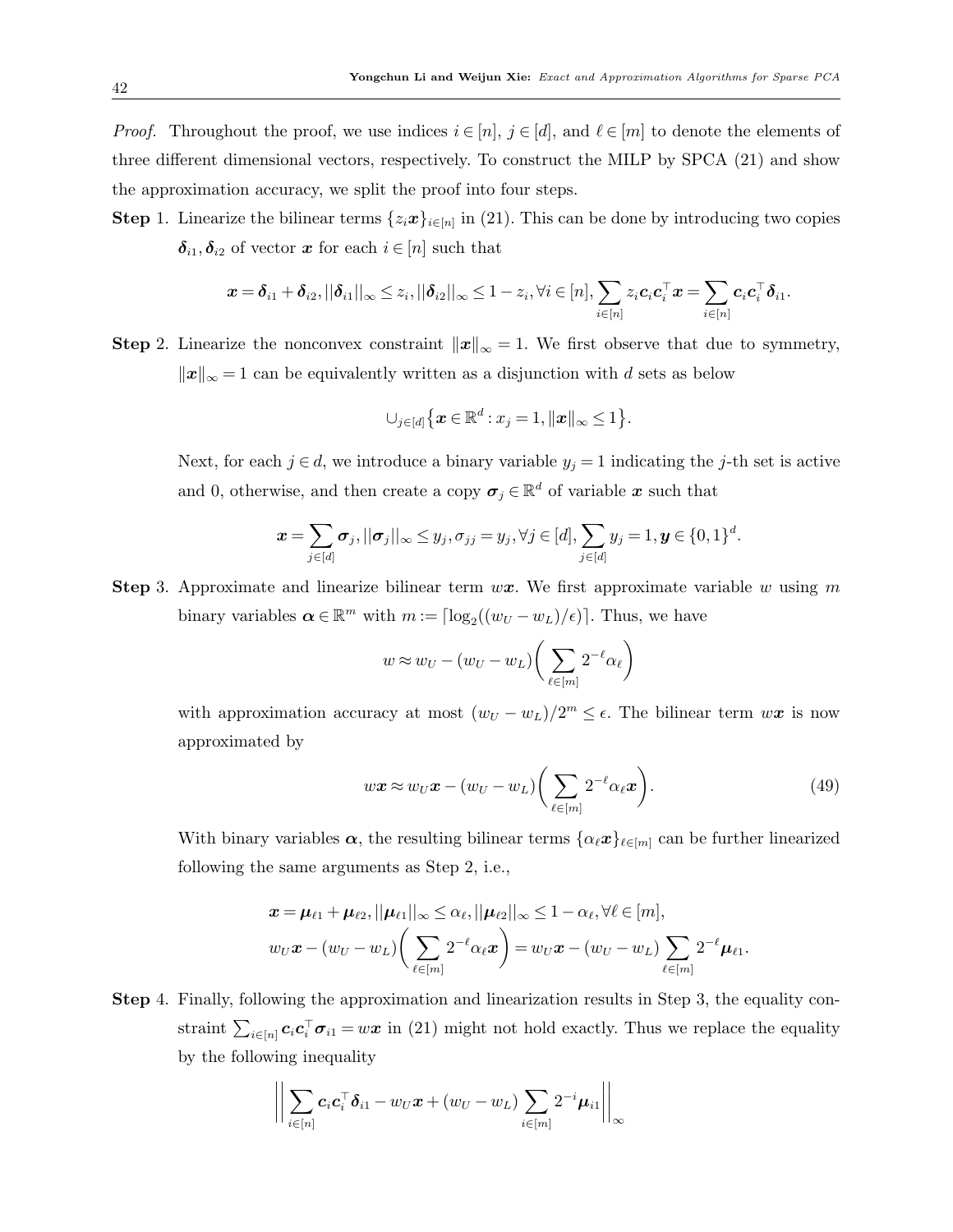$$
= \left\| \sum_{i \in [n]} c_i c_i^{\top} z_i \mathbf{x} - w_U \mathbf{x} + (w_U - w_L) \sum_{i \in [m]} 2^{-i} \alpha_i \mathbf{x} \right\|_{\infty}
$$
  
= 
$$
\left\| w \mathbf{x} - w_U \mathbf{x} + (w_U - w_L) \sum_{i \in [m]} 2^{-i} \alpha_i \mathbf{x} \right\|_{\infty} \le (w_U - w_L) / 2^m \le \epsilon,
$$

which holds for any feasible solution of formulation [\(21\)](#page-14-2).

First, we have  $\hat{w}(\epsilon) \geq w^* - \epsilon$  since  $w := w^* - \epsilon$  is feasible to the MILP [\(22\)](#page-15-0).

Moreover, given an optimal solution  $(\hat{x}, \hat{z}, \hat{w}(\epsilon))$  to the MILP [\(22\)](#page-15-0), we must have

$$
\left\| \sum_{i \in [n]} \widehat{z}_i \mathbf{c}_i \mathbf{c}_i^\top \widehat{\mathbf{x}} - \widehat{w}(\epsilon) \widehat{\mathbf{x}} \right\|_{\infty} \leq \epsilon
$$
\n
$$
(\Rightarrow) \quad \min_{\mathbf{x}: \|\mathbf{x}\|_{\infty} = 1} \left\| \sum_{i \in [n]} \widehat{z}_i \mathbf{c}_i \mathbf{c}_i^\top \mathbf{x} - \widehat{w}(\epsilon) \mathbf{x} \right\|_{\infty} \leq \epsilon
$$
\n
$$
(\Rightarrow) \quad d^{-1/2} \min_{\mathbf{x}: \|\mathbf{x}\|_{\infty} = 1} \left\| \sum_{i \in [n]} \widehat{z}_i \mathbf{c}_i \mathbf{c}_i^\top \mathbf{x} - \widehat{w}(\epsilon) \mathbf{x} \right\|_2 \leq \epsilon
$$
\n
$$
(\Rightarrow) \quad d^{-1/2} \min_{\mathbf{x}: \|\mathbf{x}\|_2 \geq 1} \left\| \sum_{i \in [n]} \widehat{z}_i \mathbf{c}_i \mathbf{c}_i^\top \mathbf{x} - \widehat{w}(\epsilon) \mathbf{x} \right\|_2 \leq \epsilon
$$
\n
$$
(\Leftrightarrow) \quad d^{-1/2} \min_{\mathbf{x}: \|\mathbf{x}\|_2 = 1} \left\| \sum_{i \in [n]} \widehat{z}_i \mathbf{c}_i \mathbf{c}_i^\top \mathbf{x} - \widehat{w}(\epsilon) \mathbf{x} \right\|_2 \leq \epsilon
$$

where the first implication is due to  $\|\hat{\boldsymbol{x}}\|_{\infty} = 1$ , the second one is due to  $\|\boldsymbol{x}\|_{\infty} \ge d^{-1/2} \|\boldsymbol{x}\|_2$ since  $\boldsymbol{x} \in \mathbb{R}^d$ , the third one is because  $\|\boldsymbol{x}\|_{\infty} = 1$  implies  $\|\boldsymbol{x}\|_2 \geq 1$ , and the equivalence is because of monotonicity and positive homogeneity of the objective function. According to the last inequality, there exists an eigenvalue w of matrix  $\sum_{i \in [n]} \widehat{z}_i \mathbf{c}_i \mathbf{c}_i^\top$  such that  $|\widehat{w}(\epsilon) - \epsilon|$  $w \leq \epsilon$ √  $\overline{d}$ , which further implies that  $\widehat{w}(\epsilon) - w^* \leq \epsilon$ √  $\overline{d}$  since  $w \leq w^*$ .<br>. — Пример, пример, пример, пример, пример, пример, пример, пример, пример, пример, пример, пример, пример, п<br>...

# <span id="page-42-0"></span>A.6 Proof of Theorem [7](#page-16-2)

**Theorem 7** Given a threshold  $\epsilon > 0$ , by enforcing the binary variables z to be continuous, let  $\overline{w}_5(\epsilon)$ denote the optimal value of the relaxed MILP formulation [\(22\)](#page-15-0). Then we have

$$
\overline{w}_5(\epsilon) \le \min\left\{k(\sqrt{d}/2 + 1/2), \ n/k\sqrt{d} + (n-k)(\sqrt{d}/2 + 1/2)\right\}w^* + \epsilon\sqrt{d}.
$$

*Proof.* From the proof of Theorem [6,](#page-15-1) we know that  $\overline{w}_5(\epsilon) \leq \overline{w}_5(0) + \epsilon$ √ d. Thus, it is sufficient to show that

$$
\overline{w}_5(0) \le k(\sqrt{d}/2 + 1/2)w^*.
$$

We observe that when  $\epsilon = 0$ , the resulting formulation by relaxing binary variables z to be continuous becomes:

$$
\overline{w}_5(0) = \max_{\substack{w,z \in \overline{Z},x, \\ \{\delta_{i1}\}_{i \in [n]}, \{\delta_{i2}\}_{i \in [n]}}} \left\{ w : \sum_{i \in [n]} c_i c_i^{\top} \delta_{i1} = w x, ||x||_{\infty} = 1, \right\}
$$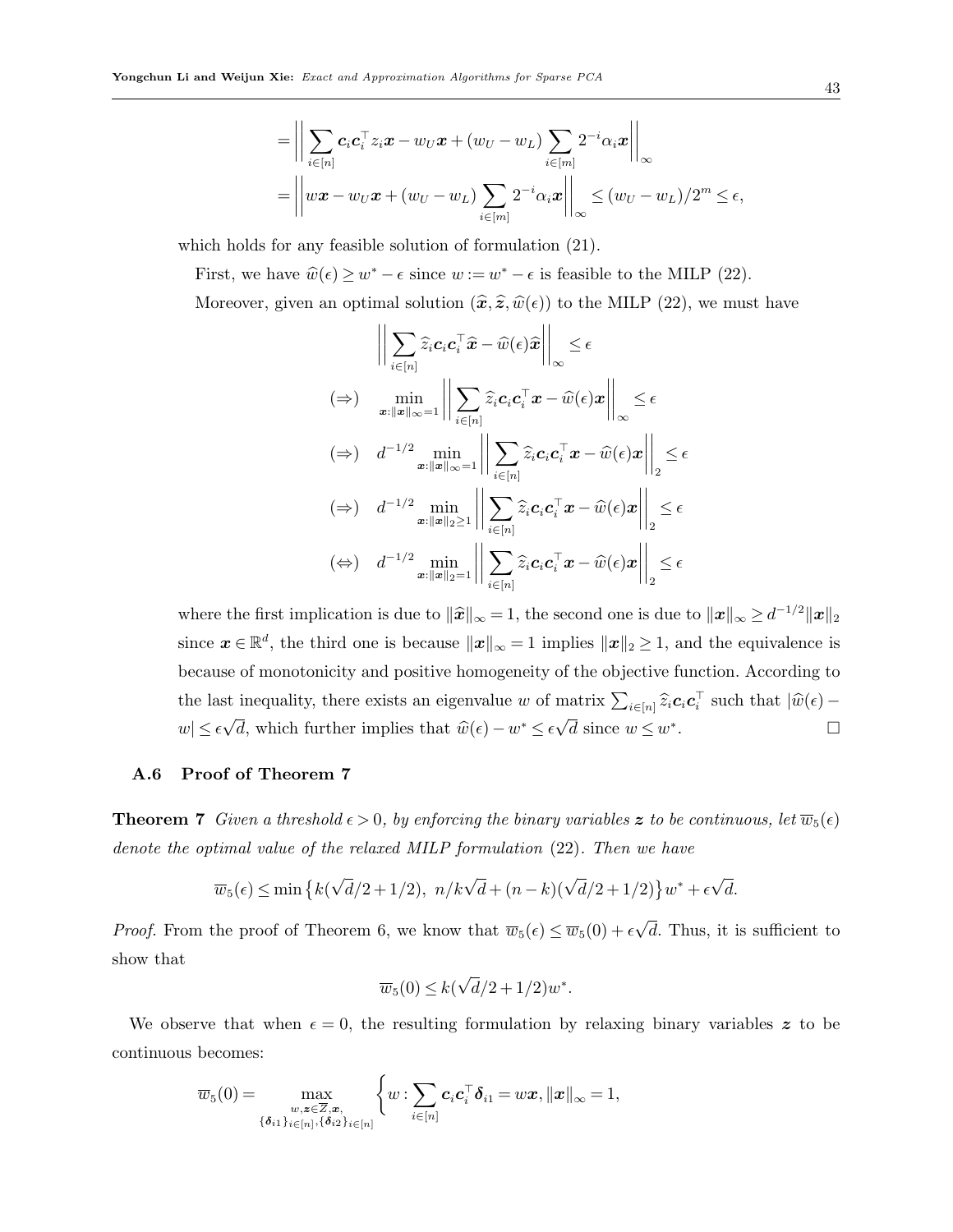<span id="page-43-0"></span>
$$
\boldsymbol{x} = \boldsymbol{\delta}_{i1} + \boldsymbol{\delta}_{i2}, ||\boldsymbol{\delta}_{i1}||_{\infty} \leq z_i, ||\boldsymbol{\delta}_{i2}||_{\infty} \leq 1 - z_i, \forall i \in [n] \bigg\},
$$
 (50)

Next, we split the proof into three steps.

 $\blacksquare$ 

**Step 1.** For any feasible solution to problem  $(50)$ , we have

$$
w = \frac{||\sum_{i\in[n]} \boldsymbol{c}_i \boldsymbol{c}_i^\top \boldsymbol{\delta}_{i1}||_\infty}{||\boldsymbol{x}||_\infty} = ||\sum_{i\in[n]} \boldsymbol{c}_i \boldsymbol{c}_i^\top \boldsymbol{\delta}_{i1}||_\infty \leq \sum_{i\in[n]} ||\boldsymbol{c}_i \boldsymbol{c}_i^\top \boldsymbol{\delta}_{i1}||_\infty = \sum_{i\in[n]} ||\boldsymbol{c}_i||_\infty |\boldsymbol{c}_i^\top \boldsymbol{\delta}_{i1}|
$$
  

$$
\leq \sum_{i\in[n]} ||\boldsymbol{c}_i||_\infty ||\boldsymbol{c}_i||_1 ||\boldsymbol{\delta}_{i1}||_\infty \leq \sum_{i\in[n]} ||\boldsymbol{c}_i||_\infty ||\boldsymbol{c}_i||_1 z_i \leq k \max_{i\in[n]} ||\boldsymbol{c}_i||_\infty ||\boldsymbol{c}_i||_1,
$$

where the first inequality is due to triangle inequality, the second one is because of Holder's inequality, the third one is because  $||\boldsymbol{\delta}_{i1}||_{\infty} \leq z_i$ , and the last one is due to  $||\boldsymbol{c}_i||_{\infty}||\boldsymbol{c}_i||_1 \leq$  $\max_{j \in [n]} ||c_j||_{\infty} ||c_j||_1$  for each  $i \in [n]$  and  $\sum_{i \in [n]} z_i = k$ .

**Step** 2. Now it remains to show that for each  $i \in [n]$ 

$$
||\mathbf{c}_i||_{\infty}||\mathbf{c}_i||_1 \leq \frac{\sqrt{d}+1}{2}w^*.
$$

Let  $\varsigma$  be a permutation of index set [d] such that  $c_{i,\varsigma(1)}, \dots, c_{i,\varsigma(d)}$  are sorted in an ascending order. Then we have

$$
c_{i,\varsigma(1)}^2 + \frac{1}{d-1} \bigg( \sum_{j \in [2,d]} |c_{i,\varsigma(j)}| \bigg)^2 \leq c_{i,\varsigma(1)}^2 + \dots + c_{i,\varsigma(d)}^2 = ||c_i||_2^2 \leq w^*,
$$

where the first inequality is from the arithmetic and quadratic mean inequality and the second inequality follows from  $||c_i||_2^2 = \lambda_{\max}(c_i c_i^{\top}) \leq w^*$ .

For ease of exposition, let us introduce  $v_1 = |c_{i,\varsigma(1)}|$  and  $v_2 = \sum_{j \in [2,d]} |c_{i,\varsigma(j)}|$ . Next, let us consider an optimization problem

<span id="page-43-1"></span>
$$
\nu = \max_{v \in \mathbb{R}_+^2} \left\{ v_1(v_1 + v_2) : v_1^2 + 1/(d-1)v_2^2 \le w^* \right\},\tag{51}
$$

whose optimal value clearly provides an upper bound of  $||c_i||_{\infty}||c_i||_1$ .

To solve [\(51\)](#page-43-1), we first rewrite  $v_1, v_2$  as

$$
v_1 = r \sin(\theta) r, v_2 = r \sqrt{d-1} \cos(\theta), \theta \in [0, \pi/2], r \le \sqrt{w^*}.
$$

In this way, the objective function [\(51\)](#page-43-1) is equal to

$$
v_1(v_1 + v_2) = v_1^2 + v_1v_2 = r^2 \sin^2(\theta) + r^2 \sqrt{d-1} \sin(\theta) \cos(\theta) = r^2 \frac{1 - \cos(2\theta)}{2} + r^2 \sqrt{d-1} \frac{\sin(2\theta)}{2}
$$
  
=  $\frac{r^2}{2} - \frac{r^2}{2} \cos(2\theta) + \frac{1}{2}r^2 \sqrt{d-1} \sin(2\theta) \le \frac{1}{2}r^2 + \frac{\sqrt{d}}{2}r^2 \le \frac{\sqrt{d+1}}{2}w^*,$ 

where the first inequality is due to Cauchy-Schwartz inequality and the second one is because  $r^2 \leq w^*$ . Thus, we must have

$$
||c_i||_{\infty}||c_i||_1 \leq \frac{\sqrt{d}+1}{2}w^*.
$$

This proves the first bound  $k($ √  $d/2 + 1/2$  together with Step 1.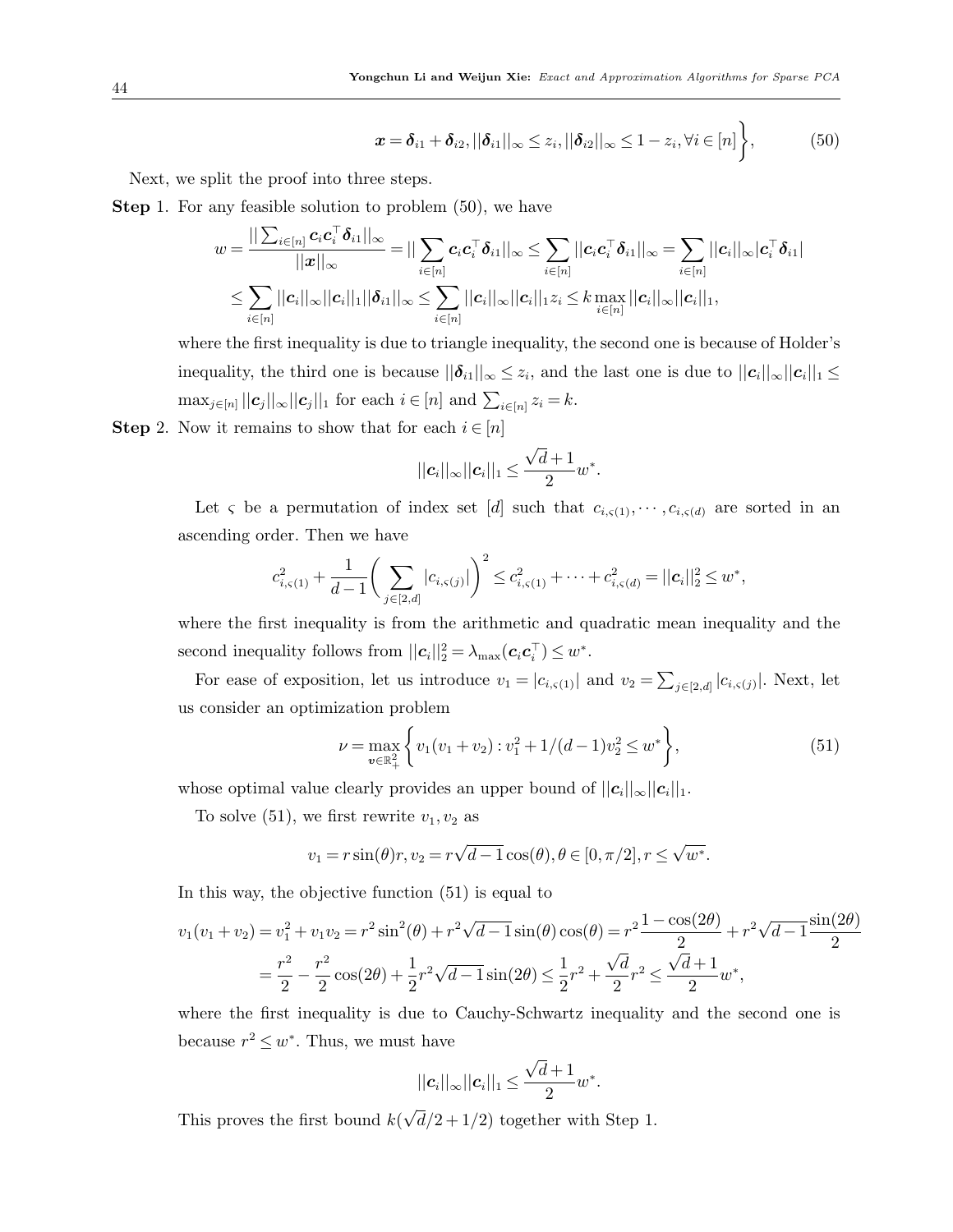**Step** 3. We now prove the second bound. Plugging the equations  $\delta_{i1} = x - \delta_{i2}$  for all  $i \in [n]$ , we rewrite the continuous relaxation value as

$$
w = \frac{||\sum_{i \in [n]} \mathbf{c}_i \mathbf{c}_i^\top(\mathbf{x} - \boldsymbol{\delta}_{i2})||_{\infty}}{||\mathbf{x}||_{\infty}} \leq \frac{||\sum_{i \in [n]} \mathbf{c}_i \mathbf{c}_i^\top \mathbf{x}||_{\infty}}{||\mathbf{x}||_{\infty}} + \frac{||\sum_{i \in [n]} \mathbf{c}_i \mathbf{c}_i^\top \boldsymbol{\delta}_{i2}||_{\infty}}{||\mathbf{x}||_{\infty}} \leq \frac{||\sum_{i \in [n]} \mathbf{c}_i \mathbf{c}_i^\top \mathbf{x}||_{\infty}}{||\mathbf{x}||_{\infty}} + (n - k) \frac{\sqrt{d} + 1}{2} w^* \leq \max_{i \in [d]} \sum_{j \in [d]} |\overline{C}_{ij}| + (n - k) \frac{\sqrt{d} + 1}{2} w^*,
$$

where  $\overline{C} := CC^{\top} = \sum_{i \in [n]} c_i c_i^{\top}$  and the first inequality is from the triangle inequality, the second one follows from the derivations in Steps 1 and 2, and the third one is due to  $x_i \leq 1$ for each  $i \in [d]$ .

Next, the first term of the right-hand side above can be upper bounded by

$$
\max_{i \in [d]} \sum_{j \in [d]} |\overline{C}_{ij}| = ||\overline{C}||_1 \le \sqrt{d} ||\overline{C}||_2 = \sqrt{d} \lambda_{\max}(\overline{C}) \le \frac{n}{k} \sqrt{d} w^*,
$$

where the equations are from the definition of  $\ell_1$ -norm and  $\ell_2$ -norm of a matrix and the second inequality is due to  $\lambda_{\max}(\overline{C}) = \lambda_{\max}(A) \leq n/kw^*$ . . В последните последните под на приема в село в село в село в село в село в село в село в село в село в село <br>В село в село в село в село в село в село в село в село в село в село в село в село в село в село в село в сел

## <span id="page-44-0"></span>A.7 Proof of Lemma [3](#page-26-3)

**Lemma 3** Given a matrix  $A \in \mathbb{R}^{m \times n}$ , consider its augmented counterpart  $\overline{A}$  defined in [\(28\)](#page-26-2), two integers  $k_1 \in [m]$  and  $k_2 \in [n]$ , and three subsets  $S, S_1, S_2 \subseteq [m + n]$  such that  $S \subseteq [m+n], |S| = k_1 + k_2, S_1 = S \cap [m], |S_1| = k_1 \text{ and } S_2 = S \cap [m+1, m+n], |S_2| = k_2.$  Then the following identities must hold:

(i) The eigenvalues of the augmented submatrix  $\overline{\mathbf{A}}_{S,S}$  are the singular values of submatrix  $\mathbf{A}_{S_1,S_2}$ and their negations;

$$
(ii) \ \sigma_{\max}(\mathbf{A}_{S_1,S_2}) = \lambda_{\max}(\overline{\mathbf{A}}_{S,S}) = 1/2 \max_{\mathbf{x} \in \mathbb{R}^{k_1+k_2}} \{ \mathbf{x}^\top \overline{\mathbf{A}} \mathbf{x} : ||\mathbf{x}_{1:k_1}||_2 = 1, ||\mathbf{x}_{k_1+1:k_1+k_2}||_2 = 1 \} = 1/2 \max_{\mathbf{x} \in \mathcal{S}_+^{k_1+k_2}} \left\{ \text{tr}(\overline{\mathbf{A}}_{S,S} \mathbf{X}) : \sum_{j \in [k_1]} X_{jj} = 1, \sum_{i \in [k_1+1,k_1+k_2]} X_{ii} = 1 \right\}.
$$

Proof. The proof includes two parts.

(i) By the definition of augmented matrix  $\overline{A}$  in [\(28\)](#page-26-2), for its submatrix  $\overline{A}_{S,S}$ , we observe that

$$
\overline{\boldsymbol{A}}_{S,S}\! =\! \begin{bmatrix} \boldsymbol{0} & \boldsymbol{A}_{S_1,S_2}\\ \boldsymbol{A}_{S_1,S_2}^\top & \boldsymbol{0} \end{bmatrix}.
$$

Then the statement in Part (i) directly follows from the result in Ben-Tal and Nemirovski [\[3\]](#page-33-12), which shows that the eigenvalues of an augmented symmetric matrix exactly are equal to the singular values and negative ones of the original matrix.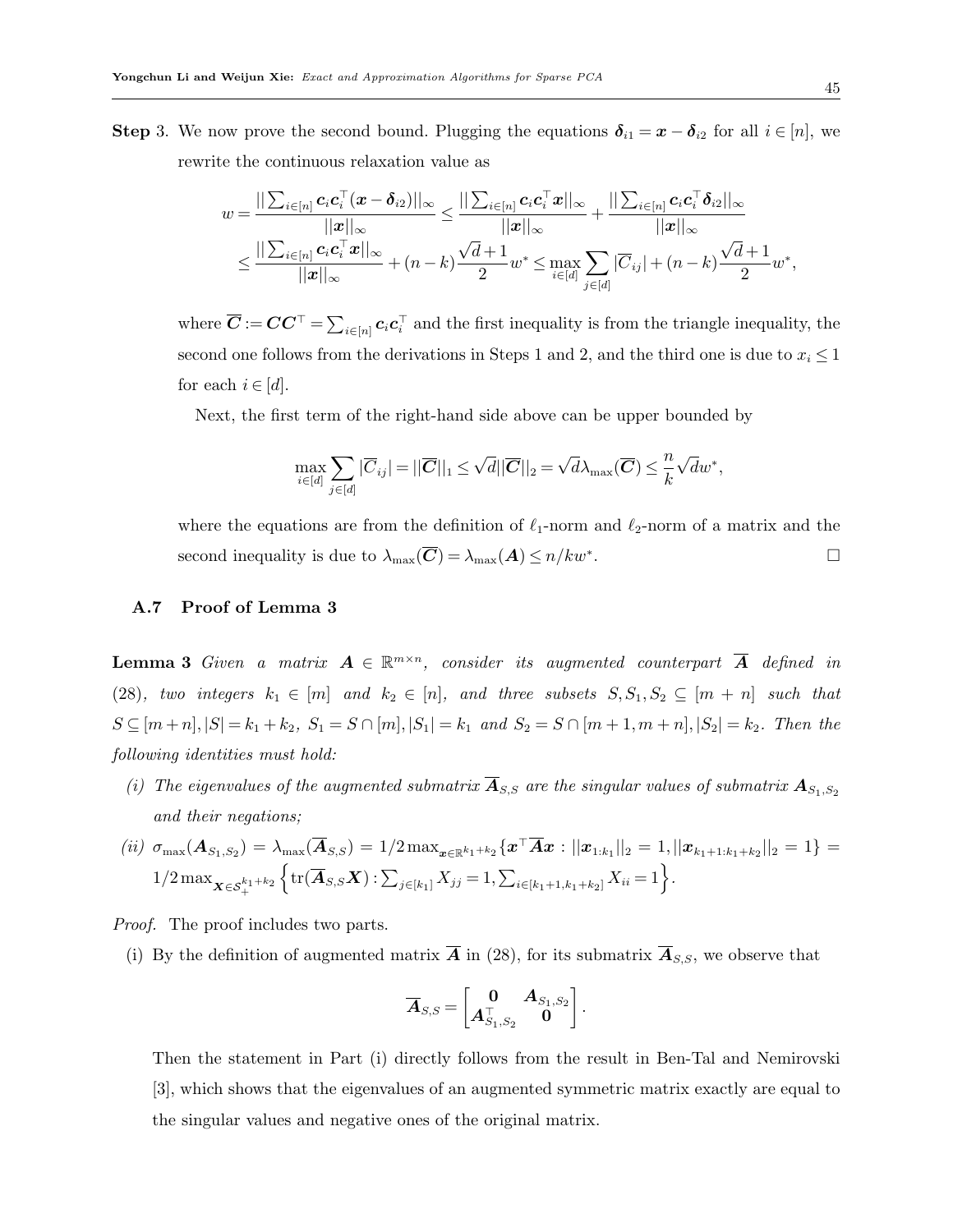(ii) The first equality  $\lambda_{\max}(\mathbf{A}_{S,S}) = \sigma_{\max}(\mathbf{A}_{S_1,S_2})$  is obtained from Part (i).

For the largest singular value of  $A_{S_1,S_2}$ , we have

$$
\sigma_{\max}(\mathbf{A}_{S_1,S_2}) = \max_{\mathbf{u} \in \mathbb{R}^{k_1}, \mathbf{v} \in \mathbb{R}^{k_2}} \left\{ \mathbf{u}^\top \mathbf{A}_{S_1,S_2} \mathbf{v} : ||\mathbf{u}||_2 = 1, ||\mathbf{u}||_2 = 1 \right\}
$$
  
= 
$$
\frac{1}{2} \max_{\mathbf{x} \in \mathbb{R}^{k_1+k_2}} \left\{ \mathbf{x}^\top \overline{\mathbf{A}}_{S,S} \mathbf{x} : ||\mathbf{x}_{1:k_1}||_2 = 1, ||\mathbf{x}_{k_1+1:k_1+k_2}||_2 = 1 \right\},
$$
 (52)

which proves the second equality of Part (ii).

As for the last equality of Part (ii), we let  $\hat{w}_{SVD}^*$  denote the optimal value of the righthand side SDP problem. Then we must have  $\hat{w}_{SVD}^* \ge \sigma_{\max}(\mathbf{A}_{S_1,S_2})$  as the SDP problem is exactly a SDP relaxation of the maximization problem over  $x$  in [\(52\)](#page-45-1) by relaxing the rank-one constraint. On the other hand, summing up two constraints in the SDP problem, we obtain an upper bound of  $\widehat{w}^*_{SVD}$ , i.e.,

$$
\widehat{w}_{\text{SVD}}^* \leq \frac{1}{2} \max_{\boldsymbol{X} \in \mathcal{S}_+^{k_1+k_2}} \left\{ \text{tr}(\overline{\boldsymbol{A}}_{S,S}\boldsymbol{X}) : \text{tr}(\boldsymbol{X}) = 2 \right\} = \lambda_{\max}(\overline{\boldsymbol{A}}_{S,S}) = \sigma_{\max}(\boldsymbol{A}_{S_1,S_2}),
$$

where the first equality is due to Part (ii) in Lemma [1.](#page-5-0)  $\Box$ 

## <span id="page-45-0"></span>A.8 Proof of Theorem [11](#page-27-2)

**Theorem 11** The continuous relaxation value  $\overline{w}_{SVD1}$  of formulation [\(34\)](#page-27-0) satisfies

$$
w_{\textrm{SVD}}^*\leq \overline{w}_{\textrm{SVD1}}\leq \sqrt{mnk_1^{-1}k_2^{-1}}w_{\textrm{SVD}}^*.
$$

*Proof.* For the matrix  $\overline{A}^{\#}$  defined in [\(32\)](#page-27-3), using Part (i) in Lemma [3,](#page-26-3) we can derive that its largest eigenvalue is equal to  $2\sigma_{\max}(A)$ . Let  $(\widehat{z},\widehat{X},\widehat{W}_1,\cdots,\widehat{W}_{m+n})$  denote an optimal solution to the continuous SDP relaxation of problem [\(34\)](#page-27-0). We now have

$$
2\sigma_{\max}(\boldsymbol{A}) = \lambda_{\max}\left(\overline{\boldsymbol{A}}^{\#}\right) = \max_{\boldsymbol{X} \succeq 0, \text{tr}(\boldsymbol{X}) = 1} \bigg\{\sum_{i \in [m+n]} \boldsymbol{c}_i^{\top} \boldsymbol{X} \boldsymbol{c}_i\bigg\} \geq \sum_{i \in [m+n]} \boldsymbol{c}_i^{\top} \widehat{\boldsymbol{X}} \boldsymbol{c}_i \geq \sum_{i \in [m+n]} \boldsymbol{c}_i^{\top} \widehat{\boldsymbol{W}}_i \boldsymbol{c}_i,
$$

where the last inequality is because  $\widehat{\mathbf{X}} \succeq \widehat{\mathbf{W}}_i$  for each  $i \in [m+n]$ . Note that the right-hand side above is equal to  $\overline{w}_{SVD1} + \sigma_{max}(A)$  and the inequalities above lead to

<span id="page-45-2"></span>
$$
\overline{w}_{\text{SVD1}} = \sum_{i \in [m+n]} \boldsymbol{c}_i^\top \widehat{\boldsymbol{W}}_i \boldsymbol{c}_i - \sigma_{\text{max}}(\boldsymbol{A}) \leq 2 \sigma_{\text{max}}(\boldsymbol{A}) - \sigma_{\text{max}}(\boldsymbol{A}) = \sigma_{\text{max}}(\boldsymbol{A}).
$$

Now it remains to show that

Claim 1  $\sigma_{\max}(A) \leq \sqrt{mnk_1^{-1}k_2^{-1}} w_{\text{SVD}}^*$ .

<span id="page-45-1"></span>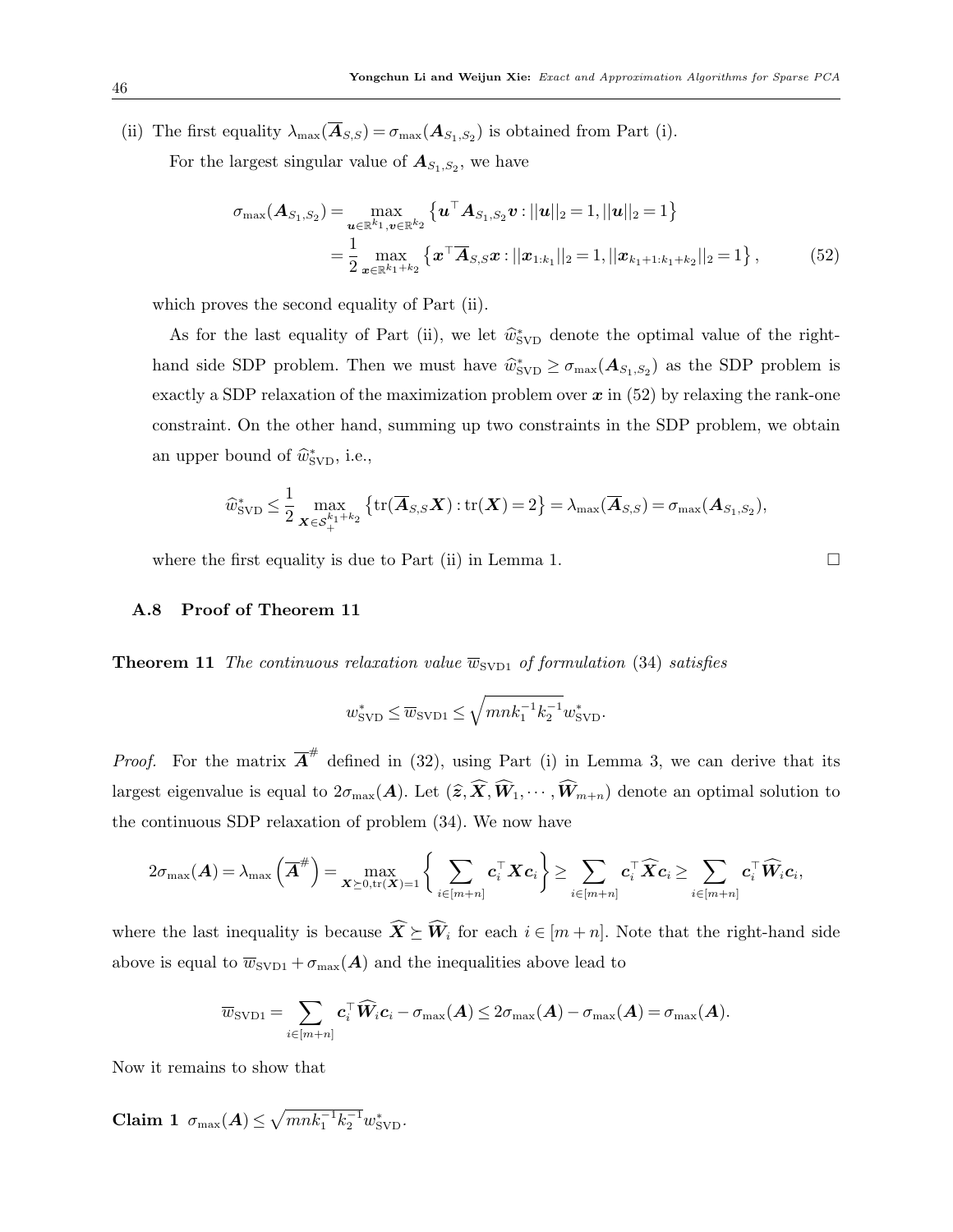*Proof.* Let  $u_1, v_1$  denote the top right and left eigenvectors of  $A$ , i.e.,  $u_1^{\top}Av_1 = \sigma_{\max}(A), Av_1 =$  $\sigma_{\max}(A)v_1, u_1^{\top}A = \sigma_{\max}(A)u_1^{\top}$ . We tailor  $u_1, v_1$  to meet the feasibility of R1-SSVD [\(27\)](#page-25-2) as below

$$
\widehat{u}_{j1} = \begin{cases} u_{j1}, & \text{if } u_{j1} \text{ is one of the } k_1 \text{ largest entries of } \mathbf{u}_1 \\ 0, & \text{otherwise} \end{cases}
$$
\n
$$
\widehat{v}_{j1} = \begin{cases} (\mathbf{A}^\top \widehat{\mathbf{u}})_j, & \text{if } |(\mathbf{A}^\top \widehat{\mathbf{u}})_j| \text{ is one of the } k_2 \text{ largest entries of } |\mathbf{A}^\top \widehat{\mathbf{u}}| \\ 0, & \text{otherwise} \end{cases}, \forall j \in [m].
$$

Let us normalize  $\widehat{\mathbf{u}}_1 = \frac{\widehat{\mathbf{u}}_1}{\|\widehat{\mathbf{u}}_1\|}$  $\frac{\widehat{\boldsymbol{u}}_1}{\|\widehat{\boldsymbol{u}}_1\|_2}$  and  $\widehat{\boldsymbol{v}}_1 = \frac{\widehat{\boldsymbol{v}}_1}{\|\widehat{\boldsymbol{v}}_1\|_2}$  $\frac{v_1}{\|\hat{v}_1\|_2}$ . Clearly,  $(\hat{u}_1, \hat{v}_1)$  is feasible R1-SSVD [\(27\)](#page-25-2). Then we have

$$
\sqrt{\frac{k_1}{n}}\sigma_{\max}(\boldsymbol{A}) \leq \sigma_{\max}(\boldsymbol{A})\widehat{\boldsymbol{u}}_1^\top \boldsymbol{u}_1 = \widehat{\boldsymbol{u}}_1^\top \boldsymbol{A} \boldsymbol{v}_1 \leq \|\widehat{\boldsymbol{u}}_1^\top \boldsymbol{A}\|_2 \leq \sqrt{\frac{m}{k_2}}\widehat{\boldsymbol{u}}_1^\top \boldsymbol{A}\widehat{\boldsymbol{v}}_1 \leq \sqrt{\frac{m}{k_2}}w_{\text{SVD}}^*,
$$

where the first inequality is due to the definition of  $\hat{u}_1$ , the equality is because of the definition of  $v_1$ , the second inequality is due to the Cauchy-Schwartz inequality, the third one is based on the choice of  $\hat{v}_1$ , and the last one is due to the feasibility of  $(\hat{u}_1,\hat{v}_1)$ . This completes the proof.  $\diamond$ 

 $\Box$ 

## <span id="page-46-0"></span>A.9 Proof of Lemma [4](#page-28-2)

Lemma 4 For R1-SSVD [\(35\)](#page-28-0), the following second-order conic inequalities are valid:

(i)  $\sum_{j \in [m]} X_{ij}^2 \leq z_i X_{ii}, \sum_{j \in [m+1,m+n]} X_{ij}^2 \leq z_i X_{ii}$  for all  $i \in [m+n]$ ; and (ii)  $(\sum_{j \in [m]} |X_{ij}|)^2 \le k_1 X_{ii} z_i, (\sum_{j \in [m+1,m+n]} |X_{ij}|)^2 \le k_2 X_{ii} z_i$  for all  $i \in [m+n]$ .

*Proof.* According to Proposition [7,](#page-28-3) there must exist an optimal solution  $(z^*, X^*)$  to MISDP [\(35\)](#page-28-0) such that  $X^*$  is rank-one. Thus, without loss of generality, for any feasible solution  $(z, X)$  of SPCA [\(14\)](#page-11-1), we can assume that  $\boldsymbol{X} = \begin{bmatrix} \boldsymbol{u} \\ \boldsymbol{u} \end{bmatrix}$  $\boldsymbol{v}$  $\pmb{\mid}$   $\pmb{\mid u}$  $\boldsymbol{v}$  $\left[\begin{matrix} \overline{a} \\ b \end{matrix}\right]$ , where vectors  $(\boldsymbol{u}, \boldsymbol{v})$  thus satisfy

$$
||u||_2 = ||v||_2 = 1, ||u||_1 \le \sqrt{k_1}, ||v||_1 \le \sqrt{k_2}.
$$

Then the rest of the proof is almost identical to that of Lemma [2](#page-11-2) and is thus omitted for brevity.

## <span id="page-46-1"></span>A.10 Proof of Theorem [15](#page-29-0)

**Theorem 15** For R1-SSVD  $(27)$ , the truncation algorithm yields an approximation ratio

$$
\max\left\{\sqrt{k_1^{-1}}, \sqrt{k_2^{-1}}, \sqrt{k_1k_2m^{-1}n^{-1}}\right\}.
$$

In particular, the approximation ratio is  $O(n^{-1/3})$  when  $k_1 \approx k_2$  and  $m \approx n$ .

Proof. We derive the three approximation ratios of the truncation algorithm below.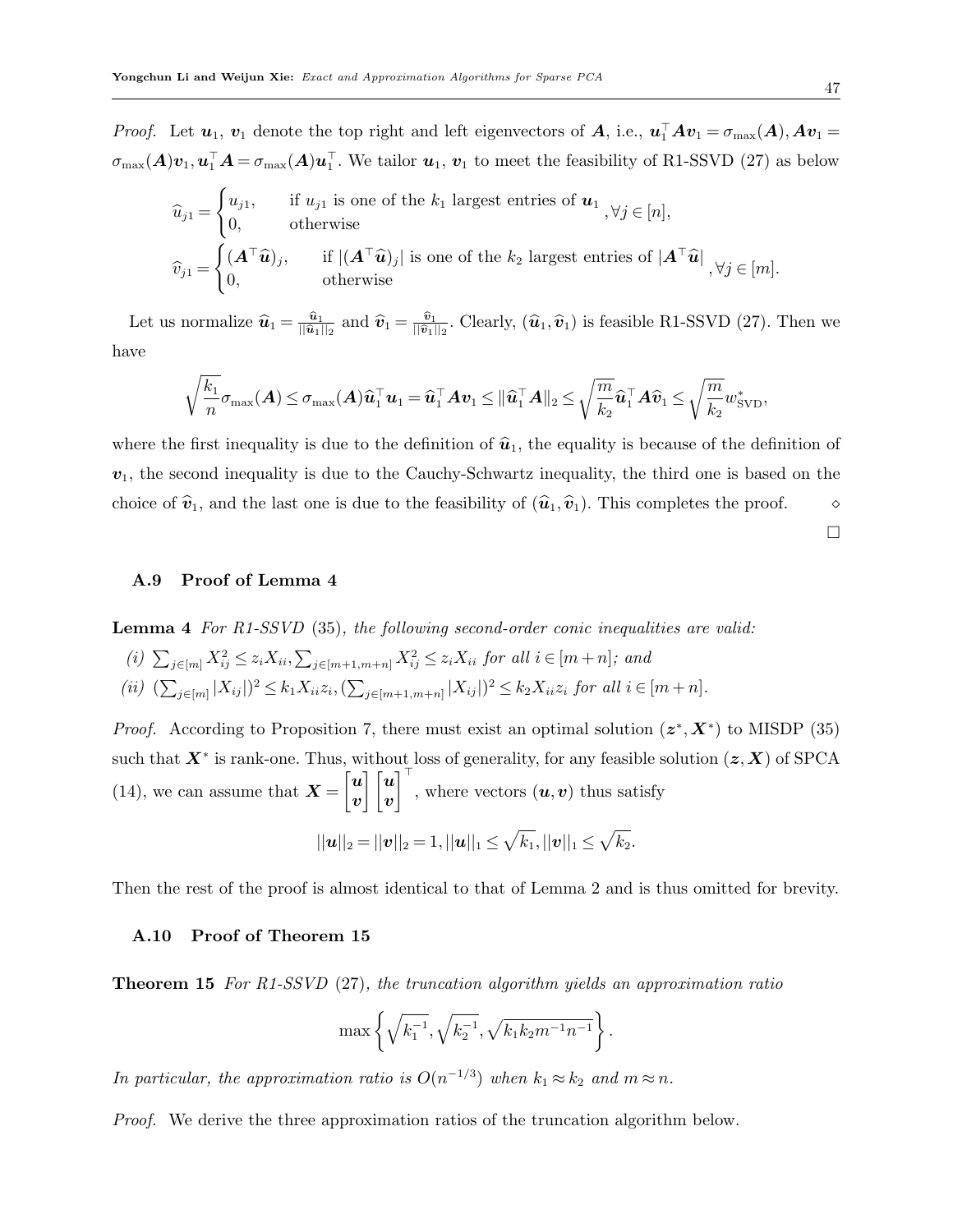(i) According to the truncation in the standard basis, the obtained vector  $\hat{u}_i$  is feasible to the R1-SSVD problem for each  $i \in [n]$  and is also optimal to the following problem

$$
\widehat{\boldsymbol{u}}_i \in \arg\max_{||\boldsymbol{u}_i||_2=1, ||\boldsymbol{u}_i||_0=k_1} \left\{ \boldsymbol{u}_i^{\top} \boldsymbol{A} \boldsymbol{e}_i \right\}, \forall i \in [n].
$$

Suppose the optimal solution of the R1-SSVD [\(27\)](#page-25-2) to be  $u^*$  and  $v^*$ , let  $S_1^*, S_2^*$  denote their supports, respectively. We then rewrite  $\boldsymbol{v}^* = \sum_{i \in S_2^*} v_i^* \boldsymbol{e}_i$  and we have

$$
w^*_{\text{SVD}} = (\boldsymbol{u}^*)^\top \boldsymbol{A} \boldsymbol{v}^* = \sum_{i \in S_2^*} v_i^* (\boldsymbol{u}^*)^\top \boldsymbol{A} \boldsymbol{e}_i \le \sqrt{\sum_{i \in S_2^*} (v_i^*)^2} \sqrt{\sum_{i \in S_2^*} [(\boldsymbol{u}^*)^\top \boldsymbol{A} \boldsymbol{e}_i]^2} \le \sqrt{k_2} \max_{i \in [n]} \widehat{\boldsymbol{u}}_i^\top \boldsymbol{A} \boldsymbol{e}_i,
$$

where the first inequality is due to Cauchy-Schwartz and the second one is because of maximality of  $\max_{i \in [n]} \widehat{\bm{u}}_i^{\top} \bm{A} \bm{e}_i$ .

Since  $(1-(k_2-1)\epsilon)\mathbf{e}_i + \epsilon \sum_{j\in[k_2]\cup\{i\}\setminus\{i\}} \mathbf{e}_j$  with sufficiently small  $\epsilon > 0$  is feasible to R1-SSVD [\(27\)](#page-25-2), thus the right-hand side above is an lower bound of R1-SSVD according to the continuity by letting  $\epsilon \to 0$ . This prove the approximation ratio  $\sqrt{k_2^{-1}}$ .

Similarly, we can derive

$$
w_{\text{SVD}}^* = (\boldsymbol{u}^*)^\top \boldsymbol{A} \boldsymbol{v}^* \leq \sqrt{k_1} \max_{j \in [m]} \boldsymbol{e}_j^\top \boldsymbol{A} \widehat{\boldsymbol{v}}_j,
$$

which prove the approximation ratio  $\sqrt{k_1^{-1}}$ .

(ii) Following the proof of Claim [1,](#page-45-2) for the truncation in the eigen-space basis, we have

$$
\sqrt{\frac{k_1}{n}} w_{\text{SVD}}^* \leq \sqrt{\frac{k_1}{n}} \sigma_{\max}(\boldsymbol{A}) \leq \sigma_{\max}(\boldsymbol{A}) \widehat{\boldsymbol{u}}_1^\top \boldsymbol{u}_1 = \widehat{\boldsymbol{u}}_1^\top \boldsymbol{A} \boldsymbol{v}_1 \leq \|\widehat{\boldsymbol{u}}_1^\top \boldsymbol{A}\|_2 \leq \sqrt{\frac{m}{k_2}} \widehat{\boldsymbol{u}}_1^\top \boldsymbol{A} \widehat{\boldsymbol{v}}_1,
$$

which proves the approximation ratio of  $\sqrt{k_1k_2m^{-1}n^{-1}}$ 

# <span id="page-47-0"></span>A.11 Proof of Theorem [16](#page-30-2)

**Theorem 16** For the greedy Algorithm [3](#page-30-0) and the local search Algorithm [4,](#page-31-0) we have  $(i)$  both algorithms achieve a ( √  $\overline{k_1k_2})^{-1}$ -approximation ratio of R1-SSVD [\(37\)](#page-30-1), and (ii) the ratio is tight.

Proof. The proof is split into two parts.

(i) In R1-SSVD  $(37)$ , according to the part (i) of the proof of Theorem [15,](#page-29-0) we have

$$
w_{\text{SVD}}^* \leq \sqrt{k_2} \max_{j \in [n]} \widehat{\boldsymbol{u}}_j^{\top} \boldsymbol{A} \boldsymbol{e}_j \leq \sqrt{k_1 k_2} \max_{i \in [m], j \in [n]} \boldsymbol{A}_{ij},
$$

where vectors  $\{\widehat{\mathbf{u}}_i\}_{i\in[n]}\subseteq\mathbb{R}^m$  are obtained by the normalized  $k_1$ -truncation in the standard basis of A. Then, following the similar analyses of Theorem [8](#page-17-2) and Theorem [9,](#page-18-1) the largest singular value from greedy Algorithm [3](#page-30-0) and local search Algorithm [4](#page-31-0) must be lower bounded by  $\max_{i \in [m], j \in [n]} A_{ij}$ .

. В последните последните последните под последните и последните под последните под последните под последните п<br>В последните последните последните под последните под последните под последните под последните под последните